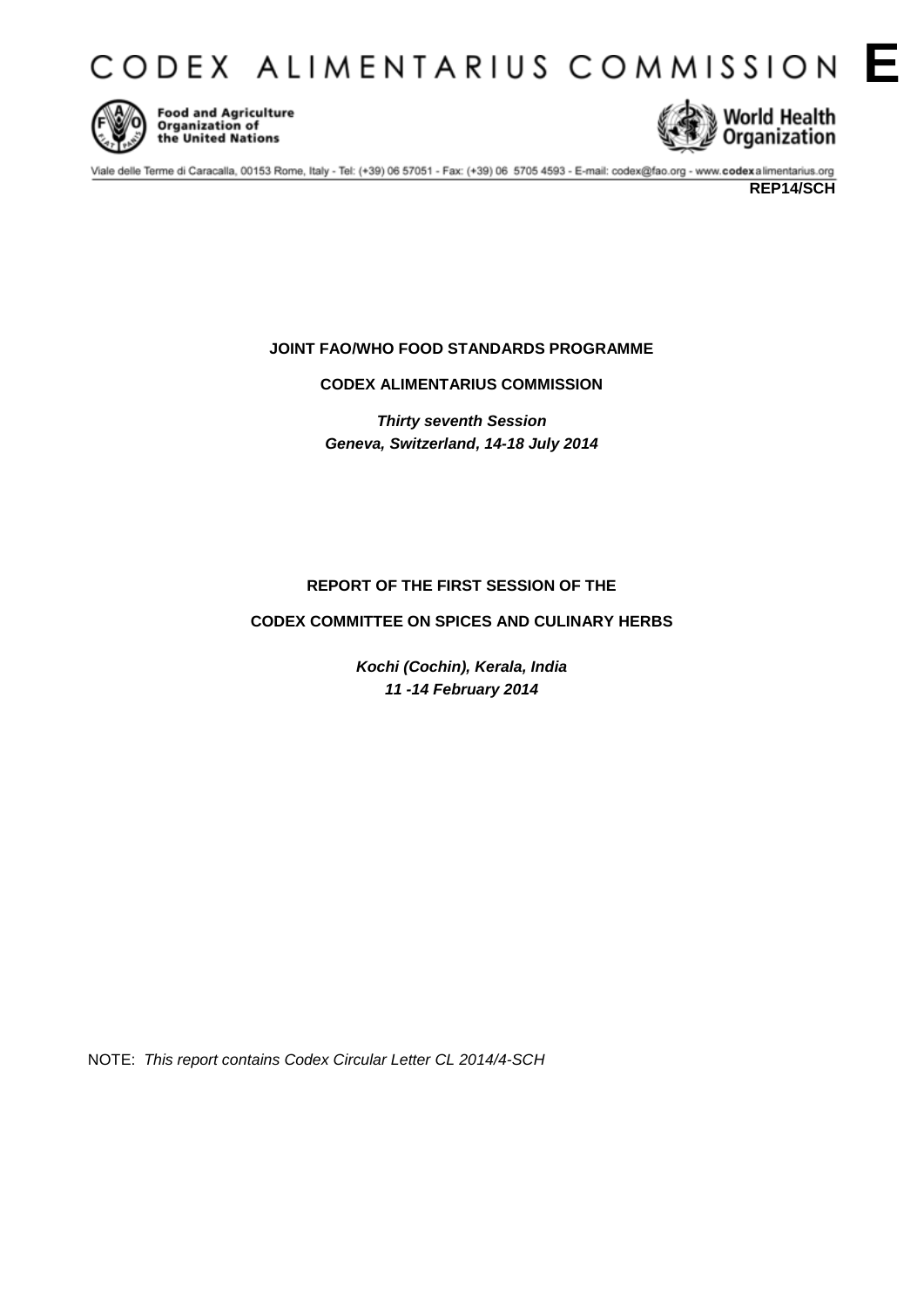CODEX ALIMENTARIUS COMMISSION E



**Food and Agriculture** Organization of the United Nations



Viale delle Terme di Caracalla, 00153 Rome, Italy - Tel: (+39) 06 57051 - Fax: (+39) 06 5705 4593 - E-mail: codex@fao.org - www.codexalimentarius.org

**CL 2014/04-SCH February 2014**

**To**: Codex Contact Points Interested International Organizations **From**: Secretariat, Codex Alimentarius Commission, Joint FAO/WHO Food Standards Programme Viale delle Terme di Caracalla 00153 Rome, Italy

## **Subject: Distribution of the Report of the First Session of the Codex Committee on Spices and Culinary Herbs (REP14/SCH)**

The report of the First Session of the Codex Committee on Spices and Culinary Herbs will be considered by the 37<sup>th</sup> Session of the Codex Alimentarius Commission (Geneva, Switzerland, 14-18 July 2014).

### **REQUEST FOR COMMENTS**

**Request for proposals for new work for the Codex Committee on Spices and Culinary Herbs (for consideration by the 2nd CCSCH)** (REP14/SCH para. 34).

Governments and international organizations wishing to submit proposals for new work for the Codex Committee on Spices and Culinary Herbs (CCSCH) should do so in writing, *by e-mail*, to (i) National Codex Contact Point of India (NCCP), Food Safety and Standards Authority of India, Ministry of Health and Family Welfare, FDA Bhawan, Kotla Road, New Delhi -110002, INDIA, Tel: +91-11-23237439, Email: [codex](mailto:codex-india@nic.in)[india@nic.in;](mailto:codex-india@nic.in) and (ii) Mr Gaurav Dwivedi, Liaison Officer, Secretariat, Codex Committee on Spices and Culinary Herbs, Email: [ccsch@indianspices.com](mailto:ccsch@indianspices.com) with a copy to the Secretariat, Codex Alimentarius Commission, Joint FAO/WHO Food Standards Programme, Viale delle Terme di Caracalla, 00153 Rome, Italy (E-mail: [Codex@fao.org\)](mailto:Codex@fao.org) **before 30 May 2015.**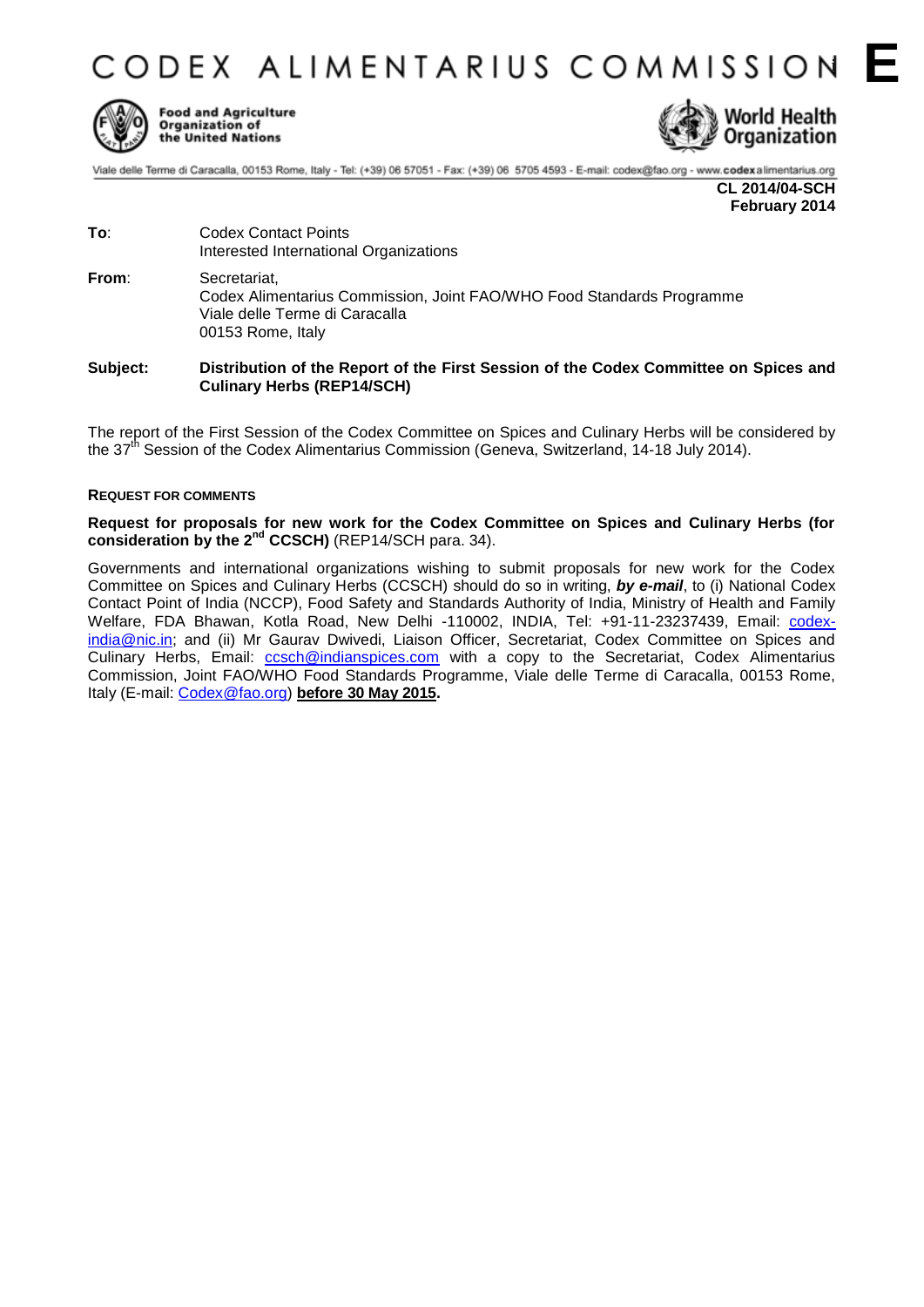# **TABLE OF CONTENTS**

|                                                                                                                                                | page IV   |
|------------------------------------------------------------------------------------------------------------------------------------------------|-----------|
| REPORT OF THE FIRST SESSION OF THE CODEX COMMITTEE ON SPICES AND CULINARY HERBS                                                                | page 1    |
|                                                                                                                                                | page 10   |
|                                                                                                                                                | Paragraph |
|                                                                                                                                                |           |
|                                                                                                                                                | $2 - 10$  |
|                                                                                                                                                | $11 - 12$ |
| Matters referred by the Codex Alimentarius Commission and other Codex                                                                          | $13 - 14$ |
| Activities of FAO and WHO and of other International Organizations relevant to the Work                                                        | $15 - 20$ |
|                                                                                                                                                | $21 - 44$ |
|                                                                                                                                                | $45 - 49$ |
| Proposal for new work (replies to CL 2013/22-SCH) (Agenda Item 6) [11, 2013] Proposal for new work (replies to CL 2013/22-SCH) (Agenda Item 6) | $50 - 73$ |
|                                                                                                                                                | 74        |
|                                                                                                                                                | $75 - 77$ |

# **LIST OF APPENDICES**

| Appendix I:          |                                                                                             | 11 |
|----------------------|---------------------------------------------------------------------------------------------|----|
| Appendix II:         | Project Document - Proposal for new work on a Standard for Black, White<br>and Green Pepper | 19 |
| <b>Appendix III:</b> | Project Document - Proposal for new work on a Standard for cumin                            | 23 |
| Appendix IV:         | Project Document - Proposal for new work on a Standard on oregano                           | 27 |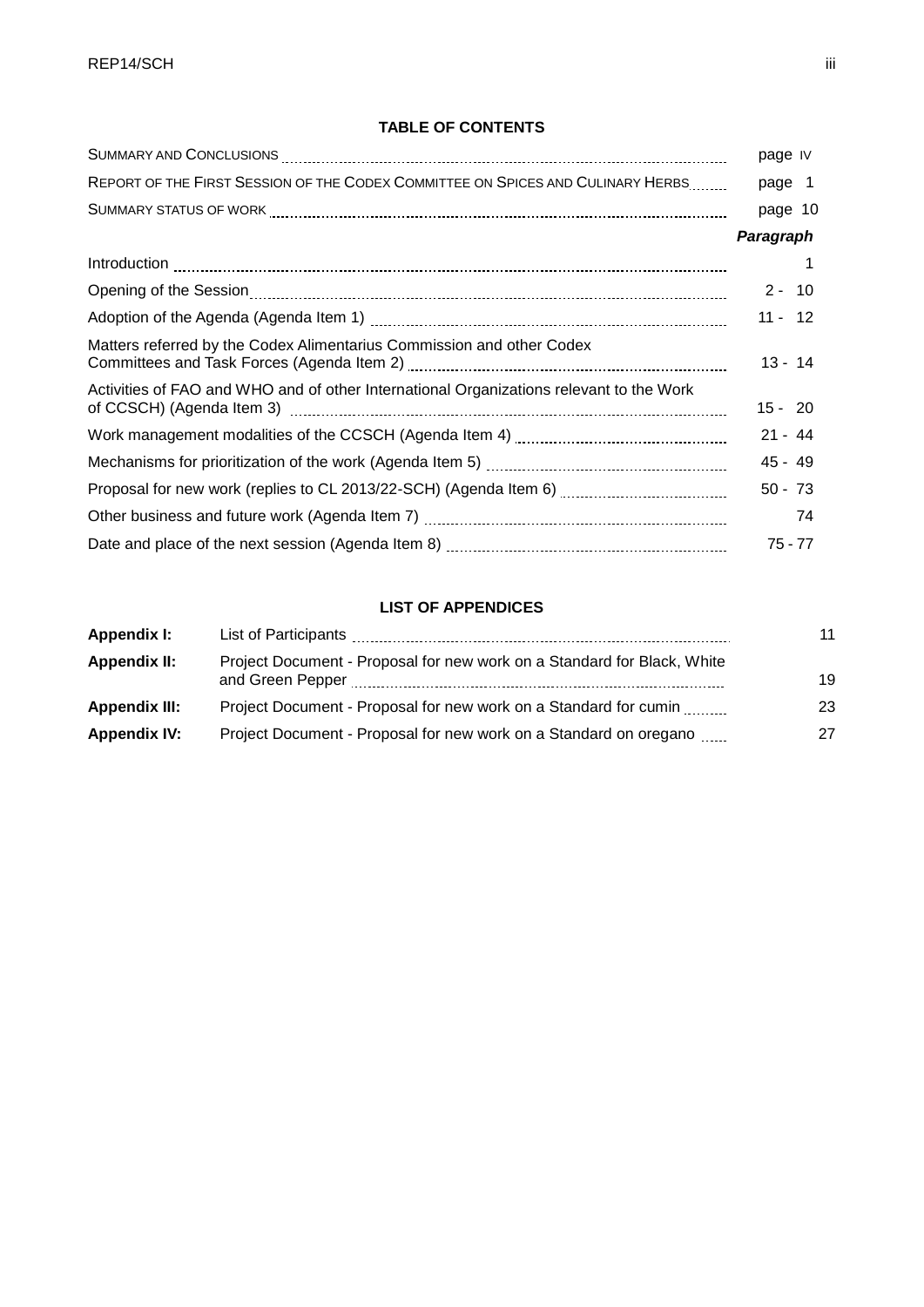# **SUMMARY AND CONCLUSIONS**

The First Session of the Codex Committee on Spices and Culinary Herbs reached the following conclusions:

# **Matters for Approval by the 37 th Session of the Codex Alimentarius Commission**

# **Matters for Approval (New Work)**

The Committee agreed to submit to the  $37<sup>th</sup>$  Session of the Commission, through the Executive Committee, the proposals for the following new work:

- Standard for Black, White and Green Pepper (para. 62 and Appendix II);
- Standard for Cumin (para. 65 and Appendix III);
- Standard for Oregano (para, 68 and Appendix IV); and
- Standard for Thyme (para. 72).

## **Matters Referred / Interest to Codex Committees**

*Committees on Fresh Fruits and Vegetables (CCFFV) and on Processed Fruits and Vegetables (CCPFV)* 

The Committee:

Agreed to seek clarification from the upcoming sessions of CCFFV and CCPFV as to whether paprika was in their workplan (para. 60 and CX/SCH 14/1/6).

# **Matters Referred / Interest to Codex Committees**

The Committee:

- Agreed that; (i) the CCSCH would meet approximately every 18 months with five-days session depending on the workload (para. 29); (ii) the number of working documents related to standards on spices and culinary herbs would be flexible and to find a balance between the work on spices and culinary herbs depending on proposals submitted (para.31); (iii) at each session an in-session working group would review the proposals for new work, submitted in reply to a Circular Letter, against the prioritisation criteria in the Procedural Manual (para.34); (v) at its next session it would consider a proposal for grouping of spices and culinary herbs and to use the Codex *Format of Commodity Standards* for the development of new standards (paras 39-40); and (vi) it would use the Codex criteria to prioritise its work (para.49).
- Noted that India was prepared to co-host a session of CCSCH with Nigeria after the first two or three session (para. 44).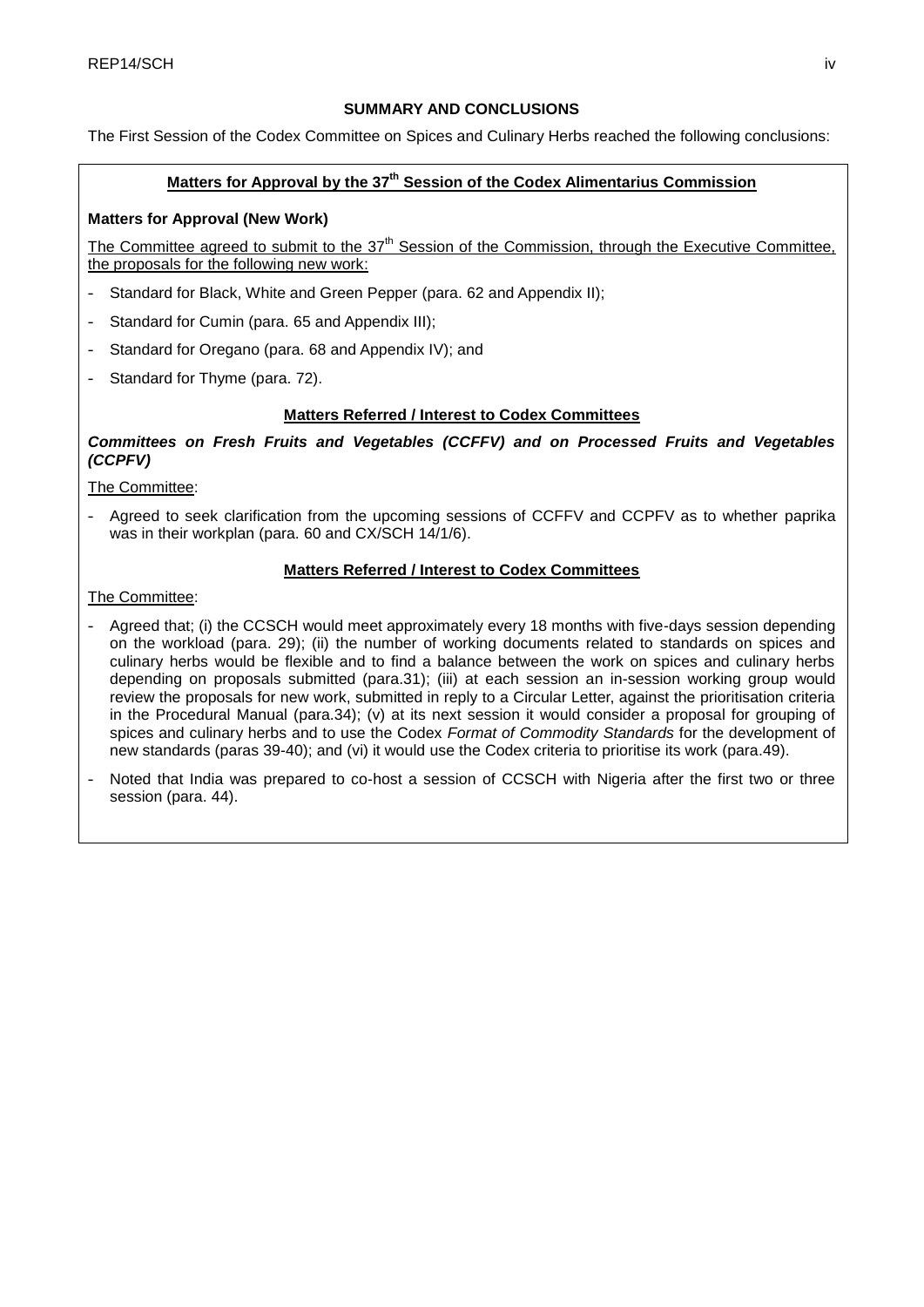## **INTRODUCTION**

1. The Codex Committee on Spices and Culinary Herbs (CCSCH) held its First Session in Kochi (Cochin), Kerala, India from 11 to 14 February 2014, at the kind invitation of the Government of India. Dr M. R. Sudharshan, Director Research, Spices Board India, Ministry of Commerce and Industry, Government of India, chaired the Session. The Session was attended by 101 delegates from 40 Member countries and one Member organization, Observers from six international organizations and WHO. The list of participants, including the Secretariats, is given in Appendix I to this report.

## **OPENING OF THE SESSION**

2. The Honourable Governor of Kerala Mr Nikhil Kumar inaugurated the session and welcomed the delegates to India. In his opening remarks, the Governor pointed out that the holding of this session in Kochi, was bringing Codex activities closer to the people and enhanced India's commitment to raise awareness on the importance of food safety amongst its population. He stressed that the road map set by the First Session of the Committee would ensure high quality standards for spices and culinary herbs, assure consumer's health and promote fair trade. He urged the Committee to develop science-based standards, which would support increased productivity for the benefit of all. The Governor concluded by wishing the delegates fruitful deliberations and a pleasant stay in Kochi.

3. Dr A. Jayathilak IAS, Chairman of Spices Board India, while addressing the delegates, recalled that CCSCH had been established with an intention of protecting the health of consumers and ensuring the fair trade of spices and culinary herbs through better transparency. He called upon the Committee to look for viable solutions that would ensure production of safe and equitable distribution of food. The Chairman of Spices Board India thanked all Codex Members for choosing India to host the Committee.

4. Mr S. Dave, Chairperson of the Codex Alimentarius Commission, welcomed the delegates. He noted that the establishment of CCSCH coincided with the  $50<sup>th</sup>$  anniversary of Codex and that spices and culinary herbs were a new sector for Codex work on commodity standards and that these commodities impact on every cuisine and every morsel of food consumed anywhere in the world. Mr Dave congratulated the Government of India for taking the responsibility of hosting CCSCH, noting that this responsibility required the support of all Members of Codex, including the Codex Secretariat.

5. Mr K. Chandramouli (IAS Retd.), Chairperson, Food Safety and Standards Authority of India, congratulated the Spices Board India for the commendable work to prepare the First Session of CCSCH in a short time. He noted that the production of spices and culinary herbs was mainly in developing countries and that the lack of standards was an impediment to the expanding trade. He called for increased awareness about Codex activities amongst key stakeholders, especially in developing countries, in order to further spread the benefits of the important work done by Codex. He finally wished the Committee fruitful deliberations.

6. Mr J. S. Deepak IAS, Additional Secretary, Department of Commerce, Ministry of Commerce and Industry of India, welcomed the delegates and recalled the long history of trade in spices, which originated in the region. He highlighted the importance of Codex as a key international platform for harmonization of food standards and the importance of the work of CCSCH to promote growth in the sector for the benefit of all stakeholders. He pointed out that developing countries, which are the main producers of spices and culinary herbs, continue to face a number of obstacles in accessing global markets, including imposition of quality parameters by importing countries and other non-tariff barriers. In concluding his remarks, Mr J.S Deepak IAS, mentioned that the setting of standards would pave way for enhancing quality of spices and culinary herbs and increasing monetary benefits for the farmers.

7. Dr Kunal Bagchi, Regional Advisor, Nutrition and Food Safety, WHO Regional Office for South-East Asia, speaking on behalf of WHO and FAO, addressed the delegates. He noted the increasing importance that spices and culinary herbs play in the livelihoods of smallholder farmers and the increasing global demand for and recognition of the health and culinary benefits of herbs and spices. He drew the attention of the Committee to the WHO and FAO programme to strengthen food safety and the health of consumers and reiterated the commitment of WHO and FAO to continue support to the work of Codex.

8. Ms Awilo Ochieng Pernet, Vice-Chairperson of the Codex Alimentarius Commission, also addressed the Committee and expressed her appreciation to the Government of India and the Spices Board India, for the great efforts to organise the First session of CCSCH.

9. Dr P. S. Sreekantan Thampi, Organizing Secretary CCSCH, gave a vote of thanks to the dignitaries and the delegates.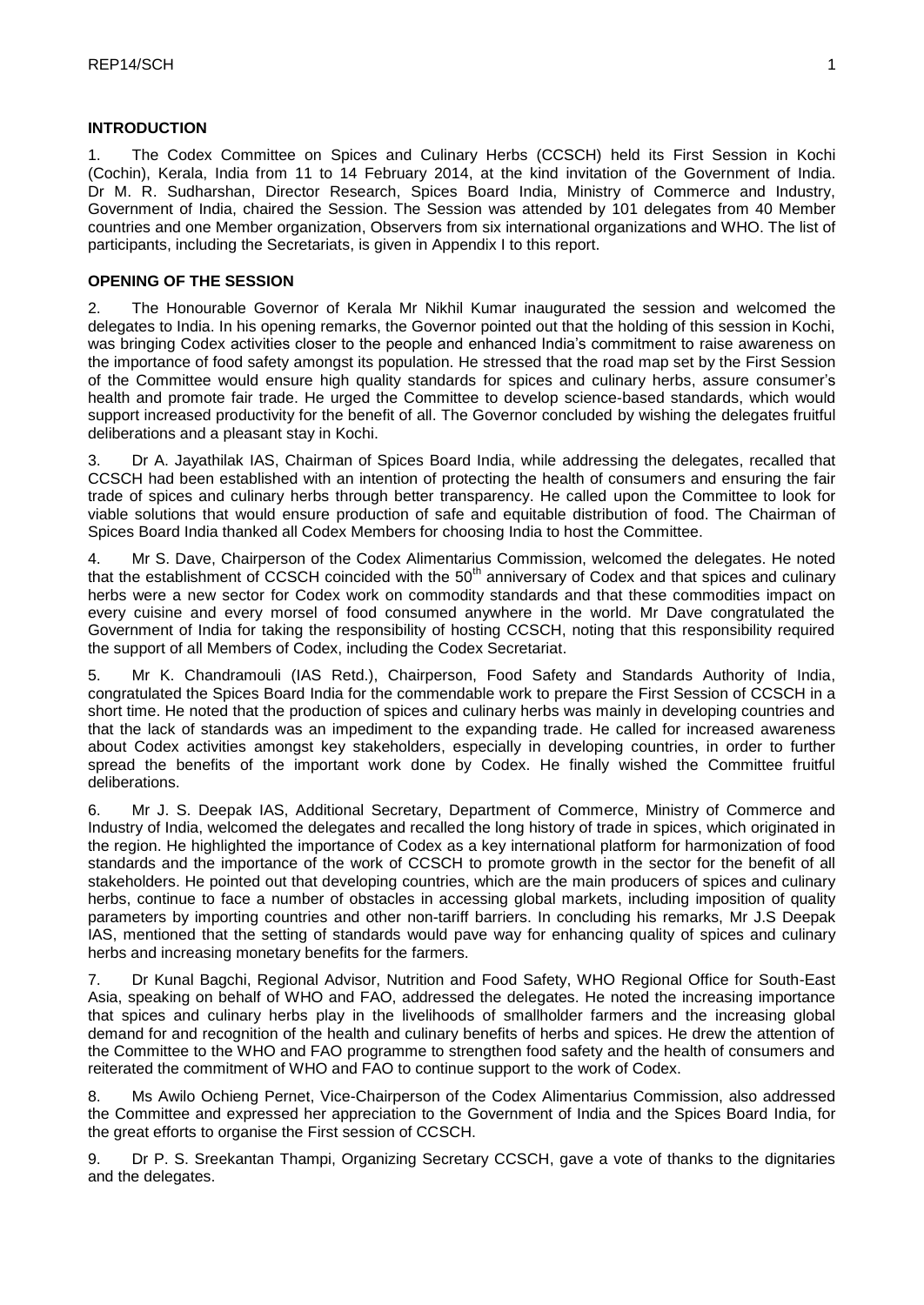## **Division of Competence<sup>1</sup>**

10. The Committee noted the division of competence between the European Union and its Member States, according to paragraph 5, Rule II of the Procedure of the Codex Alimentarius Commission, as presented in CRD1.

## **ADOPTION OF THE AGENDA (Agenda Item 1)<sup>2</sup>**

- 11. The Committee adopted the Provisional Agenda as its Agenda for the Session and agreed to:
	- Establish an in-session Working Group, chaired by the United States of America, to consider proposals for new work submitted in reply to CL 2013/22-SCH and prepare recommendations for the Plenary (Agenda Item 6) taking into account the discussion of Agenda Item 5; and
	- Consider the Agenda Items in the following order: 1, 2, 3, 5, 4, 6, 7 and 8.

12. The Committee noted that the in-session Working Group would be convened immediately after conclusion of the discussion of Agenda Item 5 in order to allow for the use of interpretation into English, French, Spanish and Arabic available for the Plenary. It further agreed that Agenda 4 would be considered on the second day along with the other agenda items.

## **MATTERS REFERRED BY THE CODEX ALIMENTARIUS COMMISSION AND OTHER CODEX COMMITTEES (Agenda Item 2)<sup>3</sup>**

13. The Committee noted the information presented in CX/SCH 14/1/2 concerning the decisions and discussions of the  $36<sup>th</sup>$  Session of the Commission related to the establishment of CCSCH and the programme of the First Session.

14. The Committee also noted matters arising from the  $45<sup>th</sup>$  Session of the Committee on Food Hygiene (CCFH) regarding the work on the proposed draft Code of Hygienic Practice for Spices and Dried Aromatic Herbs and of the 45<sup>th</sup> Session of the Committee on Food Additives (CCFA) regarding the work on the alignment of food additive provisions in commodity standards and the *General Standard for Food Additives* (GSFA).

## **ACTIVITIES OF INTERNATIONAL ORGANIZATIONS RELEVANT TO THE WORK OF CCSCH (Agenda Item 3)<sup>4</sup>**

# **FAO and WHO**

15. The Representative of WHO, referring to CX/SCH 14/1/3 Add. 2, informed the Committee on recent activities undertaken by FAO and WHO in both scientific advice and capacity development relevant to the work of CCSCH. With regard to the provision of scientific advice, the 45<sup>th</sup> CCFH had requested FAO and WHO: (i) to undertake a risk assessment to determine whether there was a significant public health risk from *Salmonella* associated with consumption of spices and dried aromatic herbs; and (ii) provide scientific advice on which low-moisture foods were considered the highest priority and the associated microbiological hazards and information relevant to the risk management of microbiological hazards associated with the identified range of low-moisture foods. The Representative also noted the activities of the Joint FAO/WHO Expert Meeting on Pesticide Residues (JMPR).

16. The WHO Representative informed the Committee of the on-going technical capacity building activities in the Asia region, including support to the Government of Nepal for strengthening their capacity to export ginger and the development of a training manual on ASEAN Good Agricultural Practice (GAP) in fruits and vegetable sector.

# **International Pepper Community (IPC)**

17. The Observer from IPC, referring to the submission in CX/SCH 14/1/3 Add.1, explained that IPC was an intergovernmental organization established under the United Nation Economic and Social Commission for Asia and the Pacific (UN-ESCAP) in 1972 and that IPC, in consultation with its members, had already established standards for black and white pepper. The Observer also said that IPC was willing to work with Codex on the development of a standard for pepper.

<u>.</u>

<sup>1</sup> CRD 1 (Annotated Agenda – Division of competence between the European Union and its Member States).

<sup>&</sup>lt;sup>2</sup> CX/SCH 14/1/1.

<sup>3</sup> CX/SCH 14/1/2; CRD 3 (Comment of Cameroon).

<sup>4</sup> CX/SCH 14/1/3; CX/SCH 14/1/3 Add.1; CX/SCH 14/1/3 Add. 2; CRD 3 (Comment of Cameroon).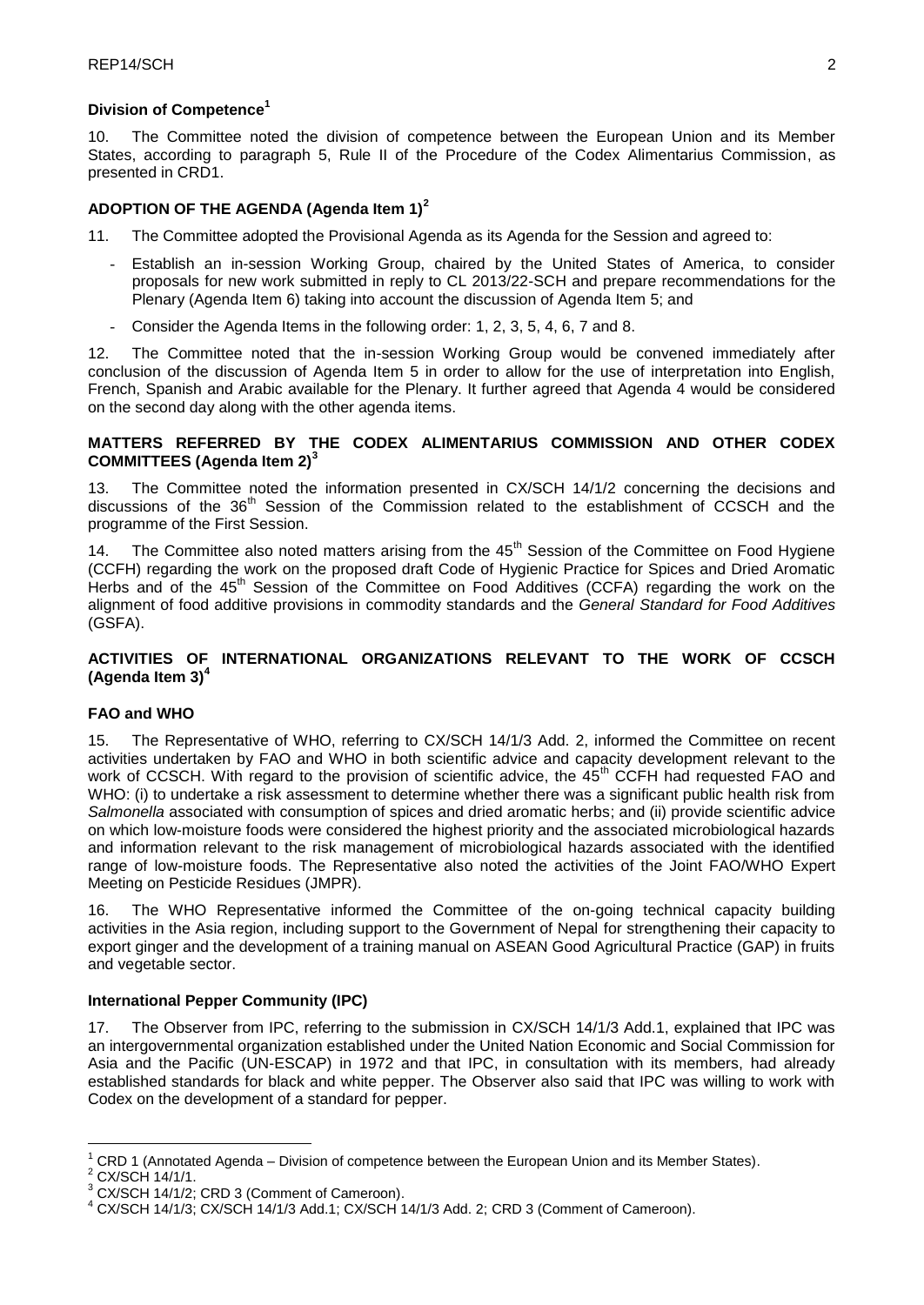# **International Organisation of Spice Trade Associations (IOSTA)**

18. The Observer from IOSTA, referring to the submission in CX/SCH 14/1/3, explained that the focus todate of their work was on the establishment of MRLs for pesticides in spices and on food safety issues. The Observer noted the work of some of the IOSTA members associations, in particular: (i) the American Spice Trade Association (ASTA), which had established cleanliness specifications that cover extraneous matter and filth, frequently referred to in the trade as 'ASTA quality'; and (ii) the European Spice Trade Association (ESA) which had established quality minima standards, whose details were presented in CX/CSH 14/1/3.

## **International Organization for Standardization (ISO)**

19. The Observer from ISO, referring to the submission in CX/SCH 14/1/3 Add.1, explained that India had the Secretariat of Sub-Committee 7 "Spices, culinary herbs and condiments" of the Technical Committee 34 (ISO/TC 34) "Food Products". ISO/TC 34/SC 7 has a membership of 19 "participating countries" and 26 "observing countries" and had formulated 68 International Standards. The Observer stated that the Sub-Committee was willing to extend cooperation in this area to all.

# *Conclusion*

<u>.</u>

20. The Committee thanked FAO and WHO and the other international organizations for the valuable information provided.

# **WORK MANAGEMENT MODALITIES OF THE CCSCH** (**Agenda Item 4)<sup>5</sup>**

21. The Delegation of India introduced CX/SCH 14/1/4 on working modalities of CCSCH, which addressed the following points: (i) Frequency and length of the CCSCH sessions; (ii) Provisional Agenda; (iii) Consideration for new work within CCSCH; (iv) Grouping of commodities in general standards; (v) Provision for cross-committee interaction to conduct CCSCH work; and (vi) Facilitation for co-hosting of sessions.

22. The Chairperson invited the Committee to consider each of the six points, noting that the purpose of this agenda item was to have an open discussion on the modalities of work of the Committee and not to establish new procedures. The Chairperson further noted that the discussion was intended to generate new ideas on how the Committee might work and inputs for the future.

23. The Committee discussed each of the six points and reached the following conclusions.

### **(i) Frequency and length of the CCSCH sessions**

24. With regard to the frequency of sessions, a number of delegations were of the opinion that the Committee should initially meet annually because it was recently established and had a large amount of work to be done. It was also noted that at this stage it was difficult to predict the volume of work and that more frequent sessions would allow the Committee to better define and plan its work.

25. Other delegations were of the opinion that holding the sessions every 18 months was adequate taking into consideration the financial implications for the host country and the schedule of other Codex meetings. The importance of preparatory work, "done at home" by delegations and the working groups to improve efficiency was also highlighted.

26. The Committee noted the recommendation of Brazil, in CX/SCH 14/01/4 Add.1, to adjust the sessions of CCSCH on odd years and those of the committees on Processed Fruits and Vegetables (CCPFV) and on Fresh Fruits and Vegetables (CCFFV) on even years to allow for broader participation of specialists in the meetings of these committees.

27. With regard to the length of the sessions, several delegations recommended that the sessions should last five days and that physical working groups be established to meet immediately before the session to improve the Committee's efficiency and expedite work.

28. The Committee noted that other commodity committees met every 18 or 24 months and that the frequency and duration of the committee's sessions had important financial implications not only for the host country but also for Codex Members and Observers. It was also noted that some committees, e.g. the Committee on Food Labelling (CCFL), had shortened the duration of their session (from five to four days) depending of their workload.

<sup>5</sup>CX/SCH 14/1/4; CX/SCH 14/1/4 Add.1 (Comments of Brazil, Canada, Egypt, Republic of Korea, United States of America and IOSTA); CX/SCH 14/1/4 Add. 2 (Comments of Argentina, European Union, Iran, Japan and Kenya); CRD 3 (Comment of Cameroon); CRD 5 (Comments of Thailand); CRD 6 (Comments of Indonesia); CRD 8 (Comments of India).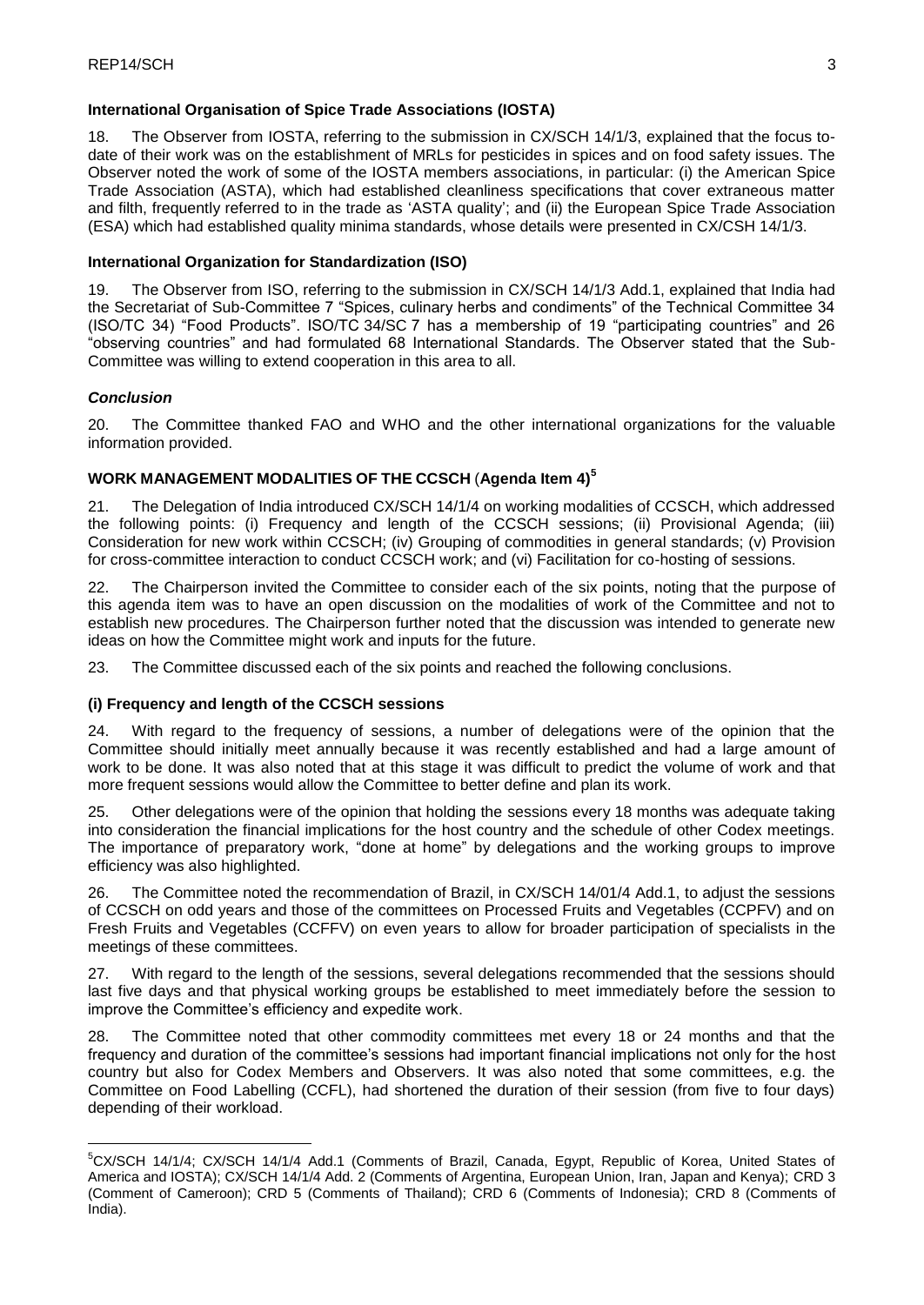### *Conclusion*

29. The Committee agreed that the CCSCH meet approximately every 18 months and that the length of the session would be five-days, based on the workload. It was also noted that in planning the Committee's sessions, due consideration would be given to ensure a suitable interval with the sessions of CCFFV.

## **(ii) Provisional Agenda**

30. Several delegations noted that it was premature to determine the number of documents related to standards on spices and culinary herbs in the Committee's agenda, including the quantity of new work items and the ratio of work between spices and culinary herbs, as this depended on the decisions taken at each session. A number of delegations, while supporting in-principle a balanced work between spices and culinary herbs, noted that it was premature to set a numerical proportion, as this depended on the proposals submitted and their compliance with the prioritization criteria set by the Committee (*see* Agenda Item 5).

## *Conclusion*

31. The Committee agreed that the number of working documents related to standards on spices and culinary herbs in the agenda should not be rigid and to find a balance between the work on spices and culinary herbs depending on the proposals submitted.

### **(iii) Consideration for new work within CCSCH**

32. Several delegations supported the establishment of physical working group to consider proposals for new work. One delegation noted that it was important to adhere to the deadline for submission of proposals for new work and to consider only the proposals that have been submitted in advance of the session in order for Members and Observers to verify and comment on the proposals.

33. It was noted that the establishment of a physical working group to meet immediately before the session would have financial implication for both the host country and the delegations attending the meeting, and that an in-session working group could be established at the beginning of each session. It was also highlighted that the working group would only examine the proposals and make recommendations, while the decision on new work proposals remained with the Committee.

## *Conclusion*

34. The Committee agreed to establish at each session an in-session Working Group to review the proposals for new work against the prioritization criteria (*see* Agenda Item 5) and prepare recommendations for the Plenary. The Committee further agreed that a Circular Letter requesting proposals for new work would be attached to the report of the session with a deadline for submission of proposals of three/four months before the session to give Members and Observers time to prepare and submit proposals for new work and the Secretariats to translate, compile the proposals and distribute working documents before the session.

### **(iv) Grouping of commodities in general standards**

35. The Delegation of India drew the Committee's attention to CRD 8, which contained a revised proposal for grouping of spices and culinary herbs based on the comments submitted. The Committee noted that the topic of grouping was closely related to that of the development of a template for the standards.

36. Several delegations expressed support for the development of templates for the standards on spices and culinary herbs. One delegation was of the view that the use of a template would allow the development of clearer standards, which would facilitate compliance and make easier the work of competent authorities and regulators. Another delegation informed the Committee of the work of CCPFV on a standard layout, which contained standardized texts for those provisions that apply horizontally to a group of standards, e.g. for quick frozen fruits. The delegation was of the opinion that standard layout would assist the Committee in the efficient conduct of its work.

37. Another delegation was of the opinion that the Committee needed to develop some standards before starting work of standard layout/template.

38. The Committee noted that the Procedural Manual included a section "*Format of Commodity Standards*", which was intended to guide the committees in presenting their standards with the objective of achieving a uniform presentation of commodity standards. The section of the Procedural Manual provided the major headings of a commodity standard and for certain headings, e.g. hygiene and contaminants, standardized language.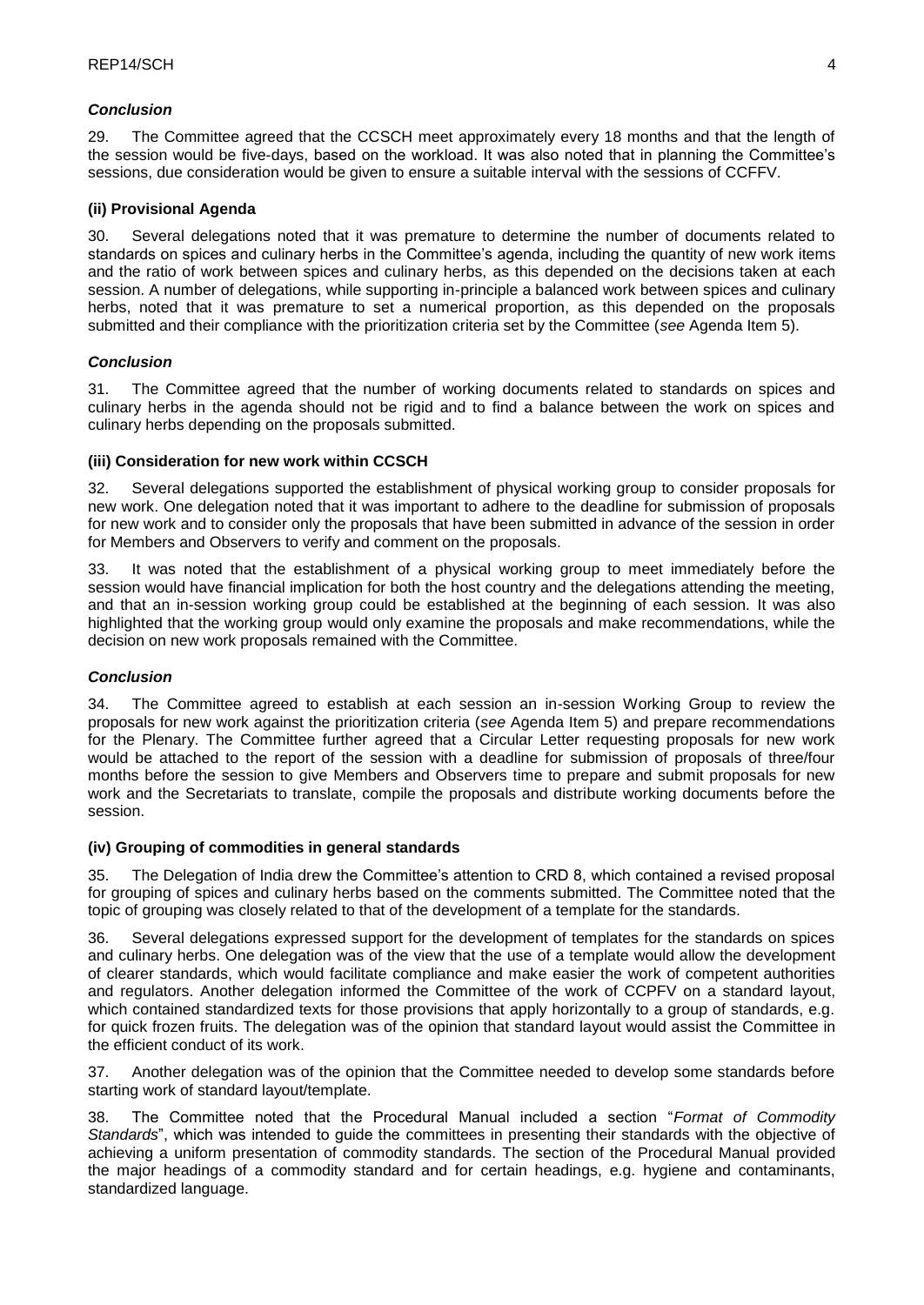### *Conclusion*

39. The Committee agreed to establish an electronic Working Group, led by India and working in English only, to prepare a discussion paper for its Second session that will: (i) clarify the intent and purpose of the grouping of spices and culinary herbs, including the rationale; and (ii) propose grouping of spices and culinary herbs taking into account scientific and technical information and the work on classification and grouping used by other committees (e.g. CCPR).

40. The Committee further agreed to use the "*Format of Commodity Standards*" in the Procedural Manual for the development of the new standards (*see* Agenda Item 6) and to consider at its next session the need to develop specific standard layout for its work.

## **(v) Provision for Cross-Committee Interaction to conduct CCSCH work**

41. The Committee agreed to the proposal in CX/CSH 14/1/4, noting that interaction between CCSCH and general subject committees should take place in accordance with the provisions in Section "*Relations between Commodity Committees and General Subject Committees*" of the Procedural Manual.

## **(vi) Facilitation for Co-hosting of sessions**

42. The Delegation of Cameroon recalled that the 20<sup>th</sup> Session of the FAO/WHO Coordinating Committee for Africa (CCAFRICA) had noted the offer of Nigeria to co-host CCSCH<sup>6</sup> and that at the 36<sup>th</sup> Session of the Commission it was noted that CCAFRICA had supported Nigeria to co-host the CCSCH with India, and that arrangement for co-hosting would be determined as per the provisions of the Procedural Manual.<sup>7</sup>

43. With regard to the offer of Nigeria, the Delegation of India stated that they were prepared to co-host a session of the Committee with Nigeria, after gaining sufficient experience through conducting two or three sessions of the Committee and invited Nigeria to start negotiations.

## *Conclusion*

44. The Committee noted that India was prepared to co-host a session of the CCSCH with Nigeria after the first two or three sessions.

# **MECHANISMS FOR THE PRIORITIZATION OF THE WORK** (**Agenda Item 5)<sup>8</sup>**

45. The Delegation of India recalled that the 36<sup>th</sup> Session of the Commission, while approving the establishment of CCSCH had agreed that at its first session the Committee would consider its programme of work, including prioritizing criteria.<sup>9</sup> Consequently, India had prepared CX/SCH 14/1/5, which proposed a scheme for ranking and prioritizing commodities to be standardized based on six defined criteria. The criteria, which were based on the Codex *Criteria for the Establishment of Work Priorities<sup>10</sup>* ('Codex criteria'), were further divided into sub-criteria. Each sub-criterion was assigned a numerical score, the sum of which allowed prioritizing the proposals for future work by CCSCH.

46. The Delegation further noted that some of the comments submitted supported the development of defined criteria for CCSCH, with some amendments to the criteria and the "weight" given to them. Other comments indicated that the 'Codex criteria' were adequate and that there was no need/justification for developing defined criteria for the Committee.

47. The Delegation clarified that India had prepared the discussion document with the intent of having an open discussion on the CCSCH's prioritization process and invited the Committee to consider if the "Codex criteria" were sufficient and, if not to (ii) revise the defined criteria and the proposed multi-criteria ranking system in CX/SCH 14/1/6.

48. A number of delegations were of the opinion that the "Codex criteria" were sufficient for CCSCH and noted that the use of these criteria would bring consistency with the work of other commodity committees, e.g. CCFFV and CCPFV, which had considered it not necessary to develop specific criteria for prioritizing

1

 $6$  REP 13/AFRICA, para. 14.

<sup>7</sup> REP 13/CAC, para. 152.

<sup>&</sup>lt;sup>8</sup>CX/SCH 14/1/5; CX/SCH 14/1/5 Add.1 (Comments of Canada, Egypt, Republic of Korea, United States of America and IOSTA); CX/SCH 14/1/5 Add. 2 (Comments of Argentina, Brazil, European Union, Iran, Japan and Kenya); CRD 3 (Comment of Cameroon); CRD 4 (Comments of Malaysia); CRD 5 (Comments of Thailand); CRD 6 (Comments of Indonesia).

REP13/CAC, para. 156.

<sup>&</sup>lt;sup>10</sup> Procedural Manual of the Codex Alimentarius, Section II: Elaboration of Codex texts.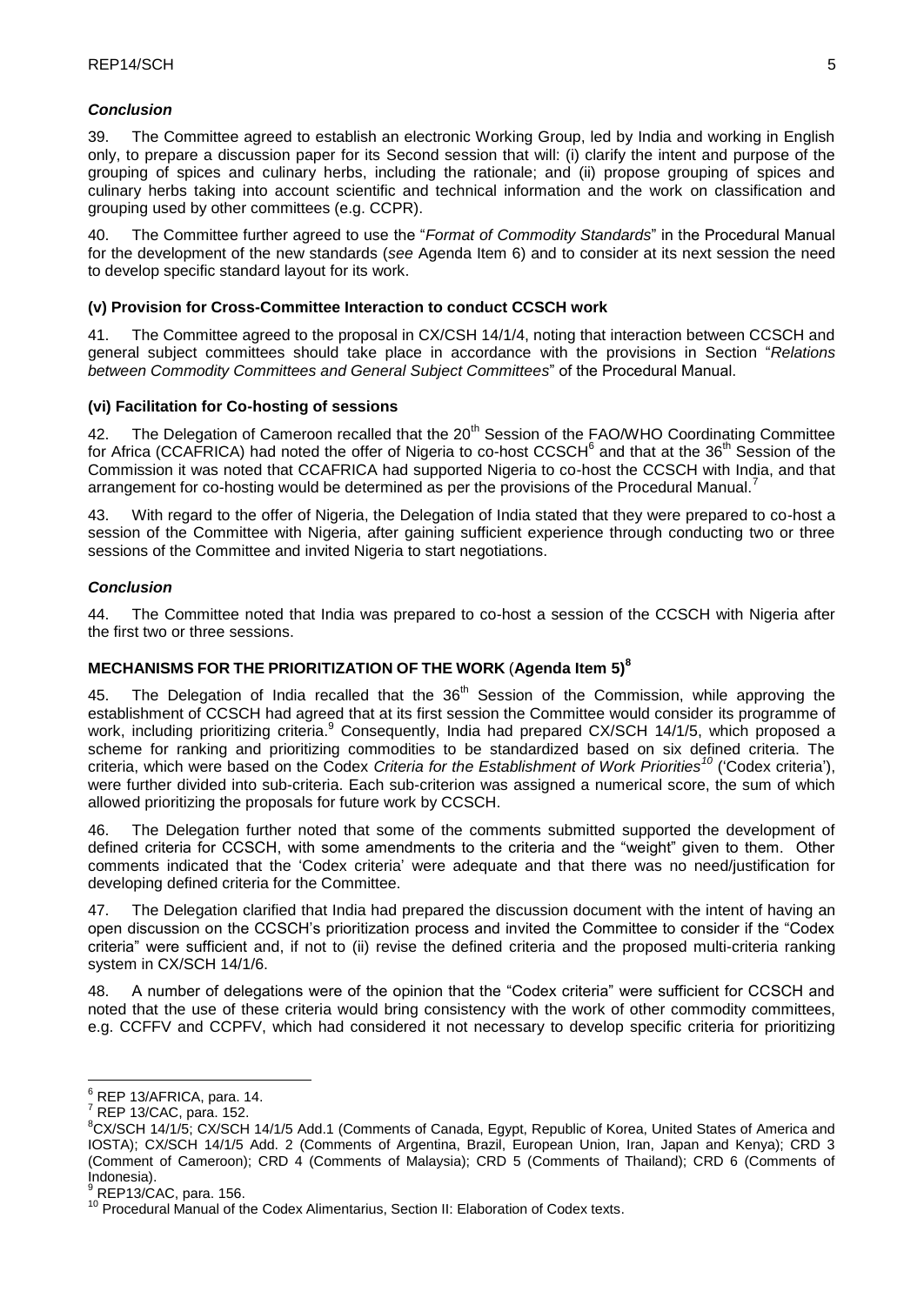their work. It was also noted that the proposed multi-criteria ranking system needed further elaboration and that it would be difficult to reach consensus on the score assigned to each criterion.

## *Conclusion*

49. Based on the above discussion, the Committee agreed to use the Codex *Criteria for the Establishment of Work Priorities* to prioritise its work. The Committee further agreed that the in-session Working Group, established under Agenda Item 1, would use the "Codex criteria" to prioritise the proposals for new work submitted in response to CL 2013/22-SCH.

## **PROPOSALS FOR NEW WORK FOR THE CODEX COMMITTEE ON SPICES AND CULINARY HERBS (REPLIES TO CL 2013/22-SCH) (Agenda Item 6)**<sup>11</sup>

50. The Delegation of the United States of America, as Chair of the in-session Working Group, introduced the report (CRD 9) of the in-session Working Group on prioritization of proposals for new work and informed the Committee that the Working Group had considered eight project documents proposing new work, submitted in reply to CL 2013/22-SCH, on: oregano (Argentina), paprika (Argentina), pepper (India, United States of America and Indonesia), rosemary (India), cumin (India), thyme (India), saffron (Iran) and nutmeg (Indonesia). It was also noted that the replies to the CL 2013/22-SCH contained a number of expressions of interest in the development of standards for other commodities that might be subject to the development of project documents for consideration at future sessions.

51. The Delegation explained that the Working Group did not consider the proposal on nutmeg (CRD 6) because of its late submission and that Members and Observers were unable to study the project document in preparation for its discussion

52. The Committee noted that the Working Group had considered in detail, as an practical exercise, the entire project document on oregano (in CX/SCH 14/1/6) and had assessed Section 4 "Assessment against the Criteria for the Establishment of Work Priorities" of the other six project documents against the "Codex criteria" because this section was considered to be the most critical for the purpose of prioritization.

- 53. The Committee was informed that with regard to project documents on:
	- Paprika, the Working Group noted that CCFFV had developed a *Standard for Chilli Pepper* (CODEX STAN 307-2011) and that there was a need to seek clarification from CCFFV and CCPFV as to whether paprika might be in their mandate;
	- Rosemary and Saffron, the Working Group found that the project documents needed further work.

54. The Committee noted that the Working Group had recommended forwarding the remaining four proposals to the Commission for approval as new work in the following order: (i) black, white and green pepper; (ii) cumin; (iii) oregano; and (iv) thyme.

55. The Committee further noted that the Working Group had made several suggestions for amending the proposals and that revised project documents had been prepared for: (i) black, white and green pepper (CRD 10); (ii) cumin (CRD 11); and (iii) oregano (CRD 12) and that, due to time constraints, it had not been possible to prepare a revised project document for thyme.

56. The Committee considered the recommendations of the Working Group as follows:

### **Nutmeg, rosemary and saffron**

57. The Committee endorsed the recommendation of the Working Group to request the originators of the proposals i.e. Indonesia (nutmeg), India (rosemary) and Iran (saffron) to revise and resubmit the project documents in response to the Circular Letter requesting proposals for new work (*see* Agenda Item 4) for consideration at its next session.

# **Paprika**

<u>.</u>

58. Several delegations expressed the view that paprika was clearly a spice and that the development of a standard for this product was within the mandate of CCSCH; that ISO had developed a standard for paprika (ISO 7540:2006); and that the term "dried" might lead to misinterpretation that the product is a processed

<sup>&</sup>lt;sup>11</sup> CL 2013/22-SCH; CX/SCH 14/1/6 (Replies of Argentina, Egypt, India, Sudan, Thailand and United States of America); CX/SCH 14/1/6 Add.1 (Replies of Argentina, Kenya and Iran); CRD 3 (Comment of Cameroon); CRD 4 (Comments of Malaysia); CRD 5 (Comments of Thailand); CRD 6 (Comments of Indonesia); CRD 9 (Report of the In-session working group); CRD 10 (Project proposal for black, white and green pepper); CRD 11 (Project proposal for brown / black cumin); CRD 12 (Project proposal for Oregano).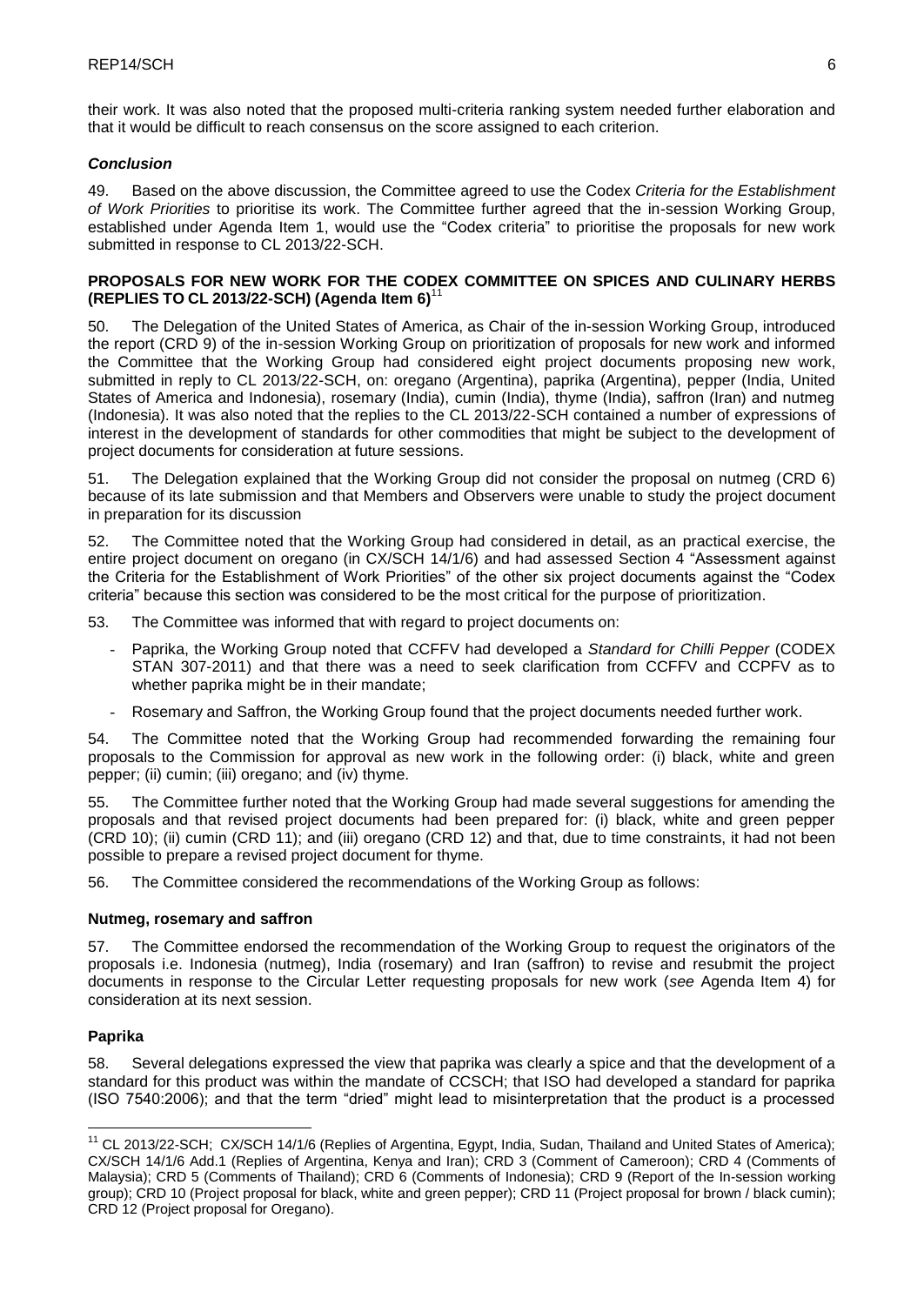one. These delegations were of the opinion that there was no need to delay consideration of the new work by consulting other committees.

59. Other delegations were of the view that it would be prudent to consult with CCFFV and CCPFV before taking a decision in order to avoid duplication of work. In this regard, the Committee noted that the next sessions of both CCFFV and CCPFV would be held in 2014 and thus allowing the Committee to take a decision regarding new work at its next session.

### *Conclusion*

60. The Committee agreed to seek clarification from the upcoming sessions of CCFFV and CCPFV as to whether paprika was in their workplan. The Committee further agreed to hold the proposal for new work on paprika (as presented in CX/SCH 14/1/6) and to reconsider it at its next session in light of the clarification provided by CCFFV and CCPFV.

## **Black, White and Green Pepper (BWG Pepper)**

61. The Committee considered in detail the proposal for new work in CRD 10 and, in addition to several editorial amendments, agreed to:

- Amend the scope of the standard (Section 1) to include crushed and cracked forms of dry and dehydrated pepper;
- Include reference to provisions for contaminants and pesticide residues of pre-existing Codex documents in Section 3; and
- Amend the last sentence of Section 4(c) to ensure consistency with the data in the tables on patterns of international trade, which showed that there was a high demand for black, white and green pepper in all forms.

### *Conclusion*

62. The Committee agreed to the proposal of the Working Group on new work on the development of a Standard for black, white and green pepper (BWG Pepper) and to submit the project document (Appendix II) to 37<sup>th</sup> Session of the Commission for approval.

63. The Committee agreed to establish, subject to the approval of the Commission, an electronic Working Group, led by India and co-chaired by Cameroon and Indonesia and working in English only, to prepare the proposed draft standard for circulation for comments at Step 3 and consideration at its next Session.

### **Cumin**

64. The Committee considered in detail the proposal for new work in CRD 11 and, in addition to several editorial amendments, agreed to:

- Limit the scope of the standard to brown cumin (*Cuminum cyminum*) as black cumin (*Nigella sativa*) belonged to a different family and had different characteristics; and
- Update the trade data to refer to brown cumin only.

### *Conclusion*

65. The Committee agreed to the proposal of the Working Group on new work on the development of a standard for brown cumin and to submit the project document (Appendix III) to  $37<sup>th</sup>$  Session of the Commission for approval.

66. The Committee agreed to establish, subject to the approval of the Commission, an electronic Working Group, led by European Union and co-chaired by India and working in English only, to prepare the proposed draft standard for circulation for comments at Step 3 and consideration at its next Session.

### **Oregano**

67. The Committee considered in detail the proposal for new work in CRD 12 and, in addition to several editorial amendments, deleted reference to *Origanum vulgare* L. in the title and in other sections of the project document to align them with the scope of the standard (Section 1), which referred to all species of oregano, i.e. *Origanum* spp. L..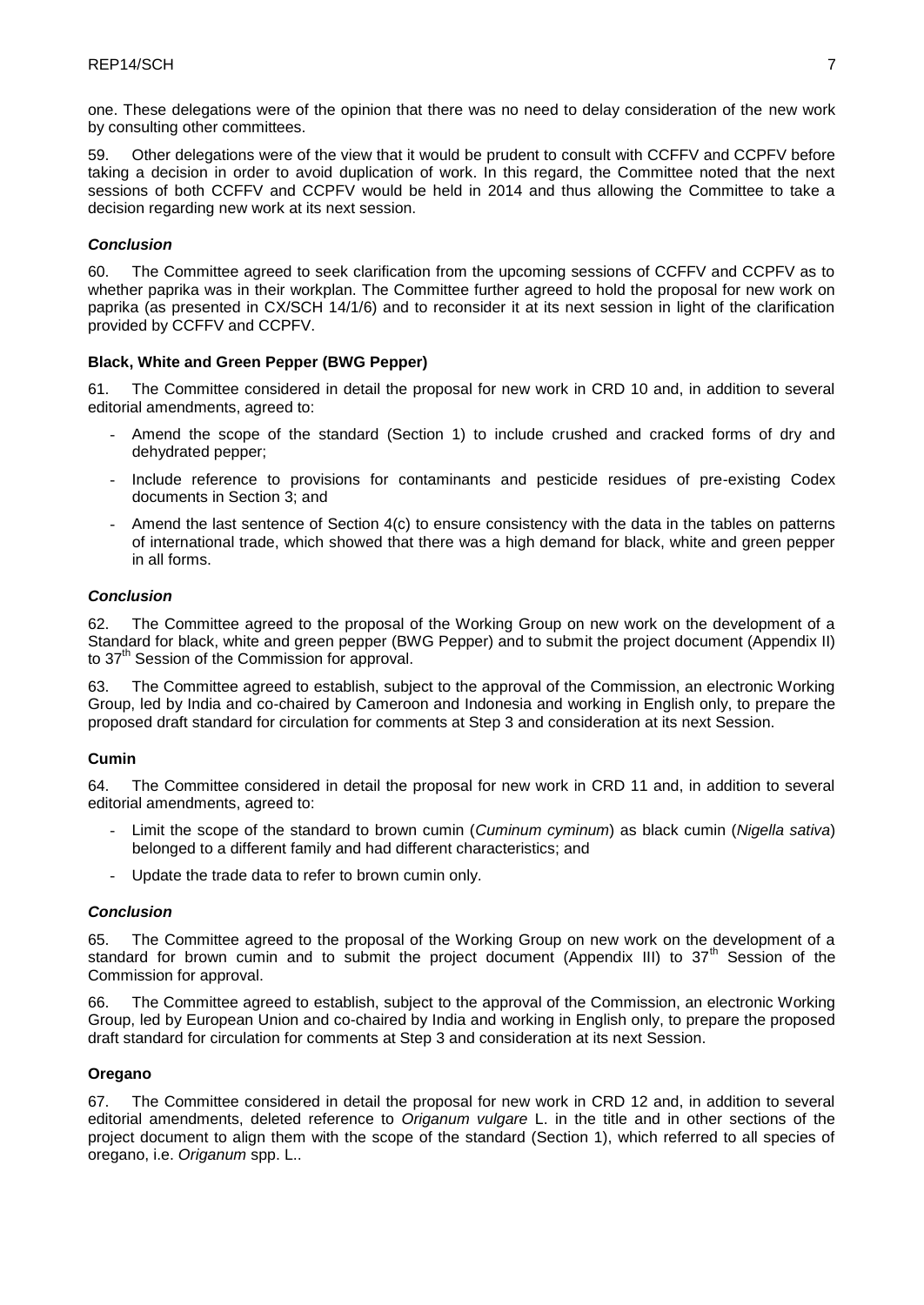## *Conclusion*

68. The Committee agreed to the proposal of the Working Group on new work on the development of a Standard for oregano and to submit the project document (Appendix IV) to 37<sup>th</sup> Session of the Commission for approval.

69. The Committee agreed to establish, subject to the approval of the Commission, an electronic Working Group, led by Argentina and co-chaired by Greece and working in English and Spanish, to prepare the proposed draft standard for circulation for comments at Step 3 and consideration at its next Session.

### **Thyme**

70. The Chairperson recalled that the in-session Working Group had recommended revising the project document and, in particular, to remove several references to essential oils and health benefits, as they are outside the scope of work of this Committee, and to update the data and information. The Committee revised the other parts of the project document (as presented in CX/SCH 14/1/6) and, in addition to several editorial amendments, agreed to:

- Delete the entire Section "Introduction";
- Amend the scope (Section 1) to include: dehydrated or dried, ground or crushed thyme to be offered for industrial food production and for direct consumption, including for catering purpose or for repacking as required;
- Align the first two bullet points in Section 3 with the project document for oregano and delete the bullet points on process control and safety data; and
- Delete the first sentence of the first paragraph and the second paragraph of Section 4(b).

71. The Committee noted that it was not possible to update the data on volume of trade at the present session. With regard to the data on volume of trade, some delegations, noting that herbs were bulky but low in weight, expressed concern that the small volume of trade of thyme, as indicated in the project document and expressed in metric tons, might disqualify this product when assessed against the "Codex criteria", i.e. criteria (a) "Volume of production and consumption in individual countries and volume and pattern of trade between countries". They also noted that trade of herbs and spices were not comparable. These delegations were of the opinion that other criteria and data (e.g. monetary value) should be considered to prioritise work on thyme and other culinary herbs. It was pointed out that dried thyme and some other herbs do not have a Harmonised System (HS) code and, therefore, it is difficult to obtain updated trade data. It was also noted that trade data on thyme were not always commodity-specific as they were often associated with those of bay leaves.

# *Conclusion*

72. The Committee agreed to initiate new work on the development of a Standard for thyme in view of the support of several delegations to develop such standard as soon as possible. In view of the impossibility to update the data on trade at the present session, the Committee agreed to request the European Union to: (i) revise the project document on the basis of the above discussion; (ii) review and update the data on trade and provide additional notes to explain the issue related to the small volume of trade of herbs; and (iii) to forward the project document to the 37<sup>th</sup> Session of the Commission for approval, through the Codex Secretariat. The Delegation of the United States of America offered to assist the European Union to update the project document.

73. The Committee agreed to establish, subject to the approval of the Commission, an electronic Working Group, led by European Union and co-chaired by Switzerland and working in English only, to prepare the proposed draft standard for circulation for comments at Step 3 and consideration at its next Session.

### **OTHER BUSINESS AND FUTURE WORK (Agenda Item 7)**

74. The Committee noted that no other business had been put forward during the adoption of the Provisional Agenda.

75. The Committee further noted the interest of Mexico to co-host with India a future session of the CCSCH.

76. The delegations expressed congratulatory messages to the Government and people of India on hosting this new Codex Committee and look forward to making the Committee a success.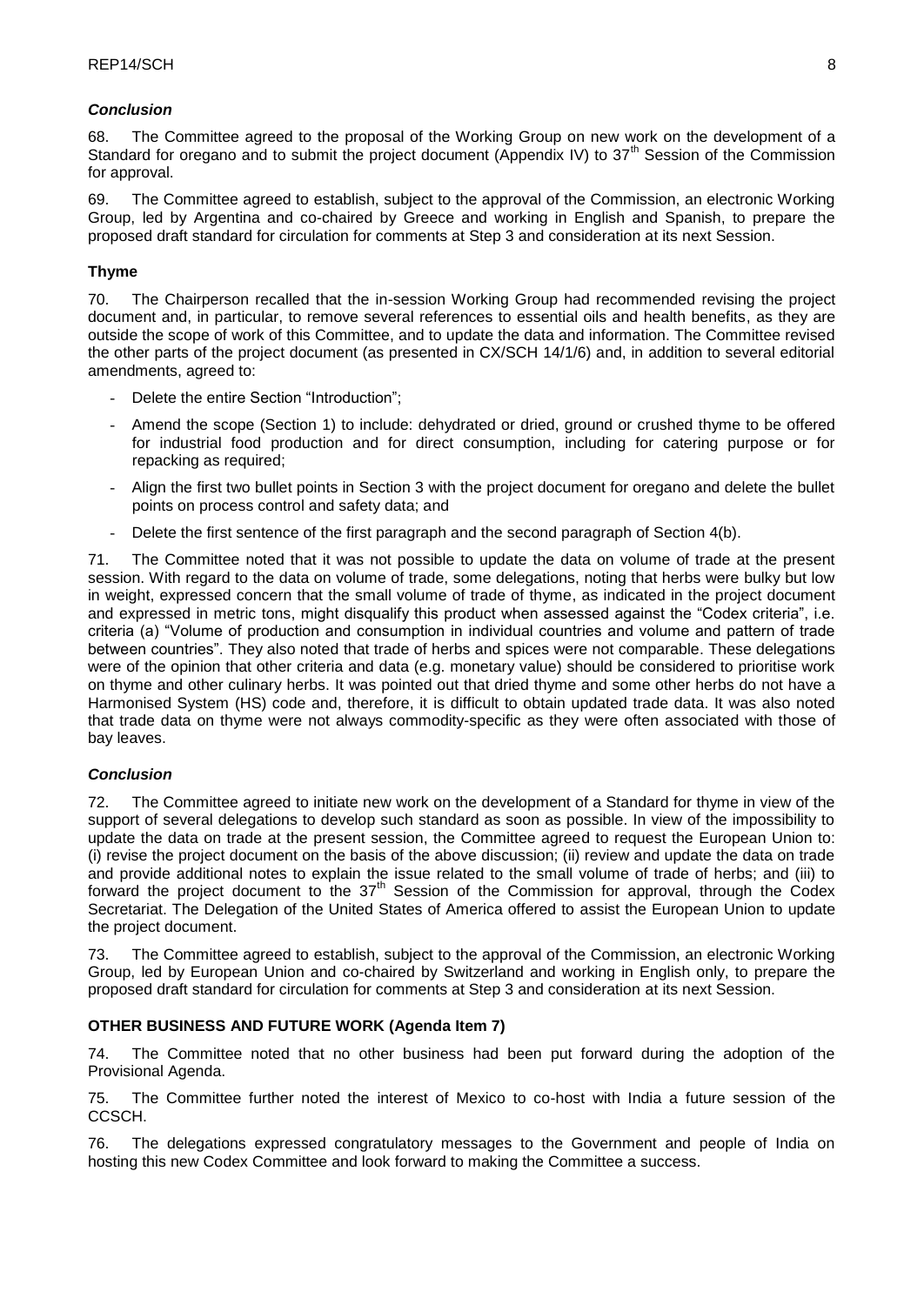# **DATE AND PLACE OF NEXT SESSION (Agenda Item 8)**

77. The Committee noted that its Second Session was tentatively scheduled to be held in September 2015 in India, subject to further discussion between the Codex and India Secretariats.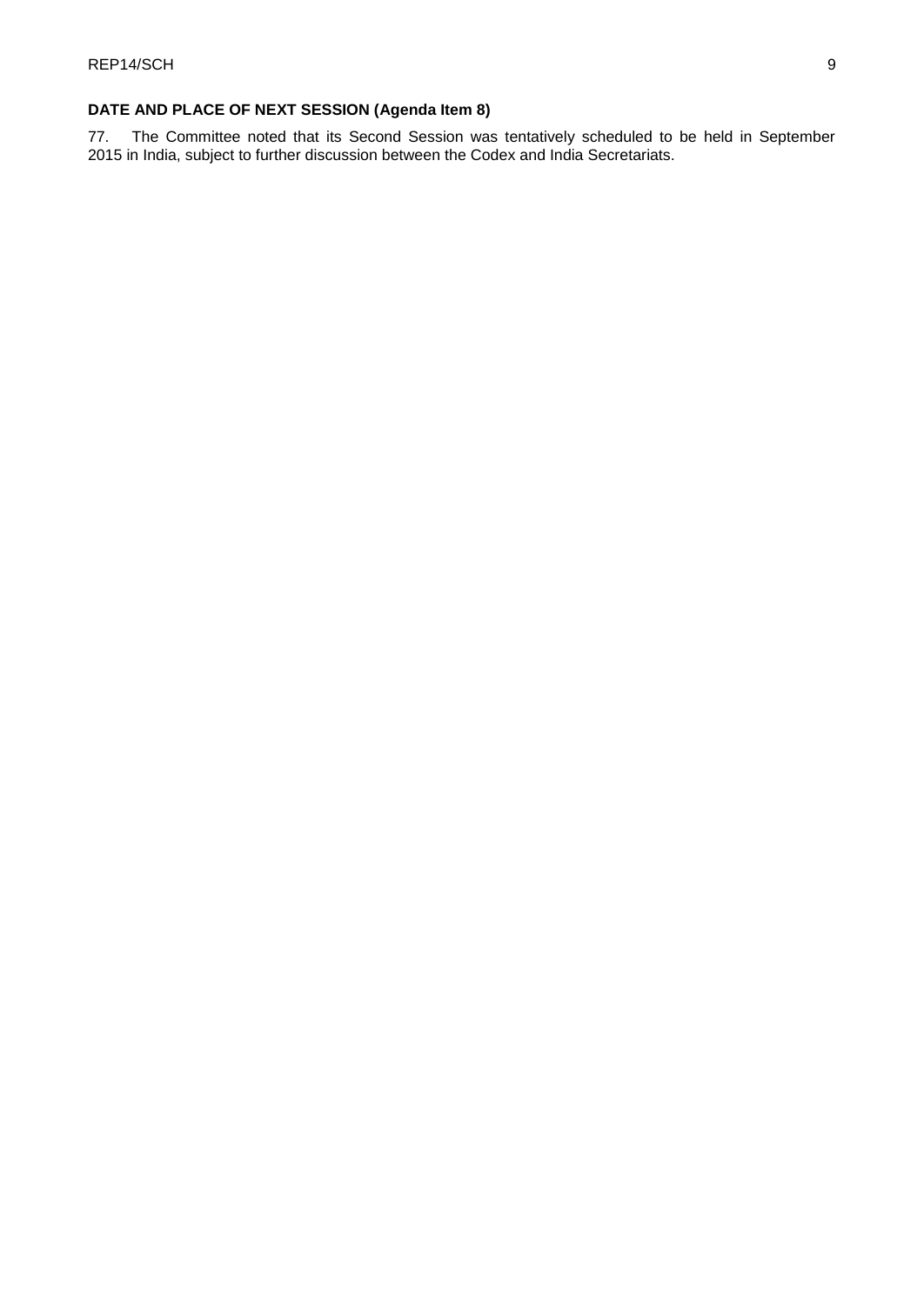# **SUMMARY STATUS OF WORK**

| <b>SUBJECT</b>                                               | <b>STEP</b> | <b>FOR ACTION BY:</b>                                           | <b>DOCUMENT</b><br><b>REFERENCE</b><br>(REP14/SCH) |
|--------------------------------------------------------------|-------------|-----------------------------------------------------------------|----------------------------------------------------|
| Standard for Black, White and Green<br>Pepper                | 1,2,3       | $37th$ CAC<br>eWG (India and<br>Cameroon & Indonesia)           | Paras 62-63 and<br>App. II                         |
| Standard for cumin                                           | 1,2,3       | 37 <sup>th</sup> CAC<br>eWG (European Union<br>and India)       | Paras 65-66 and<br>App. III                        |
| Standards for Oregano                                        | 1,2,3       | 37 <sup>th</sup> CAC<br>eWG (Argentina and<br>Greece)           | Paras 68-69 and<br>App. IV                         |
| <b>Standard for Thyme</b>                                    | 1,2,3       | 37 <sup>th</sup> CAC<br>eWG (European Union<br>and Switzerland) | Paras 72-73                                        |
| Discussion paper on grouping of spices<br>and culinary herbs |             | eWG (India)<br>$2nd$ CCSCH                                      | Para, 39                                           |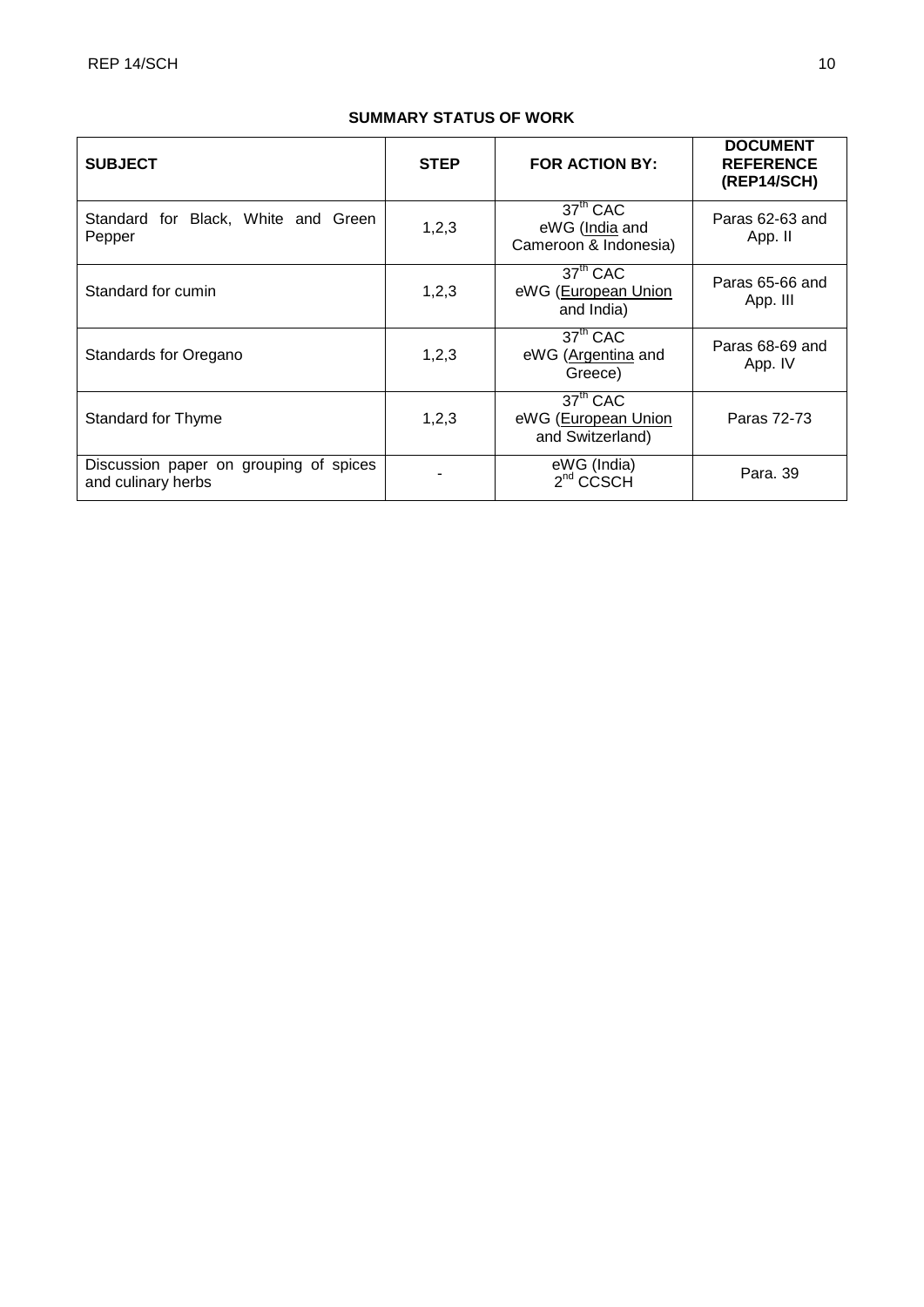### **Apéndice I**

### **LIST OF PARTICIPANTS LISTE DES PARTICIPANTS LISTA DE PARTICIPANTES**

### **CHAIRPERSON – PRÉSIDENT - PRESIDENTE**

Dr M R Sudharshan Director Research, Spices Board India, N H Bypass, Cochin 682 025 Kerala, India Phone: +91 940-0 258453 Fax: +91 484 2333605 Email: [ccsch.chair@nic.in;](mailto:ccsch.chair@nic.in) [ccsch.mrs@gmail.com](mailto:ccsch.mrs@gmail.com)

### **CHAIR'S ASSISTANT - ASSISTANT DU PRÉSIDENT - ASISTENTE DEL PRESIDENTE**

Mrs Anu Anie Mathews Scientist-B Indian Cardamom Research Institute, Spices Board India, Myladumpara, Idukki Phone: +9746938962 Email[: anu.mathews@nic.in](mailto:anu.mathews@nic.in)

#### **Algeria - Algérie - Argelia**

Mr Ishak Dehibi Trade & Economic Attache Embassy of Algeria in India 2 - 2 Shanti Niketan -New Delhi-110021 Phone: +11-24117585 - 86 Fax: +11-24117590 Email: [embalgindia@hotmail.com/](mailto:embalgindia@hotmail.com/) [dehibiishak@yahoo.fr](mailto:dehibiishak@yahoo.fr)

### **Australia - Australie**

Ms Slava Zeman Counsellor (Agriculture) Australian High Commission 1 - 50 G Shantipath, Chanakyapuri, New Delhi 110021 India Phone: +91 11 4149 4354 Email: [slava.zeman@dfa.gov.au;](mailto:slava.zeman@dfa.gov.au) [slava.zeman@daff.gov.au](mailto:slava.zeman@daff.gov.au)

### **Bhutan - Bhoutan - Bhután**

Mr Pema Tshering Lepcha RQI BAFRA, MoAF BAFRA, Thimphu Dzongkhag Phone: +975-17577911 Fax: +975-2-340583 Email: [tshering.pema05@gmail.com](mailto:thsering.pema05@gmail.com)

Mr Sangay Dorji Sr. RQI BAFRA, MoAF BAFRA Punakha Phone: +975-17651981 Email: [sangaydorji1981@gmail.com](mailto:sangaydorji1981@gmail.com)

### **Cameroon - Cameroun - Camerún**

Mr Boniface Charles Guy-Rene Booto A Ngon General Manager of Anor and coordinator of CCAFRICA Agence des Normes et de la Qualite (Anor) - Standards and Quality Agency P.O. Box 14966 Yaoundé – Republic of Cameroon Phone: +237 22 20 63 68 Fax: +237 22 20 63 68 Email: [bootoangon@yahoo.fr](mailto:bootoangon@yahoo.fr)

Mr Médi Moungui Representant Permanent Adjoint Auprès De La FAO - Coordonnateur Adjoint Du CCAFRICA Ambassade De La Republique Du Cameroun Via Siracusa, 4-6 00161 Rome Phone: +39 064403644 Email: [medimoungui@yahoo.fr](mailto:medimoungui@yahoo.fr)

Mr Pouedogo Member of the National Committee on Codex and CCAFRICA Prime Minister Office Yaounde – Republic of Cameroon Email: [pouedo@yahoo.fr](mailto:pouedo@yahoo.fr)

Mr Polycarpe Ateba Director of Standards Development Ministry of Mines, Industries and Technological development - National Committee of Codex Yaounde – Republic of Cameroon Phone: +237 22 22 08 25 Email: [pateba@ymail.com](mailto:pateba@ymail.com)

Mr Ebai Takang Stephen Member of National Committee on Codex Ministry of Agriculture and Rural Development Yaounde – Republic of Cameroon Email: [stephen.ebai@yahoo.com](mailto:stephen.ebai@yahoo.com) 

Mr Mohamadou Awal Engineer in Food Sciences and Industries Agence des Normes et de la Qualite (Anor) - Standards and Quality Agency P.O Box 14966 Yaoundé – Republic of Cameroon Phone: +23722206368 Fax: +23722206368 Email: [moawaln@yahoo.fr](mailto:moawaln@yahoo.fr)

### **Canada - Canadá**

Mr Mark Burgham Director, Imported and Manufactured Foods Division Canadian Food Inspection Agency 1400 Merivale Rd, Ottawa, Ontario, Canada K1A 0Y9 Phone: +1 (613) 771-6533 Fax: +1 (613) 773-5617 Email: [mark.burgham@inspection.gc.ca](mailto:mark.burgham@inspection.gc.ca)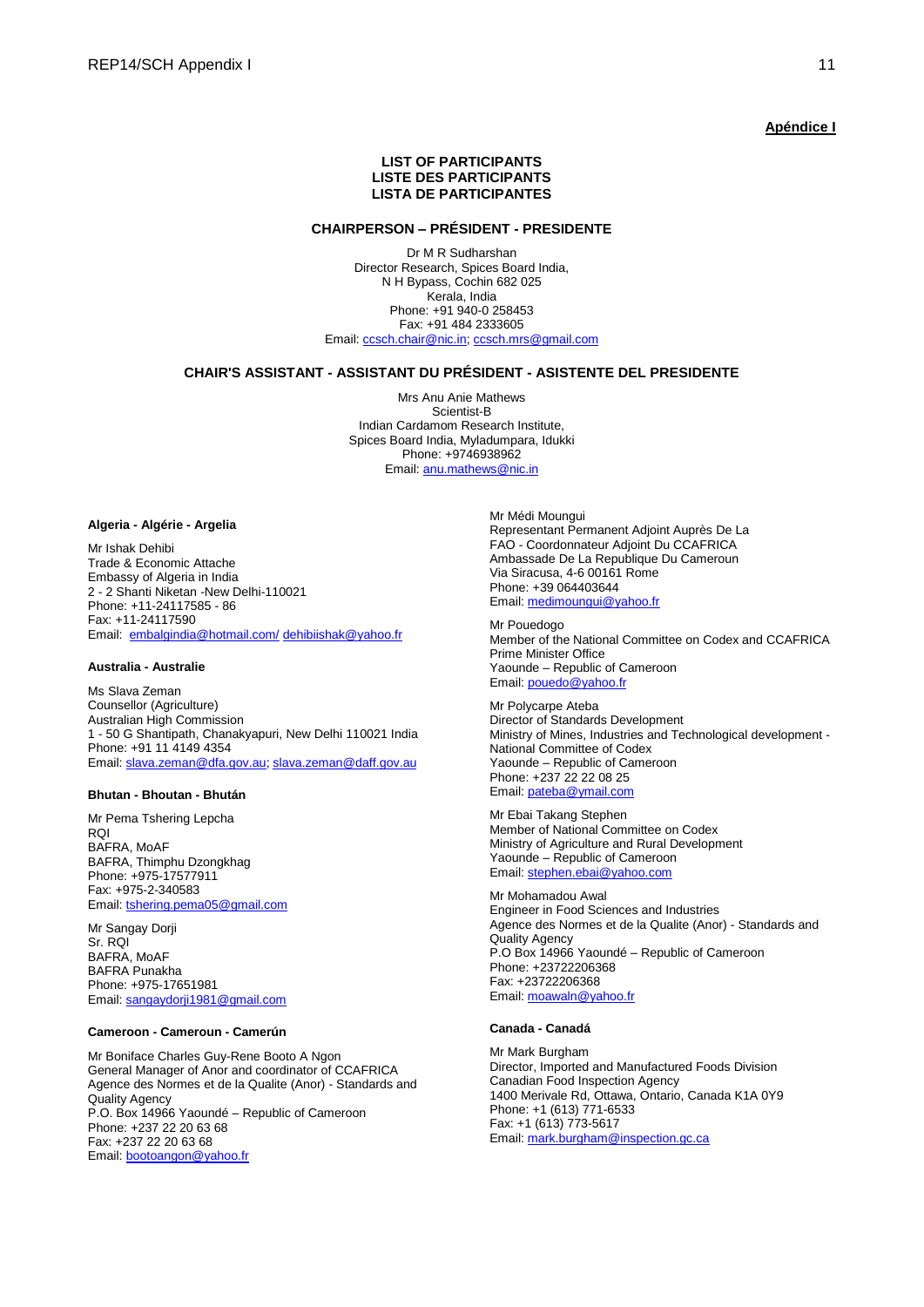Mr Bertrand Gagnon Manager, International Standard Setting Program Canadian Food Inspection Agency 1400 Merivale Road, Room T1-5-339, Ottawa (Ontario) Canada K1A 0Y9 Phone: +1 (613)773-6092 Fax: +1 (613) 773-5693 Email: [Bertrand.gagnon@inspection.gc.ca](mailto:Bertrand.gagnon@inspection.gc.ca)

Mr Pramod Kumar On-Farm Food Safety Specialist Government of Alberta Alberta Agriculture and Rural Development, Food Safety Policy and Extension Section, 6903-116 Street Edmonton, AB T6H 5Z2, Canada Phone: +1 780 638 3690 Fax: +1 780 427 7535 Email: [pramod.kumar@gov.ab.ca](mailto:pramod.kumar@gov.ab.ca)

### **Chile - Chili**

Mr Rodrigo Gallardo Counselor for Agricultural Affairs Embassy of Chile in India A-16 - 1, Poorvi Marg, Vasant Vihar, New Delhi – 110057, India Phone: +91-11 2614 5323 Email: [rgallardo@chileindia.com](mailto:rgallardo@chileindia.com)

### **China - Chine - China**

Mr Wernrui Chen Director of food laboratory Guangdong Entry-Exit Inspection and Quarantine Bureau of P.R. China Room 1403, B tower, No. 66, Huacheng avenue, Zhujiang new town, Guangzhou Phone: +86 13822168828 Fax: +86 020 38290325 Email: [13822168828@163.com](mailto:13822168828@163.com)

Ms Chen Lili Deputy Director Fujian Entry-Exit Inspection and Quarantine Bureau of P.R. China No.312 hudong Road, Fuzhou, Fujian, Food Safety Supervision Department, Zip Code: 350003 Phone: +86 13960769825 Fax: +86 0591 87065260 Email: [Wendi7@163.com](mailto:Wendi7@163.com)

### **Comoros - Comores - Comoras**

Mrs Anthoy Ben Bacar Mariame National Director of Agricultural Strategy Union of Comoros Ministry of Agriculture Phone: +2693390476 Fax: +2697750003 Email: [an.manthoy@gmail.com](mailto:an.manthoy@gmail.com)

### **Djibouti**

Mr Mouharam Fouad Abdallah Sous-directeur de Controle des Normes et de la Qualite Ministere du Commerce Cite Ministerielle, Djijbouti-Ville Phone: +2253 7782 1194 Fax: +2253 2153 4909 Email: [marahoum@hotmail.com](mailto:marahoum@hotmail.com)

#### **Dominica - Dominique**

Mr Heinrich G. Anselm Technical Officer Dominica Bureau of Standards National Centre of Testing Excellence, Stockfarm P.O.Box 1015, Roseau, Dominica Phone: +1 767 448 1685 Fax: +1 767 449 9217 Email: [hanselm@dominicastandards.org;](mailto:hanselm@dominicastandards.org) [codex@dominicastandards.org](mailto:codex@dominicastandards.org)

### **Egypt - Égypte - Egipto**

Prof Mervat Ahmed Fouad Consultant of Pharmacognosy and Medicinal Plants Head of National Nutrition Institute –MOH CCSCH Committee-EOS-Egypt 53 Amman St. Dokki-Egypt Phone: +201005016726 Email: [Mevo\\_73@hotmail.com](mailto:Mevo_73@hotmail.com)

Dr Ghada Elashry A.R.C 26-tawnyat- semuha Alexandria- Egypt Phone: 01006244902 Email: [ghadaashry@yahoo.com](mailto:ghadaashry@yahoo.com)

Dr Sherif Badr Doctor of Biological & Nutritional Sciences Regional Center for Food & Feed "RCFF", Agricultural Research Center, Ministry of Agricultural. 9 Gamaa Street, Giza, Egypt. Phone: 0201006233610 Email: [sherif2badr@yahoo.com](mailto:sherif2badr@yahoo.com)

Eng Hanan Fouad Hamed Food Standards Specialist Egyptian Organization for Standardization & Quality (EOS) 16 Tadreeb El- Modarrebeen st., Ameriya , Cario, Egypt Phone: 02 22845531 Fax: 02 22845507 Email: [hananfouad86@hotmail.com](mailto:hananfouad86@hotmail.com)

Mr Ahmed Eltoukhy Chamber of Food industries – CFI 1195 Corniche El Nil, Cairo, Egypt Phone: +20 225748627 Fax: +20 225748312 Email: [aeltoukhy@egycfi.org.eg](mailto:aeltoukhy@egycfi.org.eg)

#### **European Union - Union européenne - Unión Europea**

Mr Risto Holma Administrator responsible for Codex issues European Commission Rue Froissart, 101, 1049 Brussels, Belgium Phone: +32 2 299 86 83 Fax: +32 2 299 85 66 Email: [risto.holma@ec.europa.eu](mailto:risto.holma@ec.europa.eu)

### **Fiji - Fidji**

Mr Dip Chand Head of Food Unit - Competent Authority Ministry of Health Fiji 88 Amy St. Toroak Suva Fiji, PO Box 2223, Government Building Phone: +679 3215790 Fax: +679 3215814 Email: [dip.chand@govnet.gov.fj;](mailto:dip.chand@govnet.gov.fj) [dipchand67@hotmail.com](mailto:dipchand67@hotmail.com)

### **Finland - Finlande - Finlandia**

Ms Joanna Kurki Senior Veterinary Officer Ministry of Agriculture and Forestry P.O. Box 30 00023 Government Phone: +358-400396343 Email: [joanna.kurki@mmm.fi](mailto:joanna.kurki@mmm.fi)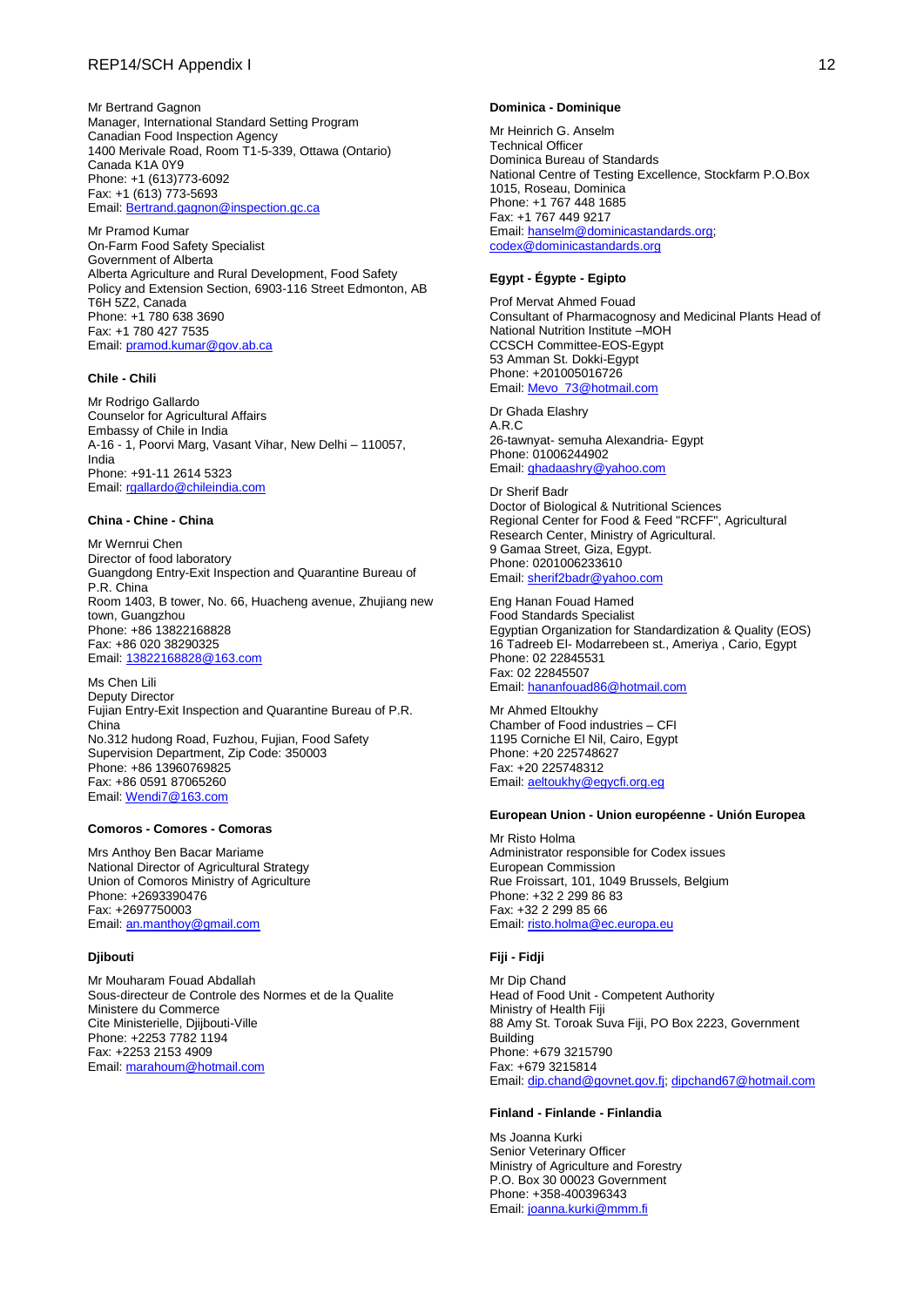#### **Germany - Allemagne - Alemania**

Mr Walther Quasigroch Administrator Federal Ministry of Food and Agriculture Rochusstr. 1 53123 Bonn Germany Phone: +49 228 99 529 4362 Fax: +49 228 99 529 4965 Email: [walther.quasigroch@bmel.bund.de](mailto:walther.quasigroch@bmelv.bund.de)

Mr Gerhard Weber CEO German Spice Association Reuterstr. 151 53113 Bonn Germany Phone: +49 228 216162 Fax: +49 228 229460 Email: [weber@verbaendebuero.de](mailto:weber@verbaendebuero.de)

### **Greece - [Grèce](http://www.codexalimentarius.org/membres-et-observateurs/membres/detail/fr/c/15697/) - Grecia**

Mrs Stamatina Louka **Officer** Nutrition Policy and Research Directorate - Hellenic Food Authority Kifisias 124 & Iatridou 2 TK 11526, Athens Greece Phone: +30 2106971644 Fax: +30 2106971552 Email: [slouka@efet.gr](mailto:slouka@efet.gr)

Dr Georgios Marakis Nutrition Policy and Research Directorate - Hellenic Food Authority Kifisias 124 & Iatridou 2 TK 11526, Athens Greece Phone: +30 2106971660 Fax: +30 2106971552 Email: [gmarakis@efet.gr](mailto:gmarakis@efet.gr)

Mr César Cortes Head of Unit Council of the European Union Rue de la Loi 175, BE 1048 Brussels, Belgium Phone: +32 2 281 61 14 Fax: +32 2 281 61 98 Email: [cesar.cortes@consilium.europa.eu](mailto:cesar.cortes@consilium.europa.eu)

#### **Grenada - Grenada - Granada**

Mr Ronald O'Neale Manager, Spice Research Project Ministry of Agriculture 3<sup>rd</sup> Floor, Ministerial Complex, Botanical Gardens, St George's Grenada Phone: (473)-440-2708 Fax: (473)-440-4191 Email 1: [ronealel@gmail.com](mailto:ronealel@gmail.com) Email 2: [agriculture@gov.gd](mailto:agriculture@gov.gd)

### **India - Indie**

Dr A. Jayathilak IAS Chairman Spices Board India N.H By Pass, Cochin-682025 Phone: 9446022644 Fax: 91-484-2349135 Email: [jayathilak@nic.in](mailto:jayathilak@nic.in)

Ms Vinod Kotwal **Director** Food Safety and Standards Authority of India FSSAI, FDA Bhawan, Kotla road, New Delhi – 110002 Phone: +9868137772 Email: [vinod.kotwal@nic.in](mailto:vinod.kotwal@nic.in)

Mr Ramesh Natarajan Scientist B Spices Board India Quality Evaluation Laboratory, Spices Board, Banking Complex II, Sector 19A, Vashi, Navi Mumbai 400703, Maharashtra Phone: +91 9920922471, +91 022 27843093 Ext 21 Fax: +91 022 27841116 Email: [ccsch.ramesh@gmail.com](mailto:ccsch.ramesh@gmail.com)

Mr G. Venugopal Scientist-A Quality Evaluation Laboratory - Spices Board India N.H By Pass, Cochin-682025 Phone: 9746864939 - 0484 2333610 Fax: 0484 2331213 Email: [venuspices@gmail.com;](mailto:venuspices@gmail.com) [ccsch.venu@gmail.com](mailto:ccsch.venu@gmail.com)

Mr M.S. Ramalingam Assistant Director Spices Board, Government of India 10.5 Mile, Gumbahatta, Kalimpong, Darjeeling District, West Bengal, India Phone: 03552-255514 - 09547706905 Email: [ccschramalingam@gmail.com](mailto:ccschramalingam@gmail.com)

Ms Sreelakshmi Sasidharan Member, Codex Cell, Spices Board India N.H By Pass, Cochin-682025 Phone: 9495514646 Fax: 91-484-2333606 Email: [ccschsreelakshmi@gmail.com](mailto:ccschsreelakshmi@gmail.com)

Dr Suresh Kumar Malhotra Horticulture Commissioner Ministry of Agriculture, Department of Agriculture & Cooperation Room No. 238, IInd Floor, Ministry of Agriculture, Department of Agriculture & Cooperation, Krishi Bhawan, New Delhi Phone: 011-23381012 Fax: 011-23383712 Email: [hortcommissioner@gmail.com](mailto:hortcommissioner@gmail.com)

Dr Sanjay Sharma Senior Manager – Regulatory Affairs FICCI Codex Cell - Dabur India Limited Plot no.22, Site IV, Sahibabad – 201010, Ghaziabad (U.P.) Phone: 0120 3378910 Fax: 0120 4552645 Email: [s.sharma@dabur.com](mailto:s.sharma@dabur.com)

Mrs Rini Sanyal Head-Worldwide Regulatory, Government & Industry Affairs (WRGIA) Herbalife International Nulon House, Trilebuvan Complex, Ishwar Nagar, New Delhi – 110065 Phone: 011-40005619 Fax: 011-4260105 Email: [rinis@herbalife.com](mailto:rinis@herbalife.com)

Dr Himanshu Gupta Corporate Regulatory Advocacy Manager FICCI Codex Cell Federation House, 1, Tansen Marg, New Delhi 110 001 Phone: +91 9717040376 Email: [Himanshu77guptaz@yahoo.co.in](mailto:Himanshu77guptaz@yahoo.co.in)

Mr Shaminder Pal Singh Director – Scientific & Regulatory Affairs, Lead: FICCI Codex Cell Federation of Indian Chambers of Commerce & Industry CIFTI-FICCI, Federation House, 1, Tansen Marg, New Delhi 110001 Phone: +91 9999000759 Email: [shaminder.codex@gmail.com](mailto:shaminder.codex@gmail.com) [/shaminder.scientist@gmail.com](mailto:/shaminder.scientist@gmail.com)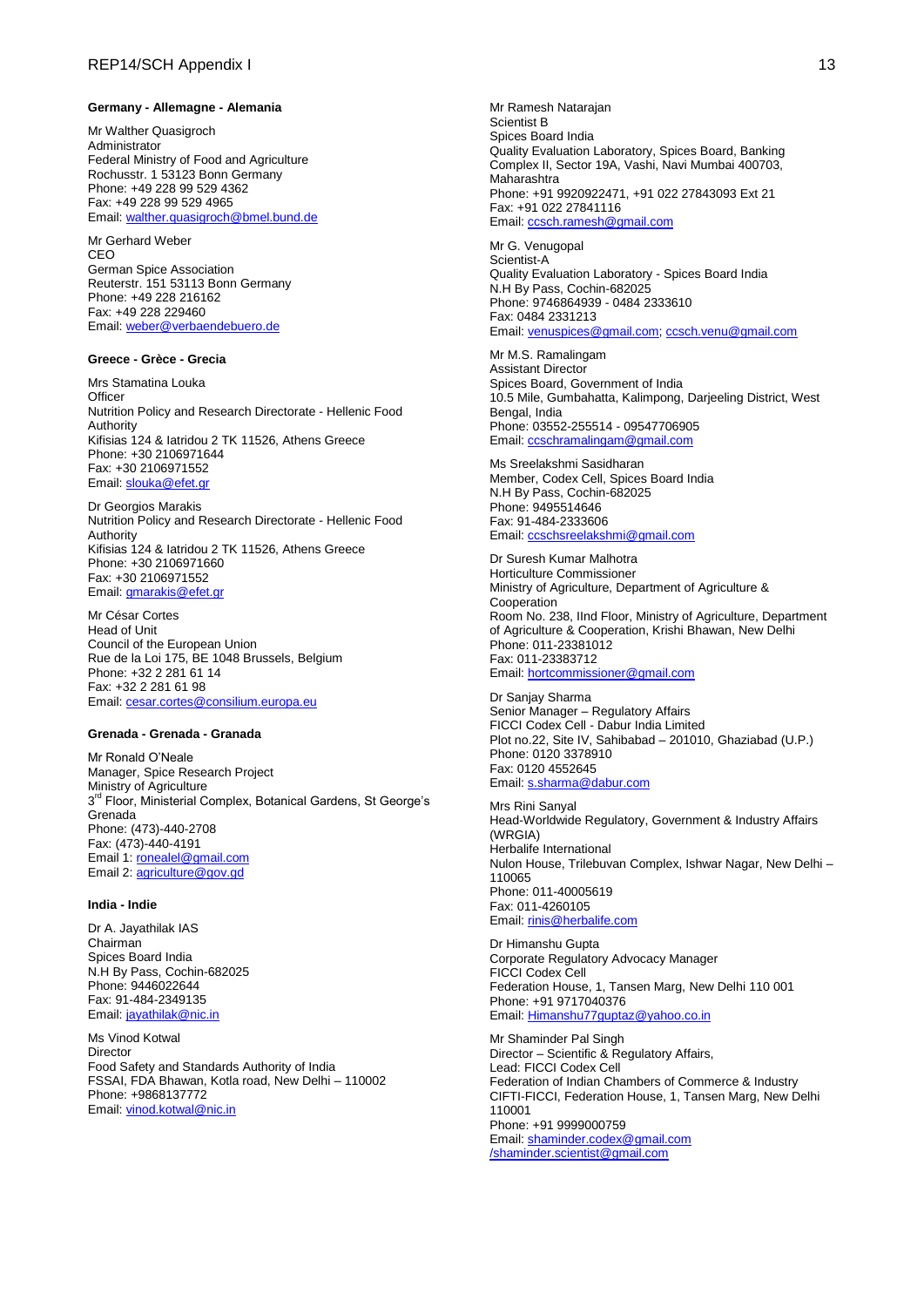Dr Pinki Aggarwal Research Associate Federation of Indian Chamber of Commerce & Industry (FICCI) FICCI, Federation House, 1 Tansen Marg, New Delhi – 110001 Phone: +91 11 23487419 Fax: +91 11 23320714 Email: [pinki.aggarwal@ficci.com](mailto:pinki.aggarwal@ficci.com)

Ms Sakshi Grover Technical Officer FSSAI, FDA Bhawan, Kotla road, New Delhi – 110002 Phone: 9999094795 Email: [Sakshi.gambhir@yahoo.co.in](mailto:Sakshi.gambhir@yahoo.co.in)

Mr Jayakumar Vasudevan Nair Deputy Director Export Inspection Agency 27 - 1767 A, Shipyard Quartess, Pamampilly Nagar (South), Kochi-682036 Phone: 9495732514 Fax: 0484-2316948 Email: [eia-kochiffp@eicindia.gov.in](mailto:eia-kochiffp@eicindia.gov.in)

Mr Philip Kuruvilla Chairman World Spice Organisation 8 - 1286 Frist Floor, Palliyarakav, Mattancherry, Cochin-682002, Kerala Phone: 09895233117 Email: [Philip@wsospice.org](mailto:Philip@wsospice.org)

Dr Ramkumar Menon Executive Director World Spice Organisation 8 - 1286 First Floor, Palliyarakav, Mattancherry, Cochin-682002, Kerala Phone: 09895012960 Email: [ramkumar55@gmail.com](mailto:ramkumar55@gmail.com)

Mr Prakash Namboodiri Head-Technical Committee, AISEF All India Spices Exporters Forum VIII - 1286, Palliarakavu Road, Mattancherry, Cochin-682 002 Phone: +91-484-2223237 Fax: +91-484-2223237 Email: [prakash.namboodiri@abmauri.com](mailto:prakash.namboodiri@abmauri.com)

#### **Indonesia - Indonésie**

Dr Gardjita Budi Director of Quality and Standardization, Ministry of Agriculture JL. Harsono RM No. 3, Ragunan, Jakarta Selatan 12550, Jakarta-Indonesia Phone: +62217815881 Fax: +622177811468 Email: [gbudi.jkt@gmail.com;](mailto:gbudi.jkt@gmail.com) [codex\\_kementan@yahoo.com](mailto:codex_kementan@yahoo.com)

Dr Joni Munarso Principle Researcher Indonesian Center for Agricultural Postharvest Research and Development Indonesian Agency for Agricultural Research and Development (IAARD) JL. Tentara Pelajar 12, BOGOR - 16114, West Java, Indonesia Phone: +622518321762 Fax: +622518350920 Email: [joni\\_munarso@yahoo.co.id](mailto:joni_munarso@yahoo.co.id)

Dr Agus Wahyudi Head Indonesian Research Institute for Spices and Medicinal Crops Indonesian Agency for Agricultural Research and Development (IAARD) JL. Tentara Pelajar No. 3, Kampus Penelitian – Cimanggu, Bogor 16111-Jawa Barat Phone: +62 251 8321879 Fax: +62 251 8327010 Email: [aguswahyudi211@gmail.com](mailto:aguswahyudi211@gmail.com)

Mr Nazly Al Mahdy Head of Section Sub Directorate of Cooperation and Harmonization, Directorate of Quality and Standardization, Ministry of **Agriculture** JL. Harsono Rm No. 3, Ragunan, Jakarta Selatan 12550, Jakarta-Indonesia Phone: +62217815881 Fax: +622177811468 Email: [nazly\\_aldy@yahoo.com;](mailto:nazly_aldy@yahoo.com) [codex\\_kementan@yahoo.com](mailto:codex_kementan@yahoo.com)

Dr Rudy Tjahjohutomo **Director** Indonesian Centre for Agricultural Post Harvest Research and Development (ICAPRD) Indonesian Agency for Agricultural Research and Development (IAARD) JL. Tentara Pelajar No.12, Kampus Penelitian Pertanian – Cimanggu Bogor 16114 – Jawa Barat Phone: +62 251 8321762 Fax: +62 251 8321762 Email: [rudyhutomo@litbang.deptan.go.id](mailto:rudyhutomo@litbang.deptan.go.id)

Mr Hariyanta Soetarto Consul (Economics) & Head of Chancery Consulate General of the Republic of Indonesia 19, Altamount Road, Cumballa Hill, Mumbai - 400 026 Phone: +91 - 22 23511678 - 23530900 - 23530940 Fax: +91 - 22 23510941 - 23515862 Email: [kjrimumb@bom3.vsnl.net.in](mailto:kjrimumb@bom3.vsnl.net.in)

### **Islamic Republic of Iran - [République islamique d'](http://www.codexalimentarius.org/membres-et-observateurs/membres/detail/fr/c/15673/) Iran - República Islámica de Irán**

Dr Hassan Nazarian General Director Ministry of jihad-e-agriculture Environment and sustainable agriculture office.  $2^{nd}$  floor, Agriculture research, extension and education organization garden of Agriculture, Tabnak Ave: chamran highway, Tehran Phone: +98-021-22173992 Fax: +98-021-22173991 Email: [ha\\_nazarian@yahoo.com](mailto:ha_nazarian@yahoo.com)

#### **Japan - Japon - Japón**

Mr Makoto Sakashita Associate Director, Food Safety and Consumer Policy Division, Food Safety and Consumer Affairs Bureau Ministry of Agriculture, Forestry and Fisheries 1-2-1 Kasumigaseki, Chiyoda-ku, Tokyo 100-8950 Japan Phone: +81-3-3502-8732 Fax: +81-3-3507-4232 Email: [makoto\\_sakashita@nm.maff.go.jp](mailto:makoto_sakashita@nm.maff.go.jp)

Mr Hiroshi Morooka Section Chief Food Industry Affairs Bureau - Ministry of Agriculture Forestry and Fisheries 1-2-1 Kasumigaseki, Chiyoda-ku, Tokyo, Japan Phone: +81 335028111 ext 4111 Fax: +81 335025336 Email: [hiroshi\\_morooka@nm.maff.go.jp](mailto:hiroshi_morooka@nm.maff.go.jp)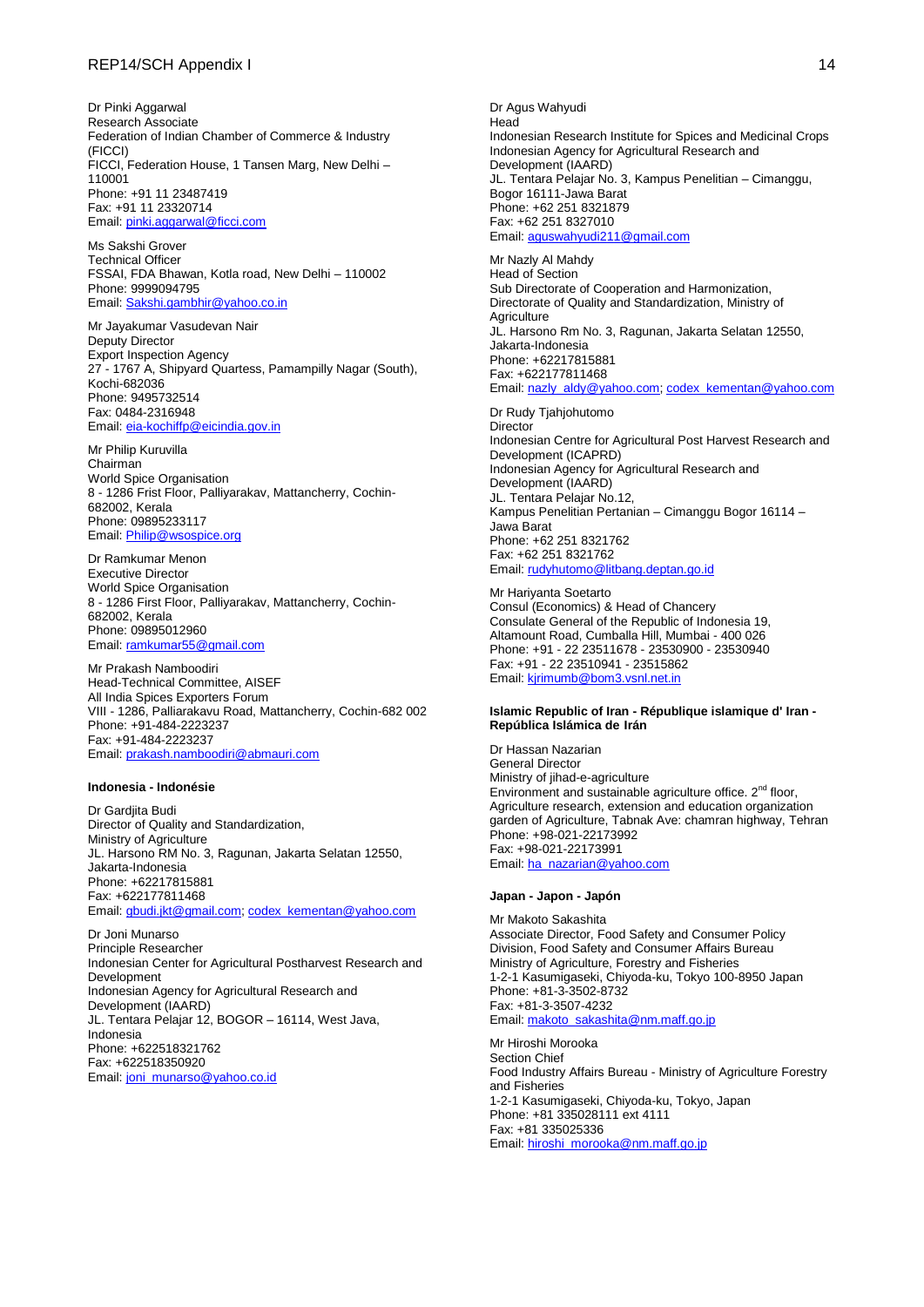Mr Junichiro Tokunaga All Nippon Spice Association 1-7-10-505, Iidabashi, Chiyodaku, Tokyo 102-0072, Japan Phone: +81 332379360 Fax: + 81 332379360 Email: [info3762@ansa-spice.com](mailto:info3762@ansa-spice.com)

### **Kenya**

Mr Bernard Ondanje Deputy Director of Agriculture Ministry of Agriculture Kilimo house Box 30028 (00100) Nairobi Phone: +254729469702 Email: [bondanje2011@gmail.com](mailto:bondanje2011@gmail.com)

### **Libya - Libye - Libia**

Ms Sakina A El Khabuli Libyan Codex Contact Point Libyan National Center for Standardization & Metrology (LNCSM) P.O. Box: 5178 – Alfornaj – Tripoli-Libya Phone: +218926456258 - +21824630886 - 84 Ext 308 Fax: +218214630885 Email: [Sukakhabuli@lncsm.org.ly](mailto:Sukakhabuli@lncsm.org.ly) - [sukakhabuli@yahoo.com](mailto:sukakhabuli@yahoo.com)

Dr Yahia S. Abujnah Head of Libyan Codex Committee on Food Additives Libyan National Center for Standardization & metrology (LNCSM) P.O. Box: 5178 - Alfornaj - Tripoli- Libya Phone: +218925028625 E-mail: [abojnah\\_y74@yahoo.com](mailto:abojnah_y74@yahoo.com)

#### **Luxembourg - Luxemburgo**

Ms Laura Valli Représentation permanente du Luxembourg auprès de l'Union européenne 75 avenue Cortenbergh, B-1000 Bruxelles Phone: +32 470 917 225 Email: [laura.valli@mae.etat.lu](mailto:laura.valli@mae.etat.lu)

#### **Malaysia - Malaisie - Malasia**

Mr Zehnder Jarroop Augustine Mercer Director Malaysian Pepper Board Lot 1115, Jalan Utama, Bintawa Industrial Area, 93450 Kuching, Sarawak, Malaysia Phone: 6019 8263261 Fax: 6082 336877 Email: [jarroop@gmail.com](mailto:jarroop@gmail.com)

### **Mexico - Mexique - México**

Mr Juan José Linares Martínez Director General de Normalización Agroalimentaria Secretaria de Agricultura, Ganadería, Desarrollo Rural, Pesca y Alimentación (SAGARPA) Av. Municipio libre #377 Col. Santa Cruz Atoyac Del. Benito Juárez C.P. 03310 Phone: (55) 38711000 ext. 33639 Email: [juan.linares@sagarpa.gob.mx](mailto:juan.linares@sagarpa.gob.mx)

Mr Emeterio Mosso Dirección General de Normas (DGN) - Secretaría de Economía Av. Puente de Tecamachalco No. 6, Col. Lomas de Tecamachalco, Sección Fuentes, Naucalpan de Juárez, C.P. 53950, Estado de México, México. Phone: +52 (55) 5729 9100 Ext. 43245 Email: [emeterio.mosso@economia.gob.mx](mailto:emeterio.mosso@economia.gob.mx)

#### **Morocco - Maroc - Marruecos**

Mrs Assia Chaoui Cadre Au Service Du Controle Des Produits Vegetaux Et D'origine Vegetale Office National De Securite Sanitaire Des Produits Alimentaires (ONSSA) - Ministere de l'Agriculture Et De La Peche Maritime AV. Haj Ahmed Cherkaoui Agdal Rabat Maroc Phone: +212673406250 Email: [assiachaoui7@gmail.com](mailto:assiachaoui7@gmail.com)

Mr Najib Layachi **Expert** Spices Association Ain Sebaa, Casablanca, Morocco Phone: +212618532248 Email: [playachi@gmail.com](mailto:playachi@gmail.com)

#### **Netherlands - Pays-Bas - Países Bajos**

Mrs Puck Bonnier MSc, Senior Policy Officer Plant Supply Chain Ministry of Economic Affairs P.O. Box 20401, 2500 EK The Hague, The Netherlands Phone: +31 6 21689860 Email: [p.bonnier@minez.nl](mailto:p.bonnier@minez.nl)

### **Nigeria - Nigéria**

Mrs Margaret Efiong Eshiett Deputy Director Standards Organisation of Nigeria 52, Lome Crescent, Wuse Zone 7, Abuja, Nigeria Phone: +234-8023179774 Email: [megesciett@yahoo.com](mailto:megesciett@yahoo.com)

Mrs Jane Ogonnaya Omojokun Deputy Director National Agency for Food and Drug Administration and Control 445, Herbert Macaulay way, Yaba, Lagos Phone: +234803338184 Email: **omojokun.j@nafdac.gov.ng**; [janeomojokun@yahoo.com](mailto:janeomojokun@yahoo.com)

Mrs Mulikat Yinka Abikoye Regulatory Affairs Supervisor Promasidor Nigeria Limited 3 A - B Cowbell Way, Isolo Industrial Estate, Isolo, Lagos Phone: +234-8036665622 Fax: 01-2707771 Email: [yabikoye@promasidor-ng.com](mailto:yabikoye@promasidor-ng.com)

Mrs Ijeoma Justina Nwadinobi Principal Regulatory Officer National Agency for Food and Drug Administration and Control 445, Herbert Macaulay way, Yaba, Lagos Phone: +234-818 746 0925 Email: [ijnwadinobi@yahoo.com](mailto:ijnwadinobi@yahoo.com)

### **Paraguay**

Ms Mirian Leticia Soria Cáceres Ingeniera Agrónoma - Técnica Servicio Nacional de Calidad y Sanidad Vegetal y de Semillas Humaita 145 c - Ntra Sra de la Asunción Phone: 595 21 490 234 Fax: 595 21 450954

#### **Republic of Korea - [République de Corée](http://www.codexalimentarius.org/membres-et-observateurs/membres/detail/fr/c/15663/) - [República de Corea](http://www.codexalimentarius.org/miembros-y-observadores/miembros/detail/es/c/15663/)**

Mr Kangkook Kim Assistant Director Ministry of Agriculture, Food and Rural Affairs (MAFRA) 94, Dasom 2-Ro, Sejong-Si, Republic of Korea (339-012) Phone: +82 44 201 2021 Fax: +82 44 868 0431 Email: [cvmkkk@korea.kr](mailto:cvmkkk@korea.kr)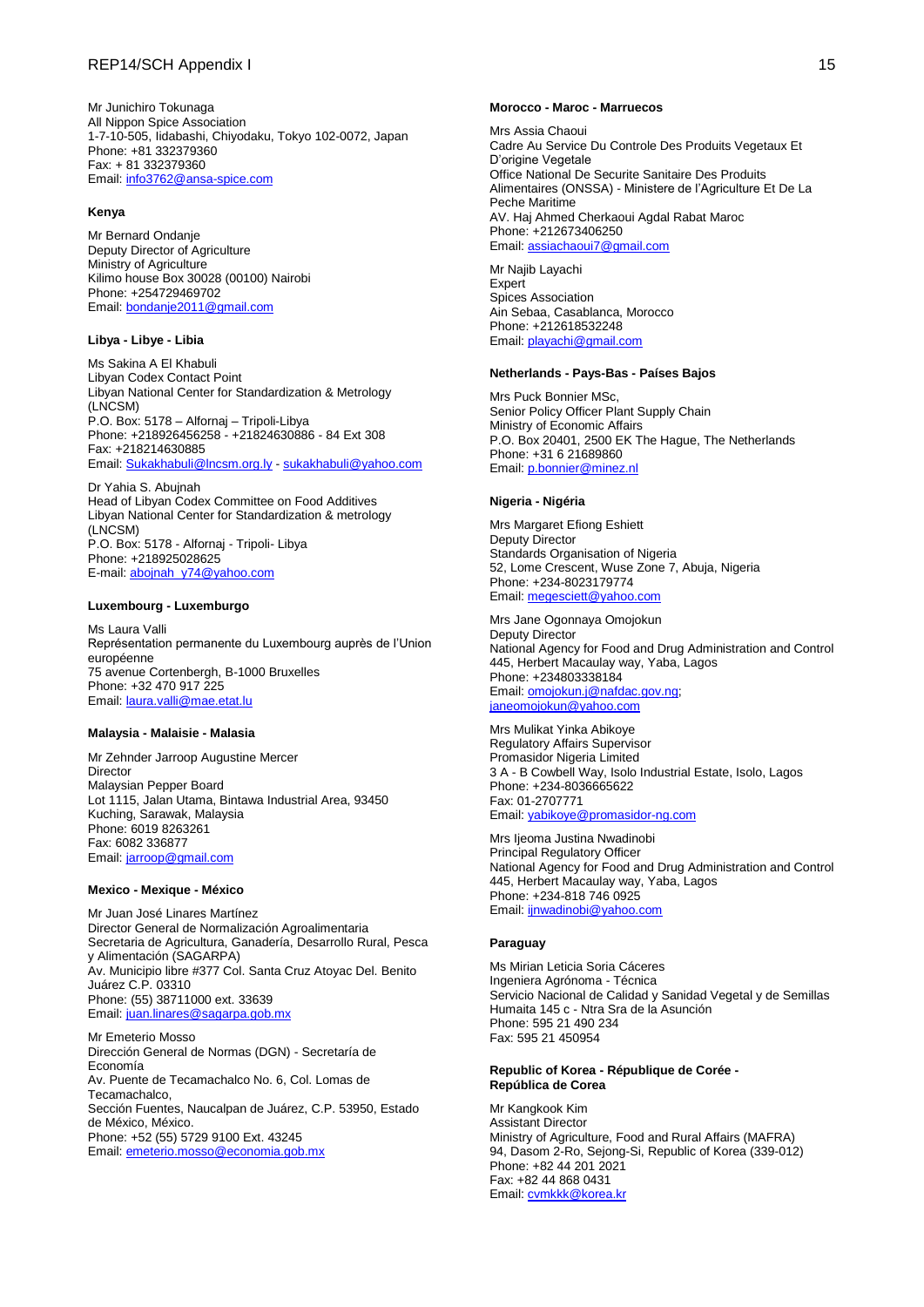### REP14/SCH Appendix I 16

Ms Hyehyun Kim Researcher Korea Food Research Institute #1201-62, Anyangpangyo-ro, Bundang-Gu, Seongnam-Si, Gyeonggi-Do, 463-746, Republic of Korea Phone: +82 31 780 9049 Fax: +82 31 780 9154 Email: [gpgus0617@naver.com](mailto:gpgus0617@naver.com)

### **Saudi Arabia - Arabie Saoudite - Arabia Saudita**

Mr Abdullah Aldharab Standards Specialist Saudi Food and Drug Authority 3292 North Ring road Al Nafel Area Unit (1) Riyadh 13312 - 6288 Kingdom of Saudi Arabia Phone: +966 12038222 Fax: Fax: +966 1 2751282 E-mail: [codex.cp@sfda.gov.sa](mailto:codex.cp@sfda.gov.sa)

### **Spain - Espagne - España**

Mrs Maria Teresa Marin Jefe de Area Subdirección General de Control y Laboratorios Alimentarios - Ministerio de Agricultura, Alimentación y Medio Ambiente C - Aguarón Noº 13 Madrid Phone: +34 913474939 Fax: +34 913474968 Email: [mtmarin@magrama.es](mailto:mtmarin@magrama.es)

Sara López-Varela Celdrán Unidad de Confitería Condimentos y Aditivos Centro de Investigación y Control de la Calidad AECOSAN [\(Ministerio de Sanidad y Igualdad S](http://www.msssi.gob.es/gabinete/notasPrensa.do?id=3167)ociales) Avda. Cantabria 52, 28042 Madrid (Spain) Email: [sara.lopez@consumo-inc.es](mailto:sara.lopez@consumo-inc.es)

#### **Sri Lanka**

Dr T B Ananda Jayalal Director Environmental Health, Occupational Health & Food **Safety** Ministry of Health "Suwasiripaya" No.385, Rev. Baddegama Wimalawansa Thero Mw, Colombo-10, Sri Lanka Phone: +94 11 2672004 Fax: +94 11 2672004 Email: [jayalal313@yahoo.co.uk](mailto:jayalal313@yahoo.co.uk)

Mr W. D. L. Gunaratne Director General Department of Export Agriculture 1095, Kandy Road, Peradeniya 20400 Sri Lanka Phone: +94 812388364 Fax: +94 812388738 Email: [direxag@sltnet.lk](mailto:direxag@sltnet.lk)

Mrs Ruwani Deepika Munaweera Senior Deputy Director Sri Lanka Standards Institution (SLSI) 17, Victoria Place, Elvitigala Mawatha, Colombo 08, Sri Lanka Phone: +94 11 2671567-72 Fax: +94 11 2672614 Email: [deepika@slsi.lk](mailto:deepika@slsi.lk)

Mr B. Sarada. M. De SILVA Chairman The Spice Council of Sri Lanka 42 - 9, Rosmead Place, Colombo 07, Sri Lanka Phone: 2147483647 Fax: +94112512788 Email: [saradads@sltnet.lk](mailto:saradads@sltnet.lk)

Mr W. M. R. W. Wijekoon Research Officer Central research station Department of export agriculture Matale Sri Lanka Phone: +94 662222822 Fax: +94 662222822 Email: [rohanawmrwb@yahoo.com](mailto:rohanawmrwb@yahoo.com)

### **Sudan - Soudan - Sudán**

Prof Asia Mohamed Elhassan Ahmed Sudanese Standards and Metrology Organisation Jamaa, Street Khartoum, P,O, Box 13573 Phone: +249 912207959 Fax: +249 1 83 765726 Email: [asia\\_alhassan@yahoo.com](mailto:asia_alhassan@yahoo.com)

Mrs Eiman Hamid Mohamed Ali Chemist Sudanese Standard & Meytrology Organisation Jamaa Street, Khartouim P.O. Box 131573 Phone: +249 908777982 Fax: +249 183 765726 Email: [eiman67@yahoo.com](mailto:eiman67@yahoo.com)

### **Sweden - Suède - Suecia**

Mrs Carmina Ionescu Codex Coordinator National Food Agency Box 622 SE-751 26 Uppsala, Sweden Phone: +46 18 175601 Email: [carmina.ionescu@slv.se](mailto:carmina.ionescu@slv.se)

#### **Switzerland - Suisse - Suiza**

Mrs Franziska Franchini Scientific Advisor Federal Food Safety and Veterinary Office FSVO Food and Nutrition Division, CH-3003 Bern, **Switzerland** Phone: +41 31 324 93 71 Email: [franziska.franchini@blv.admin.ch](mailto:franziska.franchini@blv.admin.ch)

Mrs Awilo Ochieng Pernet Vice-Chairperson, Codex Alimentarius Commission Federal Food Safety and Veterinary Office, FSVO CH-3003 Bern, Switzerland Phone: +41 31 322 00 41 Email: [awilo.ochieng@blv.admin.ch](mailto:awilo.ochieng@blv.admin.ch)

#### **Thailand - Thaïlandie - Tailandia**

Ms Saengmanee Chingduang Plant Pathologist Senior Professional Level Horticultural Research Institute, Department of Agriculture 50 Ladyao, Chatuchak, Bangkok, Thailand 10900 Phone: +66 29405484#113 Fax: +66 25614667 Email: [chingdd@hotmail.com](mailto:chingdd@hotmail.com)

Mr Prateep Arayakittipong Standards Officer, Senior Level, Office of Standards Development, National Bureau of Agricultural Commodity and Food Standards 50 Phaholyothin Rd. Ladyao, Chatuchak, Bangkok 10900 Phone: +66 25612277 Fax: +66 25613357 Email: [prateep\\_ming@hotmail.com](mailto:prateep_ming@hotmail.com)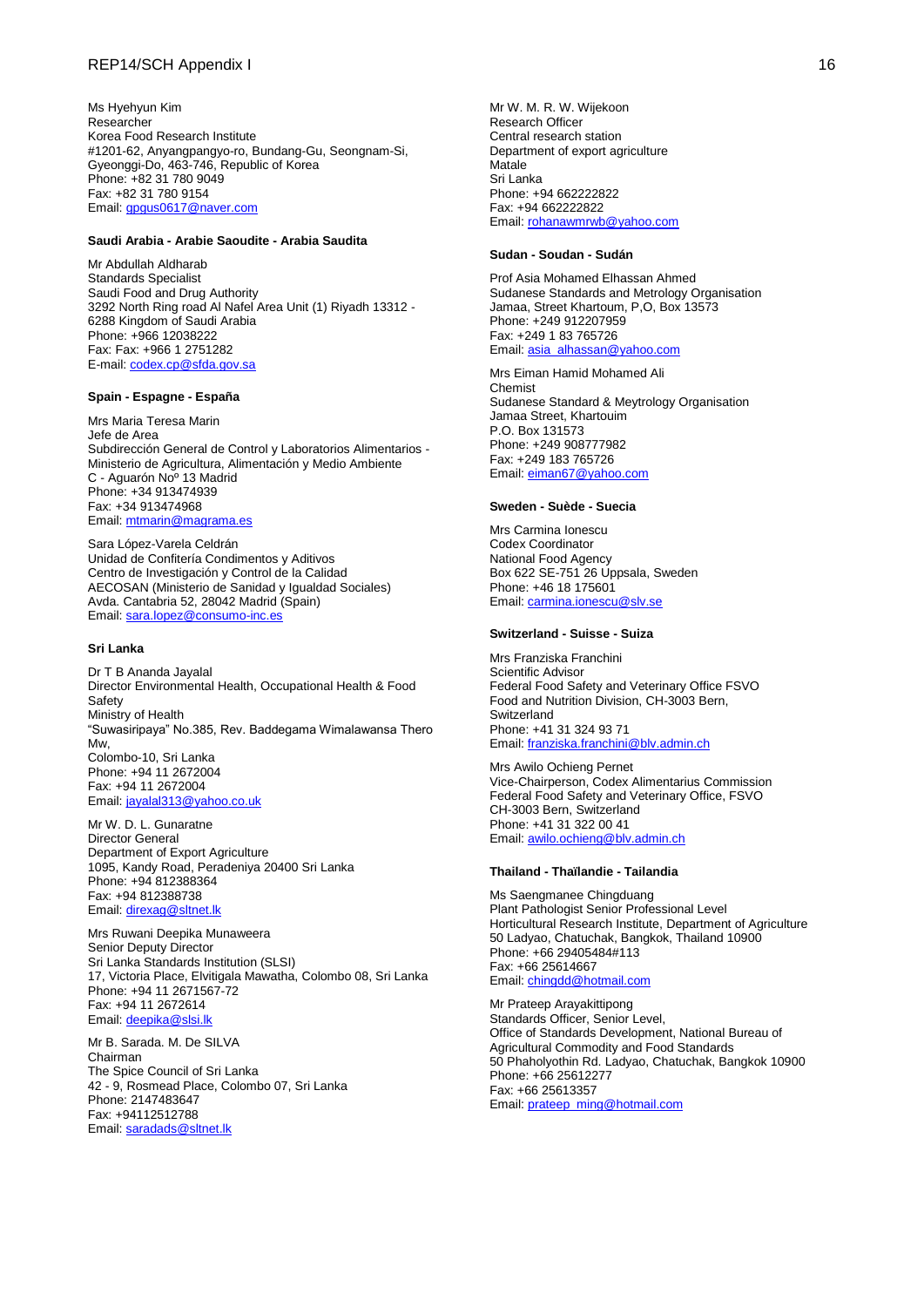### REP14/SCH Appendix I 17

Ms Ing-Orn Panyakit Standards Officer, Senior Professional Level Office of Standards Development, National Bureau of Agricultural Commodity and Food Standards 50 Phaholyothin Rd. Ladyao, Chatuchak, Bangkok 10900 Phone: +66 25612277 Fax: +66 5613357 Email: [ingorn2011@gmail.com](mailto:ingorn2011@gmail.com)

#### **United Kingdom - Royaume-Uni - Reino Unido**

Mr Brian Bibby Policy Team Leader Department for Environment, Food and Rural Affairs Area 3A, Nobel House, 17, Smith Square, London SW1P 3JR Phone: 020 7238 5972 Email: [brian.bibby@defra.gsi.gov.uk](mailto:brian.bibby@defra.gsi.gov.uk)

### **United Republic of Tanzania - République-Unie de Tanzanie - República Unida de Tanzanía**

Mr Haii Omar Standards Officer Zanzibar Bureau of standards (ZBS) 1136, Tanzania Phone: +255773150059 E-mail: [haji.khamis@zbs.go.tz](http://mail.iniservers.com/src/compose.php?send_to=haji.khamis%40zbs.go.tz)

### **United States of America - États-Unis d'Amérique - Estados Unidos de América**

Mr Dorian LaFond International Standards Coordinator USDA - Agricultural Marketing Service Stop 0247, 1400 Independence Ave. SW, Washington DC 20250-0247 Phone: +202 690 4944 Fax: +1 202-720-0016 Email: [dorian.lafond@ams.usda.gov](mailto:dorian.lafond@ams.usda.gov)

Dr George Ziobro Research Chemist FDA - Office of Food Safety 5100 Paint Branch Parkway, HFS-316, College Park, MD 20740 USA Phone: +1 240 402 1965 Email: [George.Ziobro@fda.hhs.gov](mailto:George.Ziobro@fda.hhs.gov)

Ms Mary Frances Lowe U.S. Codex Manager U.S. Codex Office; Food Safety and Inspection Service; U.S. Department of Agriculture 1400+ Independence Avenue SW Washington, DC 202 50 Phone: 202 720 20 57 Fax: 202 720 3157 Email: [maryfrances.lowe@fis.usda.gov](mailto:maryfrances.lowe@fis.usda.gov)

Ms Camille Brewer Director, International Affairs Staff, Office of Food and Veterinary medicine U.S. Food and Drug Administration 5100 Paint Branch Parkway, HFS-550, College Park, MD 20740 Phone: 240-402-1723 Fax: 301-436-2618 Email: [Camille.brewer@fda.hhs.gov](mailto:Camille.brewer@fda.hhs.gov)

Mr Kenneth Lowery International Issues Analyst U.S. Codex Office 1400 Independence Avenue SW, Room 4861-S, Washington, DC. 20250 Fax: +1 202 720 3157 Tel: +1 202 690 4042 Email: [kenneth.lowery@fsis.usda.gov](mailto:kenneth.lowery@fsis.usda.gov)

Ms Rebeca Hard Manager Supplier Quality ConAgra Foods, Inc. Five ConAgra Drive, Omaha, NE 68102 Phone: +1 402 240 6788 - +1 402 676 1884 Fax: +1 402 997 8842 Email: [rebeca.hard@conagrafoods.com](mailto:rebeca.hard@conagrafoods.com)

### **UNITED NATIONS ORGANIZATIONS – ORGANISATIONS DES NATIONS UNIES – ORGANIZACIONES DE LAS NACIONES UNIDAS**

### **World Health Organization (WHO)- Organisation Mondiale de la Santé (OMS)- Organización Mundial de Sanidad (OMS)**

Dr Kunal Bagchi Regional Adviser, Nutrition and Food Safety World Health Organization, Regional Office for South-East Asia, Indraprastha Estate, New Delhi-110002 Phone: +91-11-23309313 Fax: +91-11-23370197 Email: [bagchik@who.int](mailto:bagchik@who.int)

### **INTERNATIONAL INTERGOVERNMENTAL ORGANIZATIONS -ORGANISATIONS INTER-GOUVERNEMENTALES INTERNATIONALES – ORGANIZACIONES INTERGUBERNAMENTALES INTERNACIONALES**

#### **International Pepper Community (IPC) - Communauté internationale du poivre - Comunidad Internacional de la Pimienta**

Mr Subramanian Kannan Executive Director International Pepper Community LINA Building,  $4<sup>th</sup>$  Floor, J1. H R rasuna said KAV. B-7, Kuningan, Jakarta-12920 Phone: +62 21 5227664 Fax: +62 21 5224905 Email: [ed@ipcnet.org](mailto:ed@ipcnet.org)

### **INTERNATIONAL NON-GOVERMENTAL ORGANIZATIONS - ORGANISATIONS NON GOUVERNEMENTALES INTERNATIONALES – ORGANIZACIONES NON GUBERNAMENTALES INTERNACIONALES**

### **Council for Responsible Nutrition (CRN) Conseil pour une Nutrition Responsable - Consejo para una Nutrición Responsable**

Dr James Griffiths VP, Science & International Affairs Council for Responsible Nutrition 1828 L St, NW Washington, DC 20036 USA Phone: 202-204-7662 Fax: 202-204-7701 Email: [jgriffiths@crnusa.org](mailto:jgriffiths@crnusa.org)

### **European Salt Producers' Association (EuSalt) - Association européenne de producteurs de sel - Asociación Europea de Productores de Sal**

Mr Wouter Lox Managing Director EuSalt Av. De L'Yser 4 1040 Brussels Belgium Phone: +3227371090 Fax: +3227371099 Email: [wouter.lox@eusalt.com](mailto:wouter.lox@eusalt.com)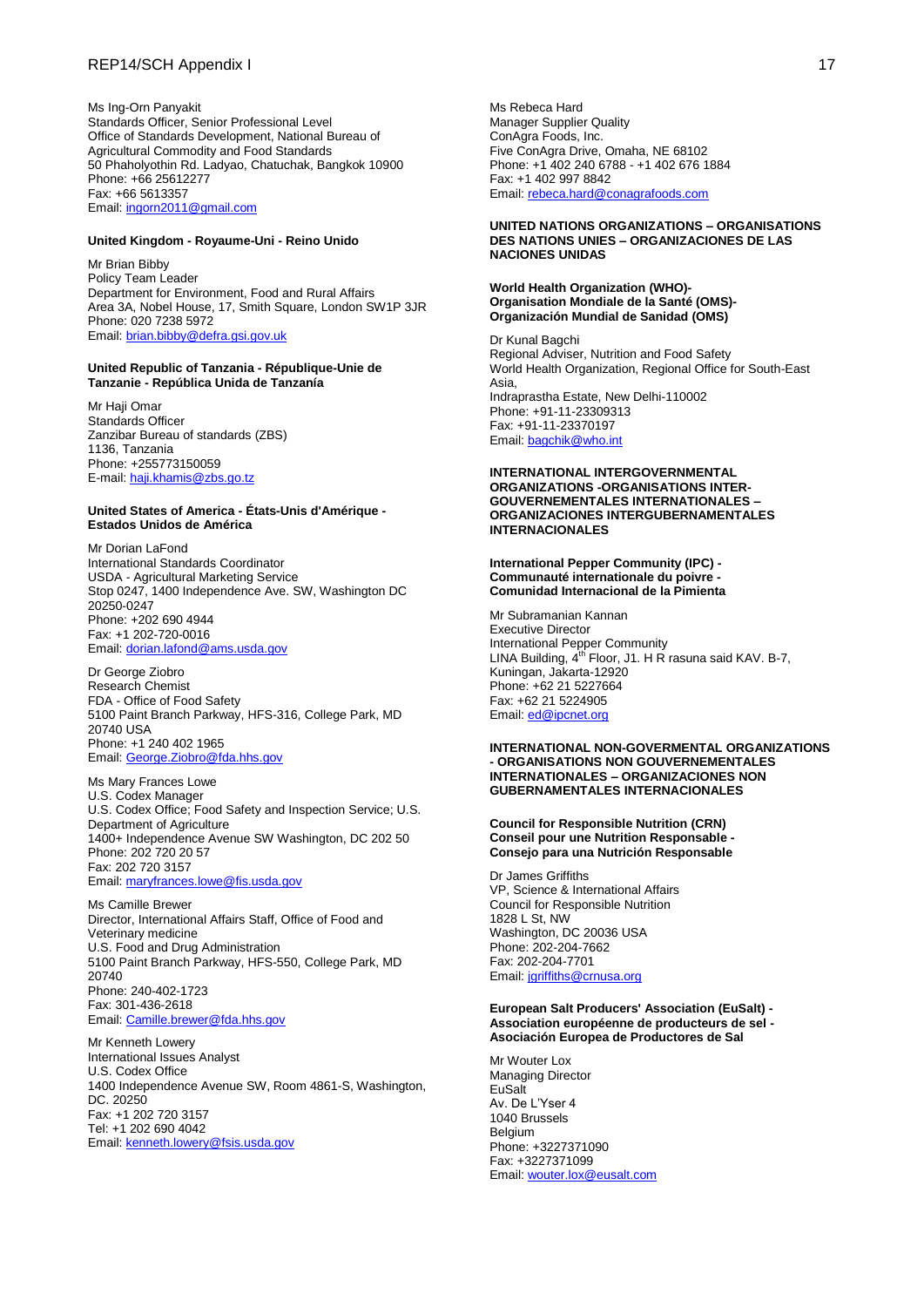**International Organization of Spice Trade Associations (IOSTA) - Organización internacional de asociaciones de comercio de especias - Organisation internationale des Associations de commerce des épices**

Mrs Cheryl Deem **Secretariat** IOSTA 1101 17th St. NW Suite 700 Washington DC 20036 USA Fax: +1 202 463 8998LF Email: [cdeem@astaspice.org](mailto:cdeem@astaspice.org)

### **International Organization for Standardization - Organisation Internationale de Normalisation - Organización Internacional de Normalización**

Mr Kumar Anil Scientist F & Head Bureau of Indian Standards & Secretary ISO - TC34 - SC7 Spices, Culinary Herbs & Condiments Phone: 9717006488 Fax: 011- 23231128 Email: [kanil@bis.org.in](mailto:kanil@bis.org.in)

### **Codex Secretariat – Secrétariat du Codex - Secretaría del Codex**

Ms Annamaria Bruno Senior Food Standards Officer Joint FAO - WHO Food Standards Programme Viale delle Terme di Caracalla, 00153 Roma, Italy Phone: +39 06570 56254 Email: [annamaria.bruno@fao.org](mailto:annamaria.bruno@fao.org)

Mr Patrick Sekitoleko Food Standards Officer Joint FAO - WHO Food Standards Programme Viale delle Terme di Caracalla, 00153 Roma, Italy Phone: +39 06570 56626 Email: [patrick.sekitoleko@fao.org](mailto:patrick.sekitoleko@fao.org)

#### **Indian Secretariat - Secrétariat indien - Secretaría de la India**

Dr P.S. Sreekantan Thampi Organizing Secretary,CCSCH & Deputy Director Spices Board India Cochin 682025, India Phone: +91 9447435059 - 0484- 2333606 Fax: +91 484 2333606 Email: [drpssthampi2000@gmail.com;](mailto:drpssthampi2000@gmail.com) [ccschthampi@gmail.com](mailto:ccschthampi@gmail.com)

Mr Gaurav Dwivedi Liaison Officer, CCSCH Spices Board India Cochin 682025, India Phone: +91 9020120612 Fax: +91 484 2333606 Email: [gauravdwivedi.sb@gmail.com;](mailto:gauravdwivedi.sb@gmail.com)  [ccsch.gaurav@gmail.com](mailto:ccsch.gaurav@gmail.com)

Mrs Geethu B Member, Codex Cell, Spices Board India N.H By Pass, Cochin-682025 Phone: +91 9446783159 Fax: +91-484-2333606 Email: [ccschgeethu@gmail.com](mailto:ccschgeethu@gmail.com)

Mr Husein Zuzer Kapadia Member, Codex Cell, Spices Board India N.H By Pass, Cochin-682025 Phone: +91-9323904882 Fax: +91-484-2333606 Email: [ccsch.husein@gmail.com](mailto:ccsch.husein@gmail.com)

Mr Gobinda Dey Member, Codex Cell, Spices Board India N.H By Pass, Cochin-682025 Phone: +91 8593988289 Fax: +91 484-2333606 Email: [ccsch.gobinda@gmail.com](mailto:ccsch.gobinda@gmail.com)

Technical Secretariat

Mr Zavier T. V Scientist-A Quality Evaluation Laboratory - Spices Board India N.H By Pass, Cochin-682025 Phone: 9495668125 - 0484 2333610 Fax: 0484 2331213 Email: [zaviersbqel@gmail.com;](mailto:zaviersbqel@gmail.com) [ccsch.zavier@gmail.com](mailto:ccsch.zavier@gmail.com)

Mrs Lakshmi Hariharasubramanian Member, Codex Cell, Spices Board India N.H By Pass, Cochin-682025 Phone: +91-9961722325 Fax: 91-484-2333606 Email: [ccschlakshmi@gmail.com](mailto:ccschlakshmi@gmail.com)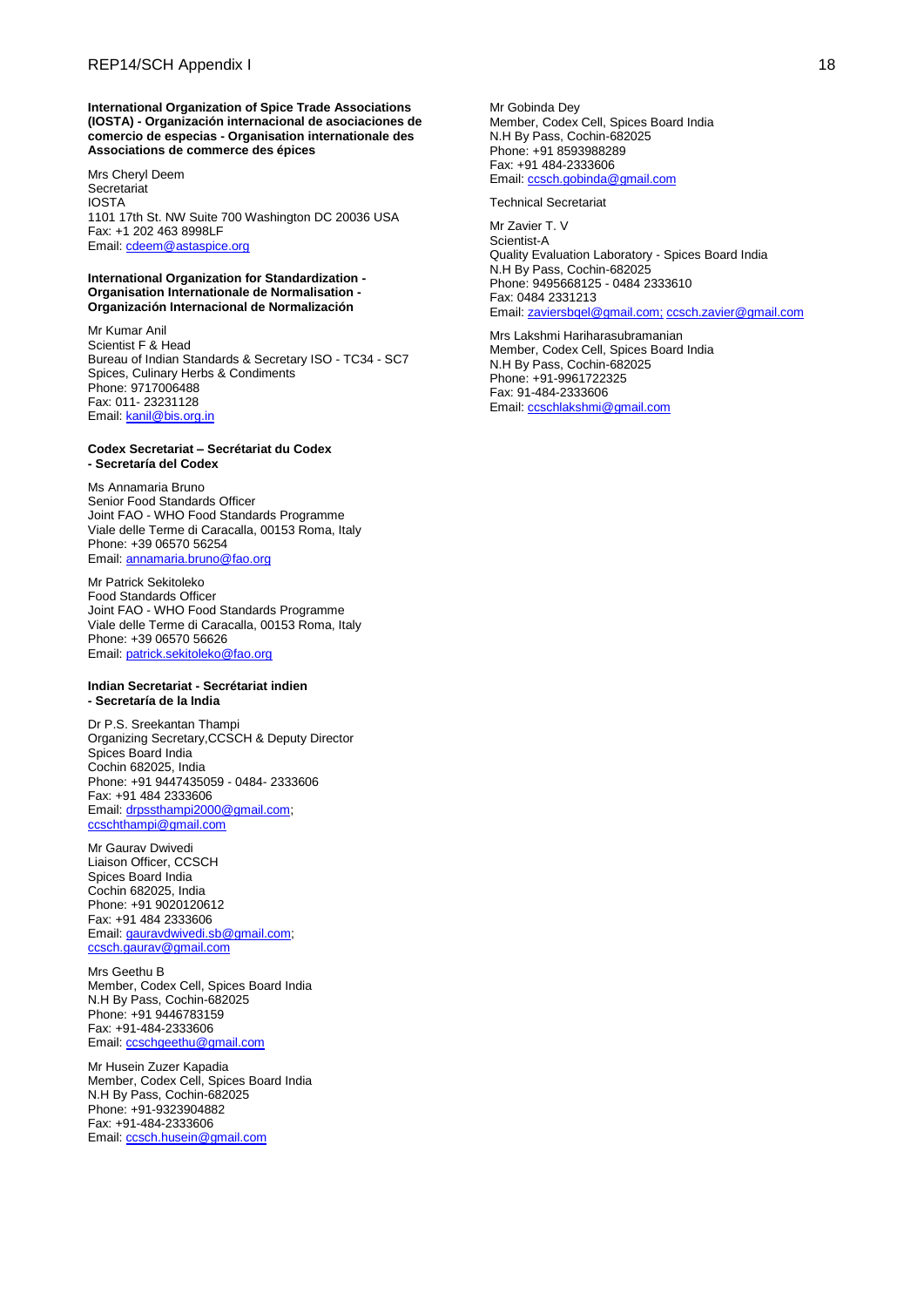## **Appendix II**

## **PROJECT DOCUMENT**

## **PROPOSAL FOR NEW WORK ON A STANDARD FOR BLACK, WHITE AND GREEN (BWG) PEPPER**

### **Introduction**

Black pepper and white pepper (*Piper nigrum* L. of the Piperaceae family) are among the oldest commodities traded internationally irrespective of geographical region. Recently, that trade has expanded to include green dehydrated pepper berries of the same family. Black, white and green pepper berries in this proposal will be referred to by BWG, to differentiate the common name pepper of *Piper nigrum* from pepper of *Capsicum annuum.* BWG pepper is either whole or ground pepper berries not pods as capsicum species. BWG Pepper is called the 'King of Spices' on account of its high global usage, more than any of the other spices. Dried black pepper berries are by monetary value, the most widely traded spice, accounting for almost 30 percent of all spice imports in the world. As one of the oldest traded commodities, BWG pepper berries have an impact on the economy and gastronomy of every producing and importing country.

Since there is no international standard concerning the quality of BWG pepper berries, trade is conducted using a range of national and private standards from both producing and/or importing countries. This collage of standards with different definitions and understandings of grades/specifications can complicate imports and exports. For instance, Brazil, India, Indonesia, Malaysia and Vietnam each have a national standard; additionally, the European Spice Association (ESA) has established quality minima standards, the Canadian Spice Association members must conform to government standards set in Division 7 of the Food and Drug Regulations, and the International Pepper Community has its own standards. Both the national standards and those of the industry groups have differences in some of the most important quality requirements such as moisture content, extraneous matter, and piperine.

## **1. The Purpose and Scope of the Standard**

The purpose of this standard is to develop harmonized international quality criteria for styles of BWG pepper products obtained from *Piper nigrum* to facilitate international trade and consumer protection.

The scope of the standard is for dry and /or dehydrated pepper -*Piper nigrum*, i.e., Pepper berries whole, crushed or cracked or ground to be offered for industrial food production and for direct consumption, including for catering purposes or for repacking, as required. The objective is to develop a Codex standard based on measurable characteristics and any other factors to increase transparency in the trade.

# **2. Relevance and Timeliness**

BWG pepper is one of the oldest commodities traded internationally. It is produced in many countries including Brazil, Cambodia, China, Ecuador, India, Indonesia, Madagascar, Malaysia, Sri Lanka, Thailand and Vietnam. Small and marginal farmers in developing countries are engaged in pepper production, and establishment of a standard is important to enhance transparency and fair practices in trade. In 2011, the production of BWG pepper among the top 20 producing countries was estimated at 460,865 metric tonnes valued at almost \$960 million with an average value per metric tonne of \$2,084.28; while international trade by the top 20 trading countries amounted to 223,966 metric tonnes valued at \$1.3 billion, thus yielding an average value per tonne of \$5,835.60.

The current and historical significance of BWG pepper to producers, traders and consumers warrants the development of a Codex standard based on its organoleptic characteristics. This will remove discrepancies among the various national standards and different trade association standards and in still transparency in marketing from producing countries and re-exporting centers. As always, the Codex standard will be developed with the interests of all relevant parties taken into consideration. The proposed standard will be based on the principles of consumer protection and fair trade practices. This proposal lends support to international year of family farming, celebrated in 2014.

### **3. Main aspects to be covered**

The main aspects of the product to be covered in the standard are the minimum quality and safety requirements to protect consumer's health and to ensure fair practices in food trade:

• Product Definition - Defining the product as "dry and/or dehydrated BWG peppers including a reference to the genus and the species and/or varietal types if necessary.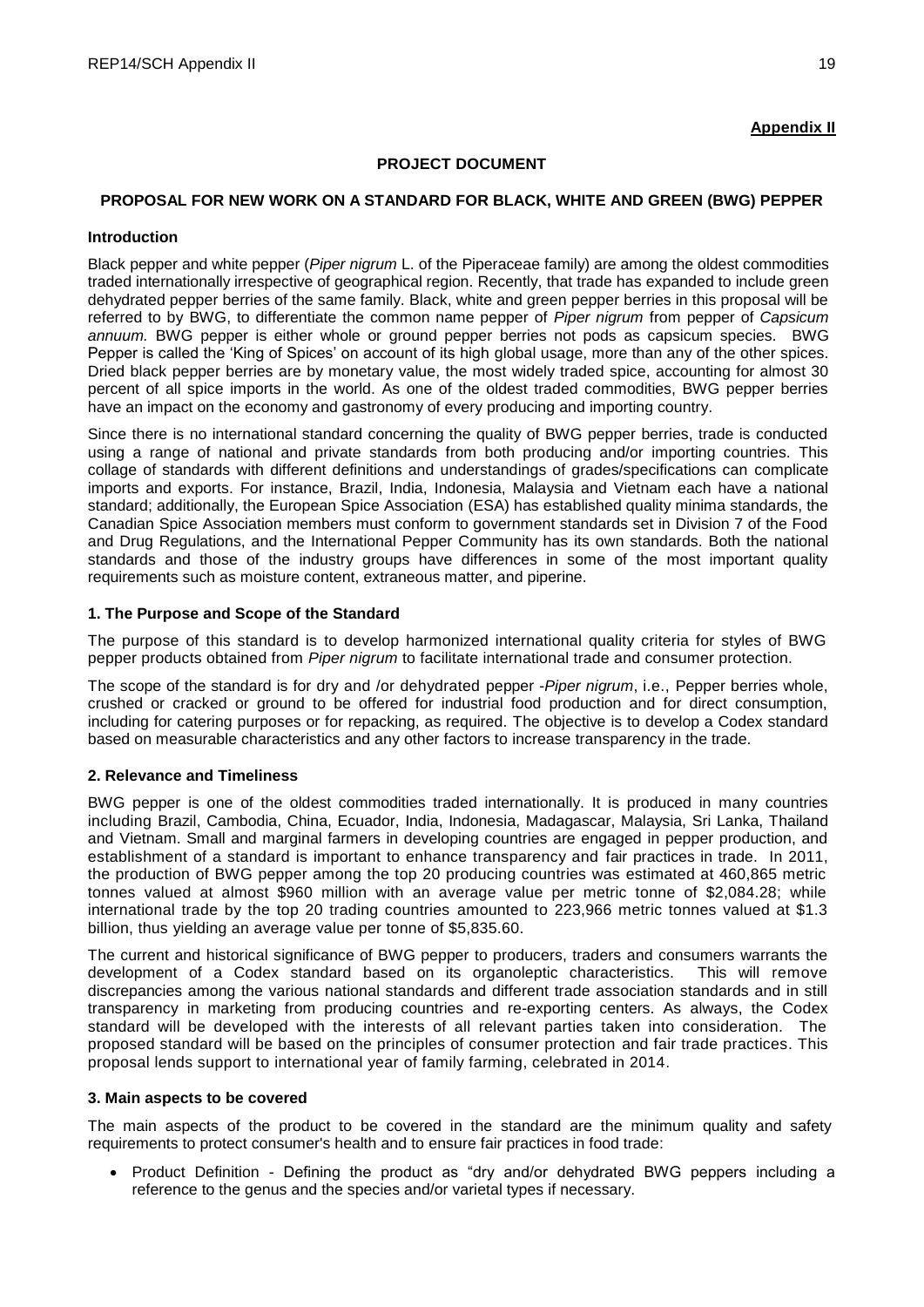- Composition Including provisions for basic ingredients and other permitted ingredients. Establish moisture content for whole peppercorns and other styles Piperine**,** essential oil content and other values.
- Styles Listing/describing the different forms of presentation including sizes of whole peppercorns, pieces and/or powder and tolerances allowed.
- Classes/ Quality Criteria Including provisions for colour, odour, taste, texture, classification of "defectives" vis-à-vis "lot acceptance based on the defects allowed."
- Quality tolerances.
- Provisions for the labelling and marking of the product in accordance with the *General Standard for the Labelling of Pre-packaged Foods*.
- Provisions for hygiene, contaminants, pesticides residues, labelling and packaging with reference to pre-existing Codex documents.
- References to Methods of Analysis and Sampling.

# **4. Assessment against the Criteria for the Establishment of Work Priorities**

## **General criterion**

### **Consumer protection from the point of view of health, food safety, ensuring fair practices in the food trade and taking into account the identified needs of developing countries.**

The proposed new standard will meet this criterion by:

- Promoting consumer protection and the prevention of fraudulent practices.
- Providing greater assurance of the quality of the product to meet consumer needs and the minimum requirements for food safety.
- Arriving at levels of standardization based on the properties of different varieties to meet industrial and consumer needs with exactness and credibility.

In addition, the elaboration of the standard would be to the benefit of many countries in general and more particular in the case of developing countries, for the developing countries are the major producers, exporters, and consumers of pepper.

### **Criteria applicable to commodities**

### **(a) Volume of production and consumption in individual countries and volume and pattern of trade between countries**

The world's total BWG pepper production was recorded at 329,350 MT in 2012 as per International Pepper Community (IPC), of which black pepper constitutes 261,235 MT and white pepper 68,115 MT. BWG pepper is produced in a number of countries including Vietnam, Indonesia, India, Brazil, Cambodia, China, Ecuador, Madagascar, Malaysia, Sri Lanka and Thailand. The major producing countries, representing about 85%oftheworldpepper trade, participate in a regional intergovernmental organization called the IPC. The IPC was established in 1972 under the auspices of the United Nations Economic and Social Commission for Asia and the Pacific (UN-ESCAP).

| <b>World (In Metric Tons)</b> |
|-------------------------------|
| 291125                        |
| 290234                        |
| 279225                        |
| 265987                        |
|                               |

### **Pattern of International Trade**

*Source: ITC, Geneva*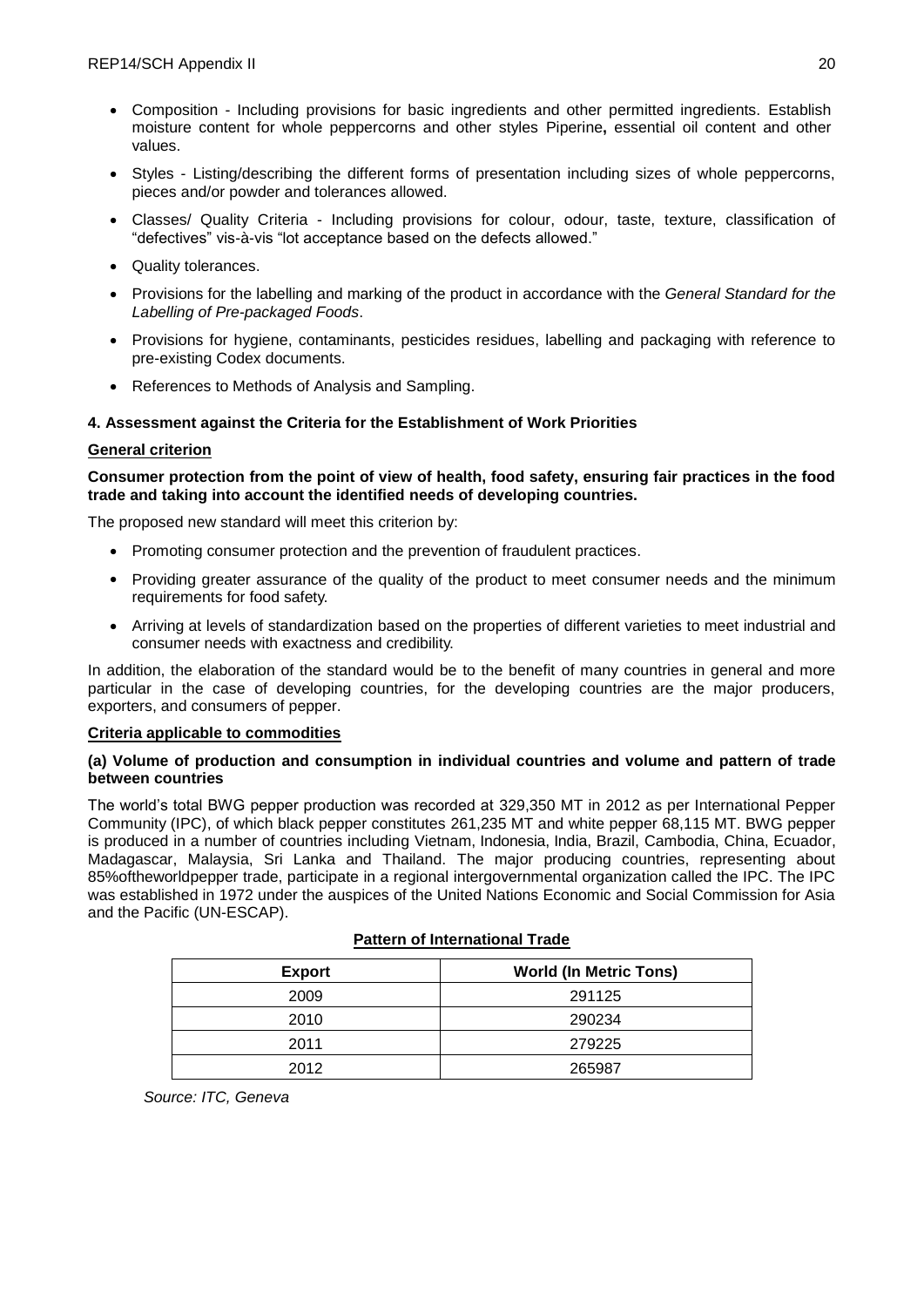| <b>Import</b> | <b>World (In Metric Tons)</b> |  |
|---------------|-------------------------------|--|
| 2009          | 266859                        |  |
| 2010          | 306276                        |  |
| 2011          | 280831                        |  |
| 2012          | 255388                        |  |

*Source: ITC, Geneva* 

## **(b) Diversification of national legislations and apparent resultant or potential impediments to international trade**

Though the BWG pepper trade continues to expand in the absence a harmonized international standard, one is needed to increase trading efficiency. BWG pepper trade is carried out using different national or industry standards. Each either reflects (i) domestic product characteristics resulting from geo-climatic conditions, variety grown, production or trade practices, or (ii) the desires of the trade group based on their interpretation of consumer demand. Other BWG pepper standards are mainly based on the type of final product, i.e. whole, for grinding, cracking, and powdering.

In the absence of a common trading language, producers and traders find it tedious and/or difficult to communicate with new clients. In some cases, the trade in BWG pepper is one- sided, based on either the buyer's or seller's requirements. Thus, the mutual settlement of quality disputes arising from trade is overly difficult and often results in a party being unsatisfied with the outcome. In this regard, would be helpful if the international BWG pepper trade could be carried out using a single harmonized Codex standard. The development of a Codex standard will allow the different stakeholders to harmonize their different requirements to facilitate international trade.

### **(c) International or regional market potential**

Total export of pepper during 2012 as per International Trade Center (ITC), Geneva is 265987 MT. There is constant high demand for BWG pepper in all forms.

## **(d) Amenability of commodity to standardization**

The characteristics of BWG pepper as traded, as whole peppercorns, desiccated or powder forms, color requirements, volatile oil, ash, maximum moisture content, and defects allowed are adequate parameters for the standardization of the product. Furthermore, the existence of several private and public standards with the same parameters and nomenclature enhance the potential for successful development of a Codex standard for this product.

## **(e) Coverage of the main consumer protection and trade issues by existing or proposed general standards**

Currently there is no international standard for BWG peppers with global public sector ownership. The public sector sets the rules, creates a favourable environment for trade, and is responsible for consumer protection. The proposed new standard will increase consumer protection and facilitate pepper trade by establishing an internationally agreed quality standard.

### **(f) Number of commodities which would need separate standards including whether raw, semiprocessed or processed**

The standard will be for dry and dehydrated black, white, and green (BWG) pepper whole, crushed and cracked and ground forms.

### **(g) Work already undertaken by other international organization in this field**

- i. International Pepper Community grades of treated whole pepper, black and white.
- ii. International Organization of Spice Trade Associations (IOSTA) (European Spice Association Quality Minima)
- iii. International Organisation for Standardisation (ISO)

The International Organization of Spice Trade Associations (IOSTA), International Pepper Community, World Spice Congress, and World Spice Organization previously discussed the necessity of an international standard for BWG pepper.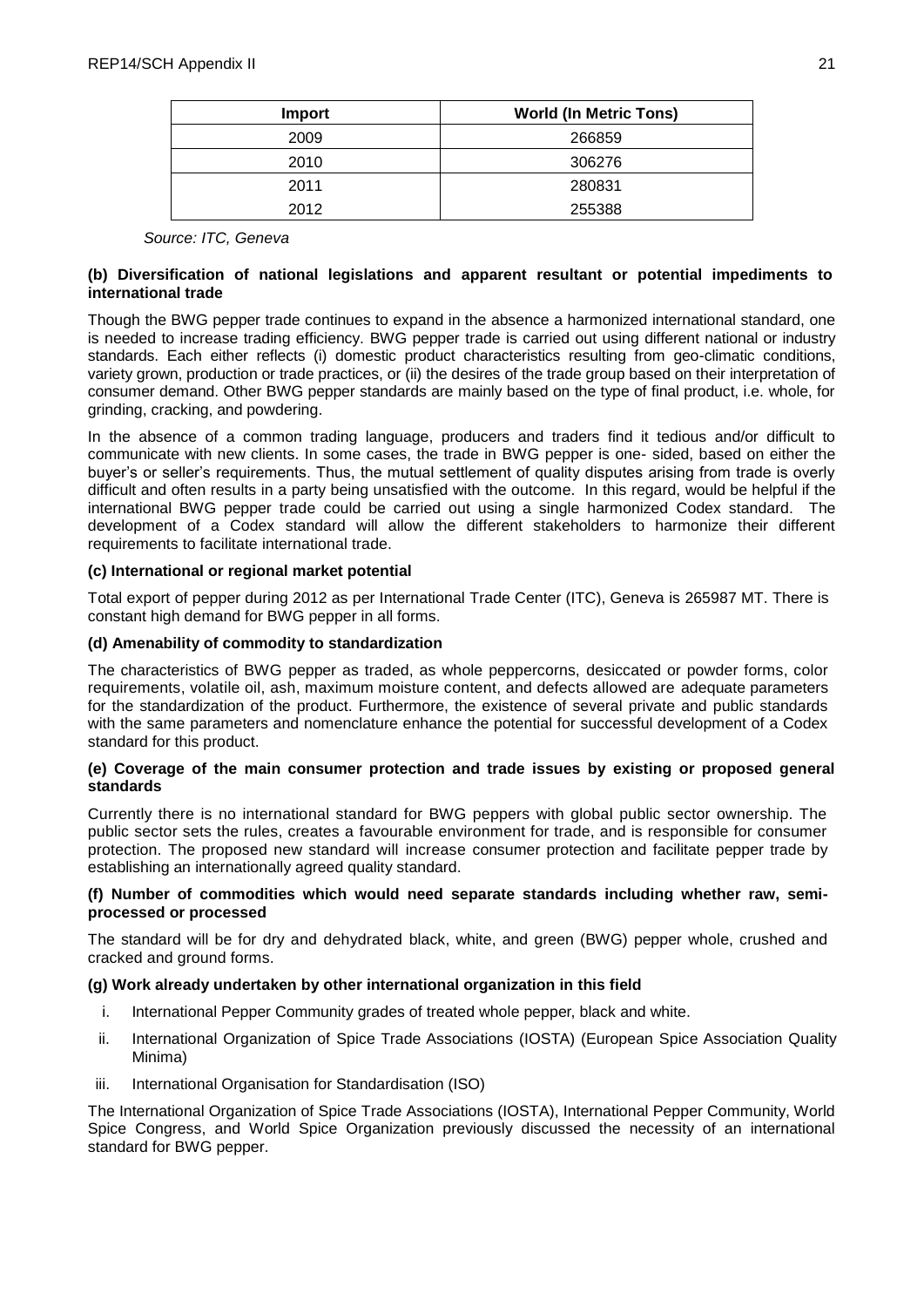### **5. Relevance to Codex Strategic Objectives**

The proposal is consistent with the Strategic Plan of the Codex Alimentarius Commission 2014- 2019, in particular, Strategic Goal 1 (Establish international food standards that address current and emerging food issues) and seeks to establish internationally accepted minimum quality requirements for BWG pepper for human consumption. This proposal is in accordance with Article 1 (a) of the Statutes of the Codex Alimentarius "*protecting the health of the consumer and ensuring fair practices in the food trade.*"

### **6. Information on the relation between the proposal and other existing Codex documents**

This proposal is for a new Codex standard and is not related to or based on any pre-existing Codex document. However, when completed, the standard will include references to relevant p re-existing Codex texts developed by general subject committees.

## **7. Identification of any requirement for and availability of expert scientific advice**

There is no need for Codex Alimentarius to provide expert scientific advice at this stage and such advice is not expected to be required during the development of the standard. Published research documents by international bodies, the trade organizations and academia will be used and / or provide direct input in the development of the standard.

### **8. Identification of any need for technical input to the standard from external bodies so that this can be planned for**

Technical inputs from external bodies such as the International Standards Organization (ISO), International Pepper Community (IPC), American Spice Trade Association (ASTA), European Spice Association (ESA) and from pepper producing countries as well as pre-existing standards will be sought and used in development of the standard.

## **9. Proposed Time Schedule**

The following is the proposed timetable for the completion of the standard.

| <b>DATE</b>           | <b>ADVANCE AND PROCEDURES</b>                          |  |
|-----------------------|--------------------------------------------------------|--|
| 1 <sup>st</sup> CCSCH | Consideration of new work by the 1 <sup>st</sup> CCSCH |  |
| <b>July 2014</b>      | Critical review of new work proposals by CCEXEC;       |  |
|                       | Approval of new work proposal by the Commission        |  |
| $2^{nd}$ CCSCH        | Consideration at Step 3 by the 2 <sup>nd</sup> CCSCH   |  |
| <b>July 2016</b>      | Adoption at Step 5 by CAC                              |  |
| 3rd CCSCH             | Consideration at Step 6 by the 3 <sup>rd</sup> CCSCH   |  |
| <b>July 2017</b>      | Adoption at Step 8 by the CAC                          |  |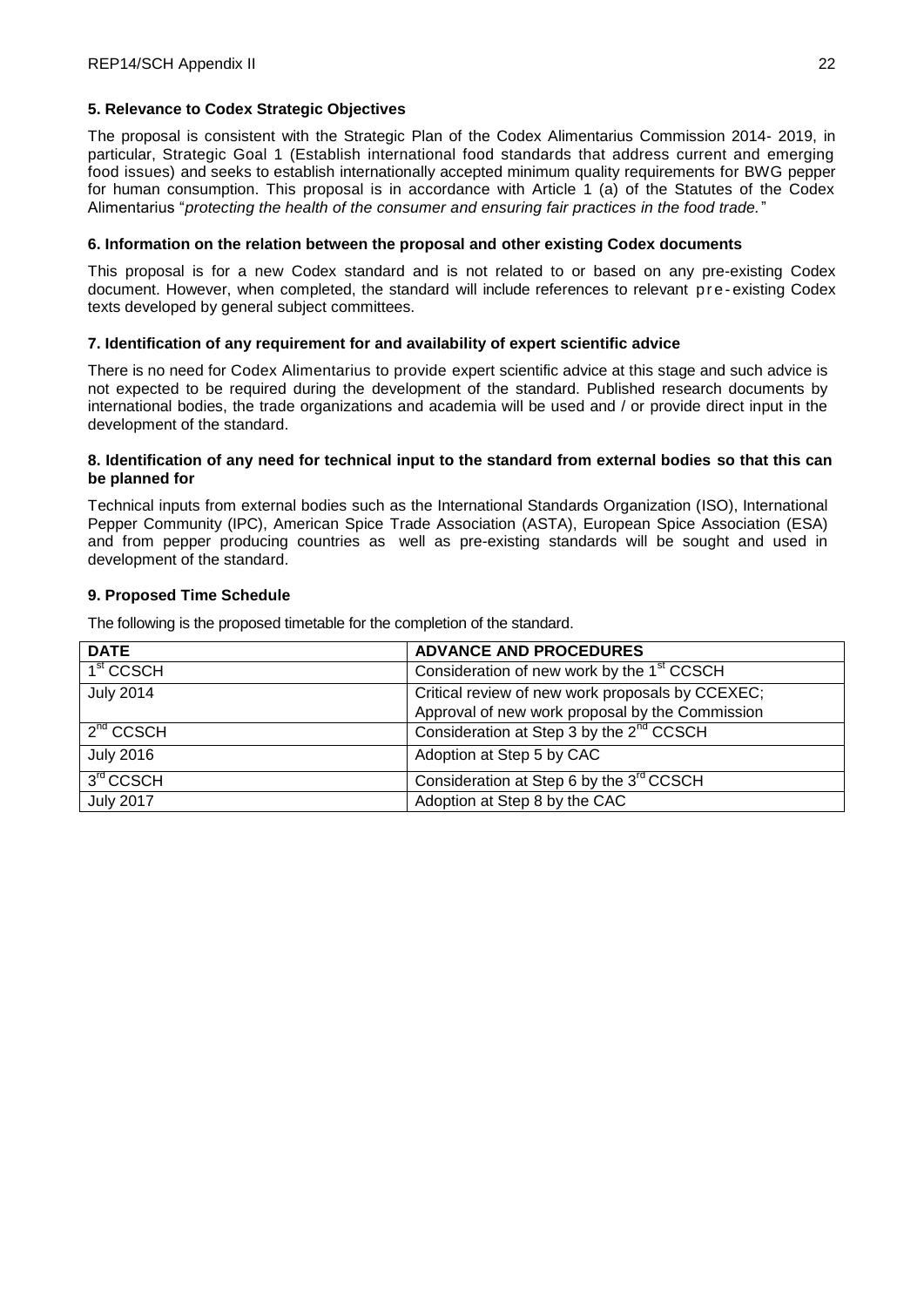# **Appendix III**

## **PROJECT DOCUMENT**

### **PROPOSAL FOR NEW WORK ON A STANDARD FOR CUMIN (Whole and Ground)**

### **Introduction**

Cumin (*Cuminum cyminum* L.) of the Apiaceae family is one of the world's most popular spices. It is indigenous to Egypt and India and is also grown in China, Iran, Mediterranean region and Syria.

Cumin is being produced in tropical regions and the world production is estimated 300,000 metric tonnes. Being an earliest known minor seed spice used by mankind, the typical pleasant aroma of cumin is due to their volatile oil content, the principal constituent of which is Cuminaldehyde.

### **1. The Purpose and Scope of the Standard**

The Scope of the work is to establish a worldwide standard for cumin obtained from *Cuminum cyminum* of the Apiaceae family, which may be in whole or ground form. Cumin from different country sources are traded internationally and the prominent ones are from Egypt, India, Iran and Middle East.

The objective of a world-wide standard is to consider quality characteristics like colour, size of the seeds, purity of the seeds, active ingredients like Cuminaldehyde and any other factors for whole or ground consumption of cumin.

## **2. Relevance and Timeliness**

Cumin is produced and traded worldwide and the major producing/ trading countries are: Egypt, India, Pakistan and Middle East.

Almost all the cumin producing countries are developing nations and major producers are small and marginal farmers. Hence, it is relevant to establish cumin standard covering quality characteristics especially active ingredients, bulk density, size etc.

### **3. Main aspects to be covered**

The proposed standard for cumin will cover the following aspects:

- i. Establish the minimum quality requirements for cumin in addition to the quality parameters like the cleanliness of the seed, extraneous matter etc. ;
- ii. Define the categories to classify cumin according to quality parameters based on characteristics of the seeds;
- iii. Establish tolerances regarding quality and size permitted in packaged cumin in whole and powder form;
- iv. Include the provisions to be considered related to the uniformity of the packaged product and the packaging used;
- v. Include provisions for the labelling and marking of the product in accordance with the *Codex General Standard for the Labelling of Pre-packaged foods*; and
- vi. Provisions for hygiene, contaminants, pesticide residues and method of analysis as per pre-existing Codex documents.

# **4. Assessment against the Criteria for the Establishment of Work Priorities**

### **General criterion**

The elaboration of the standard for cumin would be to the benefit of many countries in general and more particular in the case of developing countries, as the developing countries are the major producers, exporters and consumers of cumin.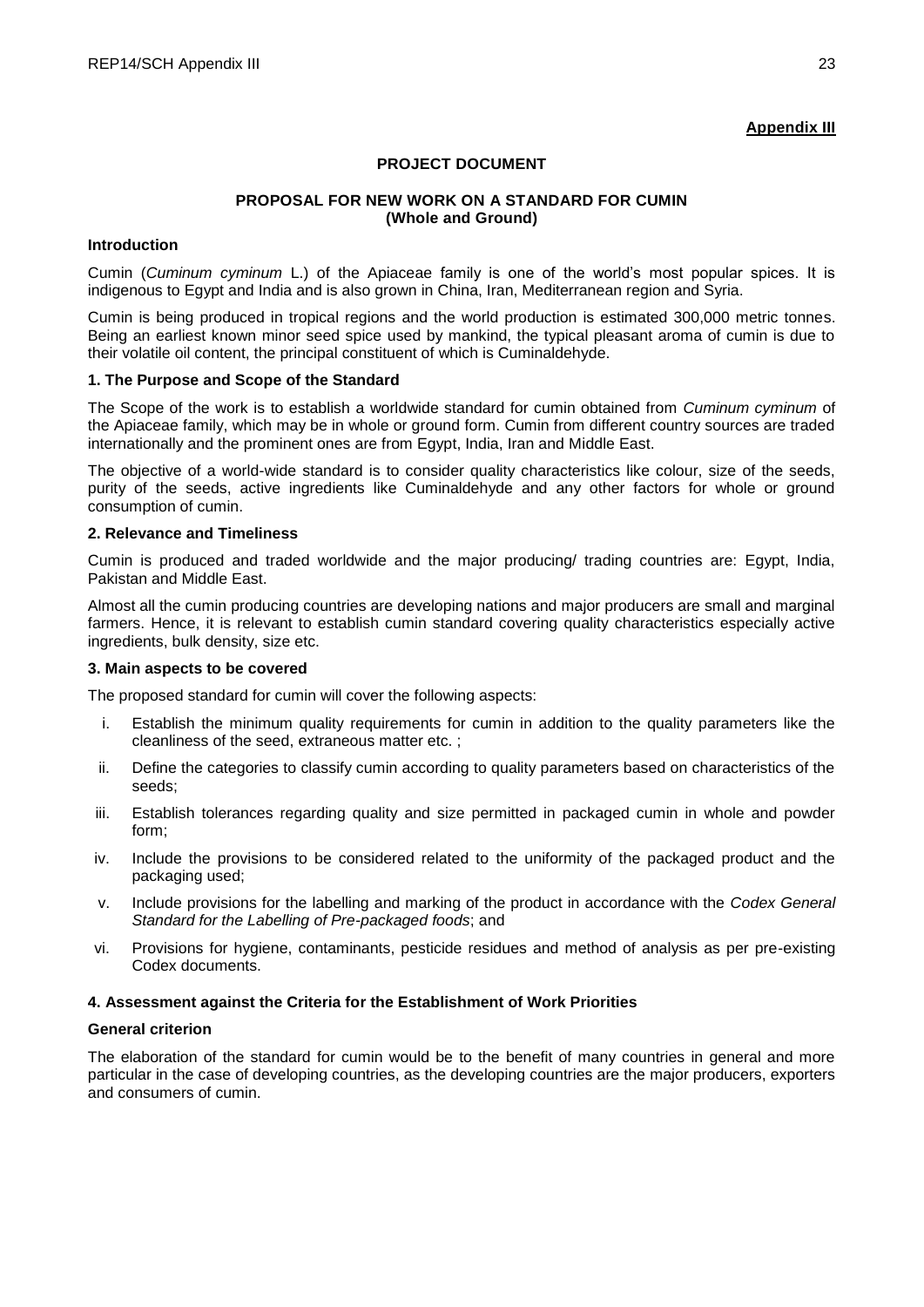### **Criteria applicable to commodities**

**(a) Volume of production and consumption in individual countries and volume and pattern of trade between countries**

| Country     | <b>Production (in Metric Tonnes)</b> |  |
|-------------|--------------------------------------|--|
| India       | 250000                               |  |
| Syria       | 10000                                |  |
| Turkey      | 8000                                 |  |
| Iran        | 7000                                 |  |
| China       | 5000                                 |  |
| Afghanistan | 4000                                 |  |

*Source: World Spices Congress 2012*

### **Pattern of International Trade**

| <b>Export</b> | <b>World (In Metric Tonnes)</b> |
|---------------|---------------------------------|
| 2009          | 99496                           |
| 2010          | 81401                           |
| 2011          | 104991                          |
| 2012          | 99362                           |

*Source: ITC, Geneva*

| <b>Import</b> | <b>World (In Metric Tonnes)</b> |
|---------------|---------------------------------|
| 2009          | 103771                          |
| 2010          | 108884                          |
| 2011          | 102621                          |
| 2012          | 111318                          |

### *Source: ITC, Geneva*

The above data pertains to Afghanistan, China, Egypt, India, Israel, Lebanon, Pakistan, Saudi Arabia, Singapore, Spain, Syria, Turkey, United Kingdom etc.

The major importers are Brazil, Canada, Colombia, EU, Ecuador, Japan, Malaysia, Mexico, South Africa and USA.

### **(b) Diversification of national legislations and apparent resultant or potential impediments to international trade**

Being a widely traded commodity, cumin has its relevance in day to day life across the globe. There are differences with regard to the quality of the product in terms of moisture levels, ash content, volatile oil, broken parts, extraneous matter etc across countries. Thus, each producing country has its own grades and specifications being followed over a period of time and so there are separately prevailing standards for instance in India, China, Egypt, Syria, Turkey etc.

Import of cumin takes place for many applications. It goes for direct culinary use in whole or ground form. Hence the trade takes shape based on customer requirement. Trade in cumin is based on producing and importing countries mutually agreed conditions in terms of grades and specifications. So it would be useful to have Codex Standard.

International organisation like ISO has standard for cumin. Many conventions including the World Spice Congress have addressed the issue of harmonisation of grades and specifications for cumin. Cumin being produced in developing countries and traded globally not only by the exporters but also through re-exports by importers is subject to various national legislations. To overcome the resultant or potential impediments to international trade, it is essential to incorporate all existing diverse standards in a single comprehensive standard acceptable across board internationally.

By eliminating the variable (sometimes conflicting) sets of rules and regulations, trade barriers will be reduced.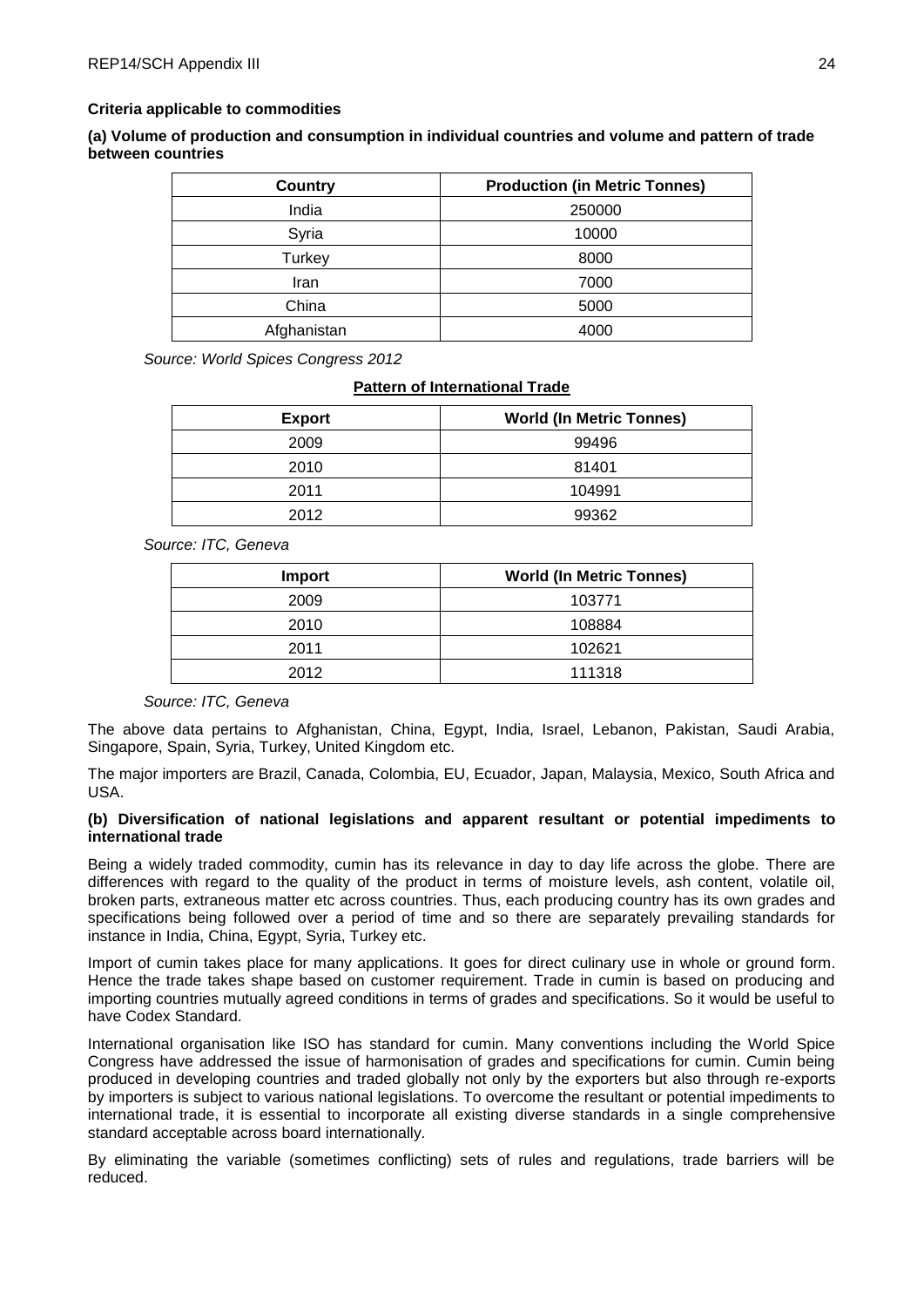## **(c) International or regional market potential**

The world market for imported spices and culinary herbs is valued at more than \$2.8 billion. Of the top varieties by value, cumin occupies a position with 2.8 percent. The major importers are Brazil, Canada, Colombia, EU, Ecuador, Japan, Malaysia, Mexico, South Africa and USA. India alone accounts for more than 85% of the world production of cumin, followed by Syria (3.5%) and Turkey (2.8%).

Global demand for cumin is expected to increase in future, mainly on account of increased culinary applications that transcends borders.

## **(d) Amenability of commodity to standardization**

The characteristics of cumin, from its cultivation through to harvest, fruit characteristics, cultivar varieties, composition, quality and packaging all lend to adequate parameters for the standardization of the product. This will include defining the seed according to its bulk density, size in its whole form, volatile oil content, and extraneous matter. There are existing standards in different counties as well as ISO, which indicates amenability to standardization through harmonization.

### **(e) Coverage of the main consumer protection and trade issues by existing or proposed general standards**

There is no general commodity standard covering cumin under Codex and so the new work will facilitate cumin trade by establishing an internationally agreed quality standard.

### **(f) Number of commodities which would need separate standards including whether raw, semiprocessed or processed**

The proposed standard will be for cumin (whole and ground). The different forms of cumin like whole and ground will be examined under this individually.

## **(g) Work already undertaken by other international organizations in this field**

- i. International Organisation for Standardisation (ISO)
- ii. American Spice Trade Association's Cleanliness specification for spices, seeds and herbs.

The need for setting up an international standard for cumin was discussed during various meetings of International Organization of Spice Trade Associations (IOSTA) and World Spice Congress (WSC). Except for ISO, there is no other international organization that has undertaken international standard for cumin.

# **5. Relevance to the Codex Strategic Objectives**

The proposal is in line with the Strategic Vision Statement of the Strategic Plan 2014 - 2019, in particular, Objective 1.1, 1.3, 2.3 and 3.1 and aims at setting up internationally accepted minimum quality requirements of cumin for human consumption with the purpose of protecting the consumer's health and achieving fair practices in food trade. It also contributes to fair practices in trade wherein the farmers will be able to assess their produce with reference to the quality standards thereby empowering them to realize more monetary values.

### **6. Information on the relation between the proposal and other existing Codex documents**

This proposal is for a new global standard and has no relation to any other existing Codex text on this item, except that this standard will make reference to relevant standards and related texts developed by General Subject Committees.

### **7. Identification of any requirement for and availability of expert scientific advice**

No expert scientific advice is foreseen at this stage. Published research documents by international bodies will be referred in the process of preparing the standard, if found necessary.

## **8. Identification of any need for technical input to the standard from external bodies so that this can be planned for**

The technical inputs from ISO, American Spice Trade Association and IOSTA (European Spice Association) shall be welcomed as they have already done work related to the subject.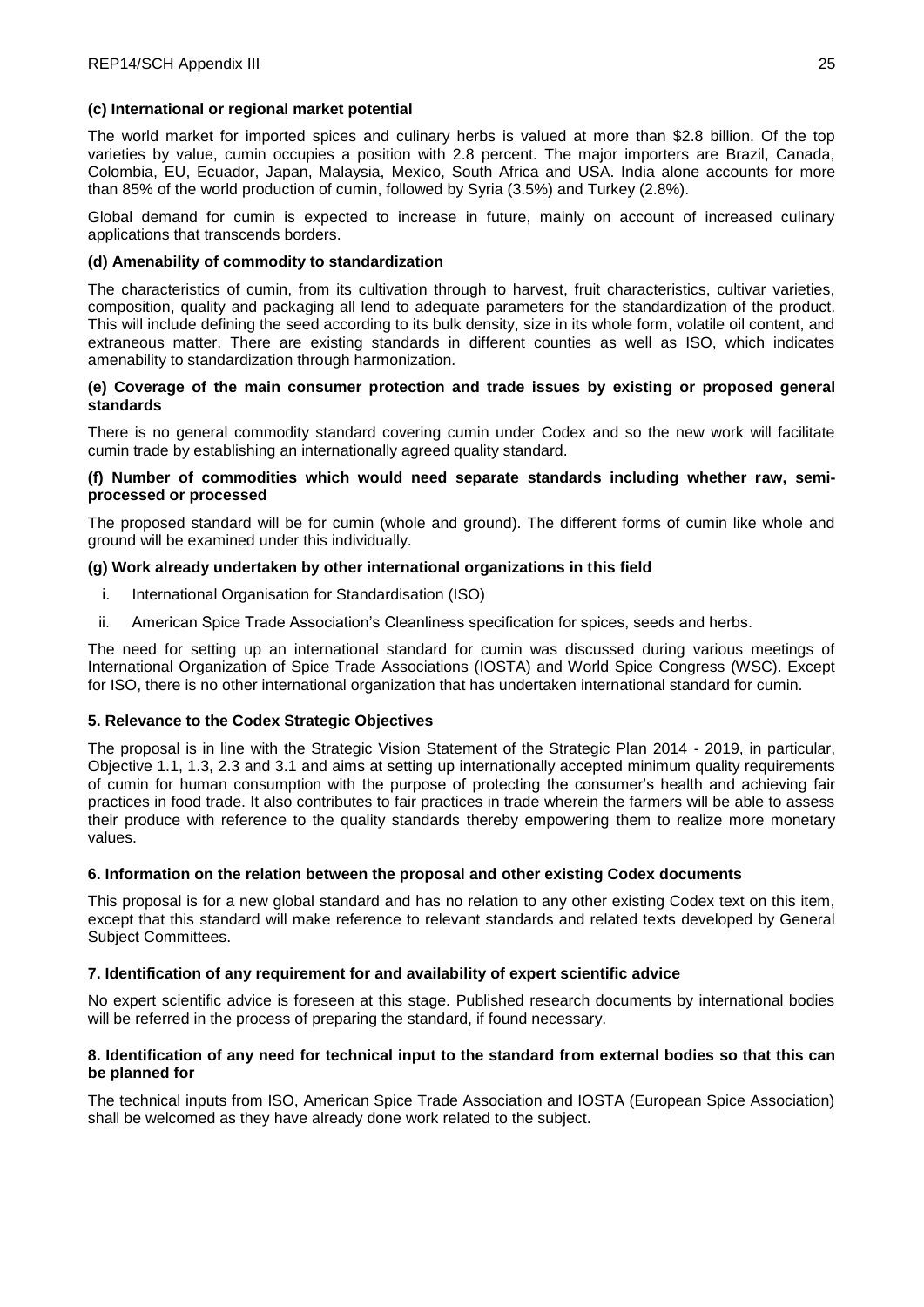# **9. Proposed Time Schedule**

The following is the proposed timetable for the completion of the standard.

| <b>DATE</b>           | <b>ADVANCE AND PROCEDURES</b>                          |  |
|-----------------------|--------------------------------------------------------|--|
| 1 <sup>st</sup> CCSCH | Consideration of new work by the 1 <sup>st</sup> CCSCH |  |
| <b>July 2014</b>      | Critical review of new work proposals by CCEXEC;       |  |
|                       | Approval of new work proposal by the Commission        |  |
| $2^{nd}$ CCSCH        | Consideration at Step 3 by the 2 <sup>nd</sup> CCSCH   |  |
| <b>July 2016</b>      | Adoption at Step 5 by CAC                              |  |
| 3rd CCSCH             | Consideration at Step 6 by the 3 <sup>rd</sup> CCSCH   |  |
| <b>July 2017</b>      | Adoption at Step 8 by the CAC                          |  |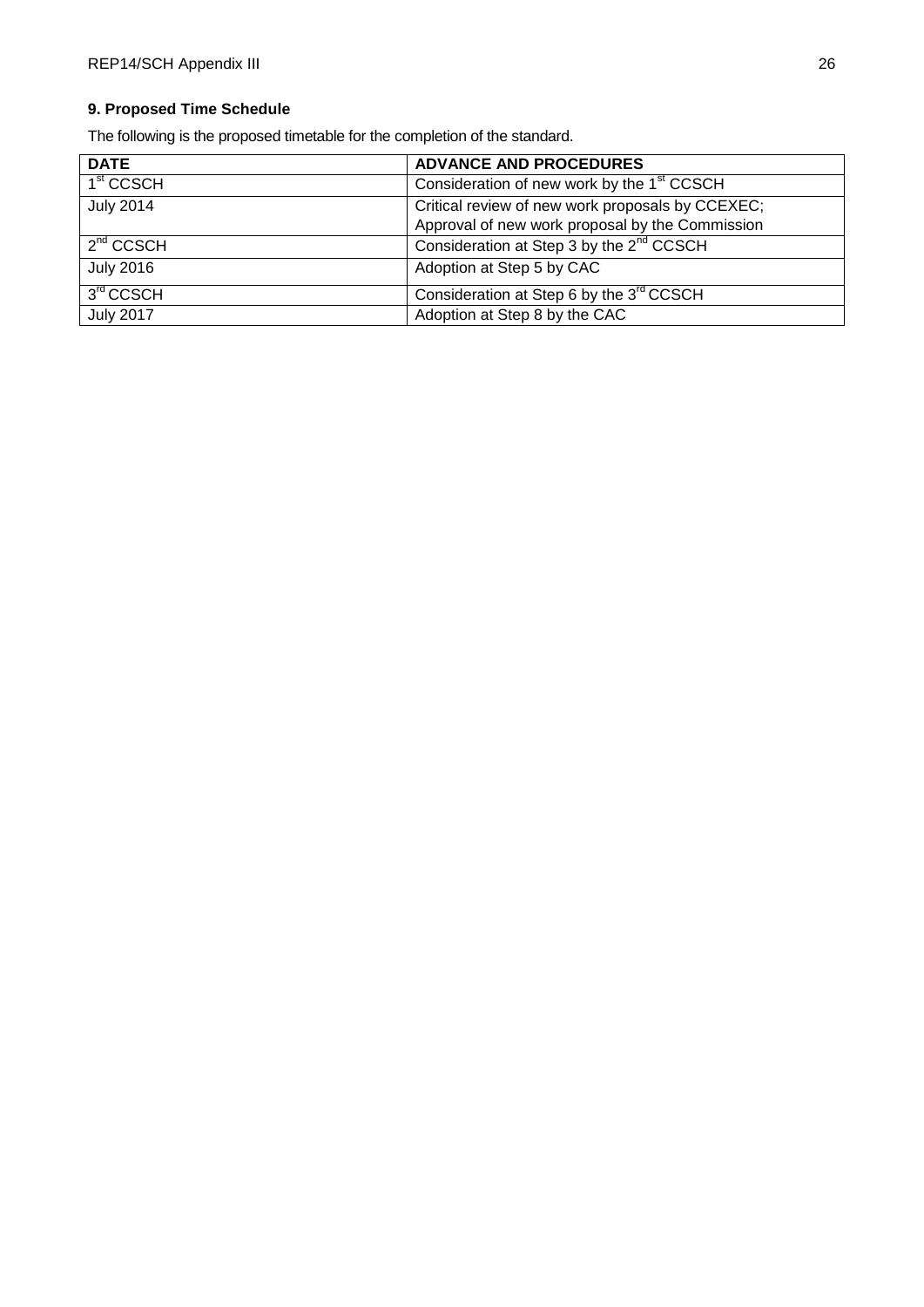# **Appendix IV**

# **PROJECT DOCUMENT**

# **PROPOSAL FOR NEW WORK ON A STANDARD FOR OREGANO**

### **1. Purpose and scope of the Standard**

This document advocates the development of a worldwide standard for dehydrated or dried, crushed or ground oregano (*Origanum* spp*.* L.) of the *Lamiaceae* family, to be supplied to consumers after appropriate preparation. The standard will cover all the species and varieties of oregano of commercial interest.

The purpose of the standard is to consider the identity and quality characteristics of oregano in the framework of international trade.

### **2. Relevance and Timeliness**

In view of the growing production and global trade of oregano, there is a need to determine standards that will make reference to the identity and quality of this species in all aspects, including wholesomeness, hygiene, components, moisture content, particle size, extractable colour, ash and foreign bodies, thereby providing a frame of reference agreed by worldwide consensus among countries that produce, market and consume this commodity. Moreover, the development of a Codex standard for oregano will help protect consumer health and promote fair trade practices in accordance with current international agreements.

The genus *Origanum* originates in Europe and Asia. Within its distribution area, the eastern region of the Mediterranean has the richest taxonomic diversity as it contains 75% of the species of the genus, while there are only a few taxa in the western region of the Mediterranean.

About 70% of the species are endemic, existing in clearly defined zones within the distribution area, as in the case of O. *amanum* Post. In contrast *O. vulgare* L. and its subspecies have a broader geographical distribution in area of origin of the genus, extending from the Azores to Taiwan.

Oregano is one of the leading aromatic herbs grown in temperate environments because of its worldwide economic importance (Olivier, 1997). Global output is estimated at 60 000 t year calculated over a surface area of 34 000 hectares (SAGPYA, 2005). This output refers only to dried leaves and excludes fresh produce used for frozen products and to extract oils and oleoresins.

The main producer countries are United States, Mexico, Turkey, Greece, Israel and Morocco.

### **3. Main aspects to be covered**

The standard will cover characteristics relating to identity and quality in all aspects, safety, wholesomeness, hygiene, constituents, moisture content, extractable colour, ash, foreign bodies and labelling in order to provide a product with the proper characteristics and to protect consumer health. The standard will therefore:

- Establish the minimum quality requirements for dehydrated or dried, crushed or ground oregano, including quality parameters and other requirements.
- Consider the possibility of defining classes of oregano according to its characteristics/quality and establish quality tolerances.
- Include provisions on the marking and labelling of the produce in accordance with the Codex *General Standard on the Labelling of Prepackaged Foods*.
- Include provisions on contaminants that refer to the Codex *General Standard for Contaminants and Toxins in Food and Feed* and on MRLs for pesticides established by the Codex Alimentarius Commission.
- Include provisions that refer to the Codex *General Principles of Food Hygiene*.
- Methods of analysis.

### **4. Assessment against the Criteria for the Establishment of Work Priorities**

### **General criterion**

**Consumer protection from the point of view of health and the prevention of fraudulent practices. The quality of the produce will need to meet consumer needs and the minimum requirements of quality and food safety.**

The drafting of a standard for oregano would benefit the developing countries as these are major producers, exporters and also consumers.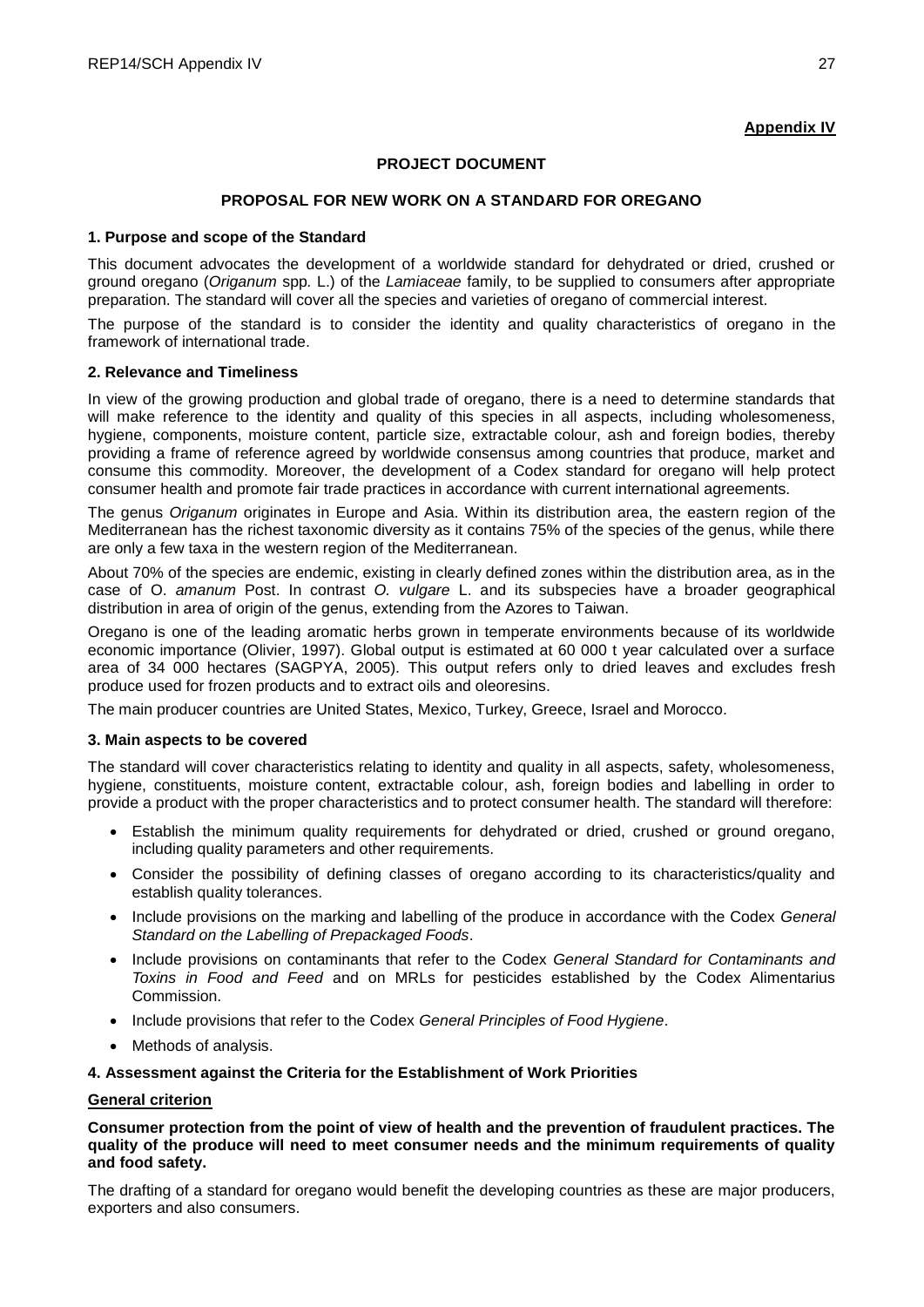### **Criteria applicable to commodities**

## **(a) Volume of production and consumption in individual countries and volume and pattern of trade between countries**

There is information which indicates that dehydrated or dried, crushed or ground oregano (*Origanum* spp*.* L.) ranks first in importance in the worldwide production and trade of aromatic herbs for culinary use. There are as yet no exact figures but these will naturally become available as the project advances.

Existing statistical information also indicates that the global trade of oregano is trending upwards as consumer habits turn increasingly towards natural, functional and wholesome foods. The following tables indicate the main countries involved in the global trade of this produce:

|    | Importing country        | <b>USD million</b> | % share |
|----|--------------------------|--------------------|---------|
|    | United States of America | 272.48             | 16      |
| 2  | Japan                    | 198.51             | 10      |
| 3  | Germany                  | 224.55             | 10      |
| 4  | Singapore                | 113.57             | 5       |
| 5  | Hong Kong S.A.R          | 100.03             | 5       |
| 6  | China                    | 62.91              | 4       |
|    | France                   | 81.80              | 4       |
| 8  | Republic of Korea        | 78.09              | 4       |
| 9  | Malaysia                 | 66.92              | 4       |
| 10 | Canada                   | 71.38              | 4       |
|    | Other countries          | 743.47             | 34      |

**Table 1:** Main oregano importing countries - 2012 (Source: COMTRADE)

**Table 2:** Main oregano exporting countries - 2012 (Source: COMTRADE)

|    | <b>Exporting country</b> | <b>USD million</b> | % share |
|----|--------------------------|--------------------|---------|
|    | China                    | 652.81             | 36      |
| 2  | India                    | 165.03             | 10      |
| 3  | Germany                  | 143.26             |         |
| 4  | Egypt                    | 123.55             | 4       |
| 5  | United States of America | 87.79              | 4       |
| 6  | Hong Kong S.A.R.         | 59.83              | 3       |
|    | Poland                   | 59.37              | 3       |
| 8  | Singapore                | 61.74              | 3       |
| 9  | France                   | 51.69              | 3       |
| 10 | Mexico                   | 42.85              | 3       |
|    | Other countries          | 546.16             | 25      |

Currently available information indicates that in 2009 it was the third most exported aromatic commodity, after camomile and coriander. The markets are generally Brazil, Spain, France and Uruguay.

### **(b) Diversification of national legislations and apparent resultant or potential impediments to international trade**

At the moment there are no known impediments to the trade of oregano in the world, although there are increasing requirements concerning quality and safety parameters for all foods. This work will however provide recognized specific regulations that will help boost international trade of this commodity.

The interest shown by countries in seminars and other events in procuring genuine products of good quality, in terms of smell, taste and other characteristics.

At the same time countries producing and importing aromatic herbs and spices have various mandatory or private rules on identity and quality that have characteristics in common. We believe that a Codex standard will integrate these criteria into a single internationally accepted standard. This would reduce possible barriers to trade and would provide a comprehensive framework setting out the minimum internationally acceptable requirements for oregano.

### **(c) International or regional market potential**

International demand for oregano has grown.